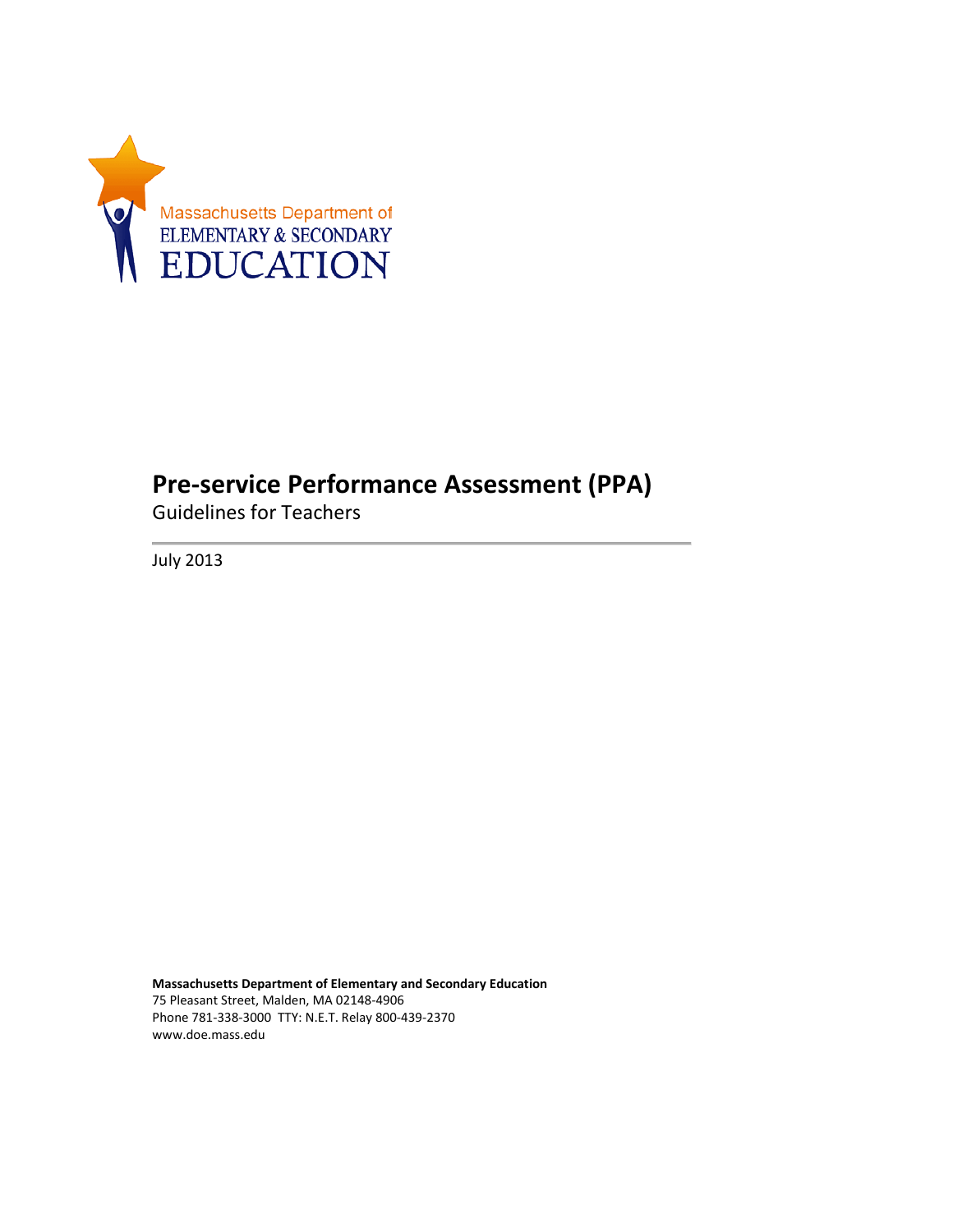

This document was prepared by the Massachusetts Department of Elementary and Secondary Education Mitchell D. Chester, Ed.D. Commissioner

The Massachusetts Department of Elementary and Secondary Education, an affirmative action employer, is committed to ensuring that all of its programs and facilities are accessible to all members of the public. We do not discriminate on the basis of age, color, disability, national origin, race, religion, sex, gender identity, or sexual orientation.

Inquiries regarding the Department's compliance with Title IX and other civil rights laws may be directed to the Human Resources Director, 75 Pleasant St., Malden, MA 02148-4906. Phone: 781-338-6105.

© 2013 Massachusetts Department of Elementary and Secondary Education *Permission is hereby granted to copy any or all parts of this document for non-commercial educational purposes. Please credit the "Massachusetts Department of Elementary and Secondary Education."*

*This document printed on recycled paper*

Massachusetts Department of Elementary and Secondary Education 75 Pleasant Street, Malden, MA 02148-4906 Phone 781-338-3000 TTY: N.E.T. Relay 800-439-2370 www.doe.mass.edu

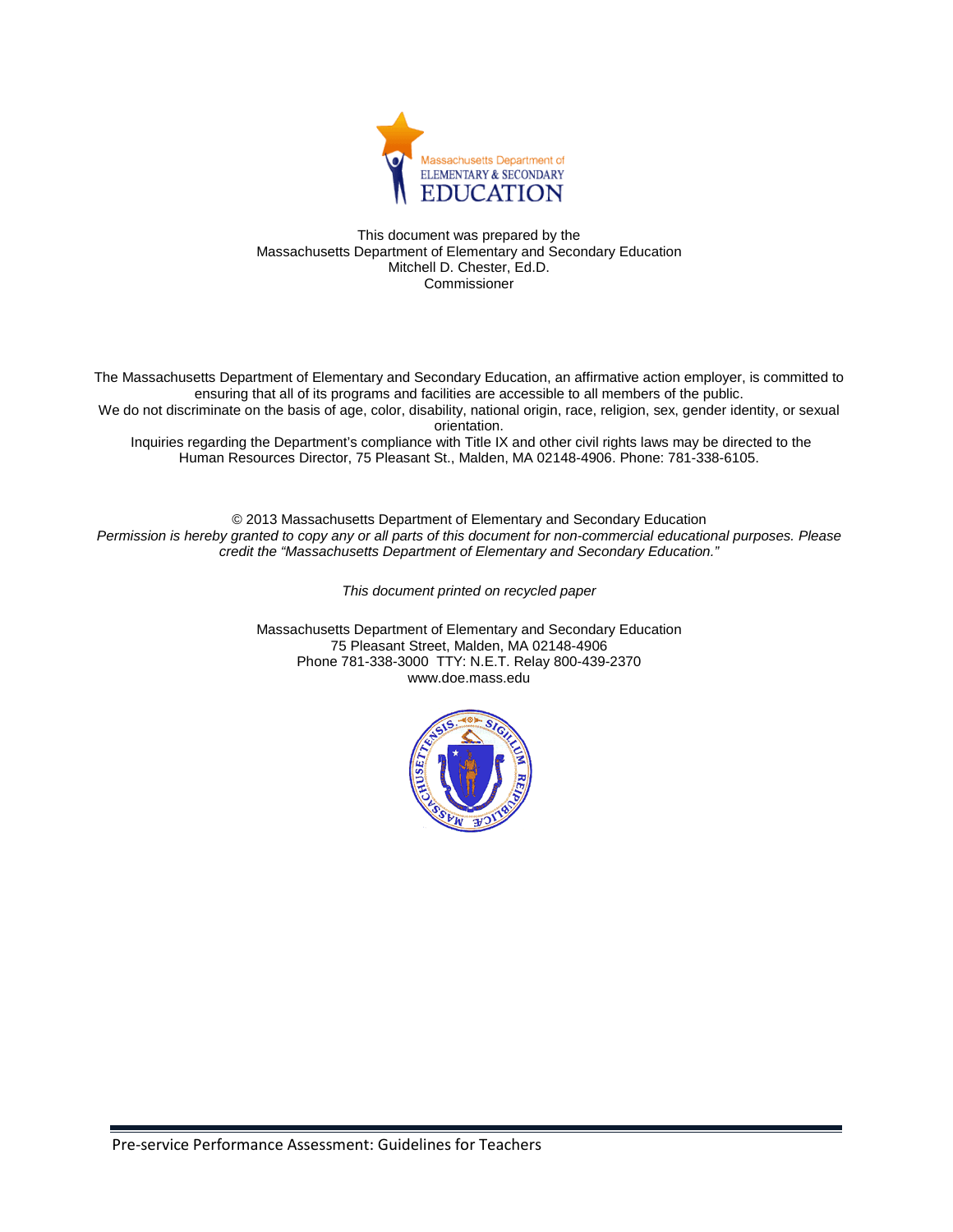## **Table of Contents**

<u> Listo de la contrada de la contrada de la contrada de la contrada de la contrada de la contrada de la contrad</u>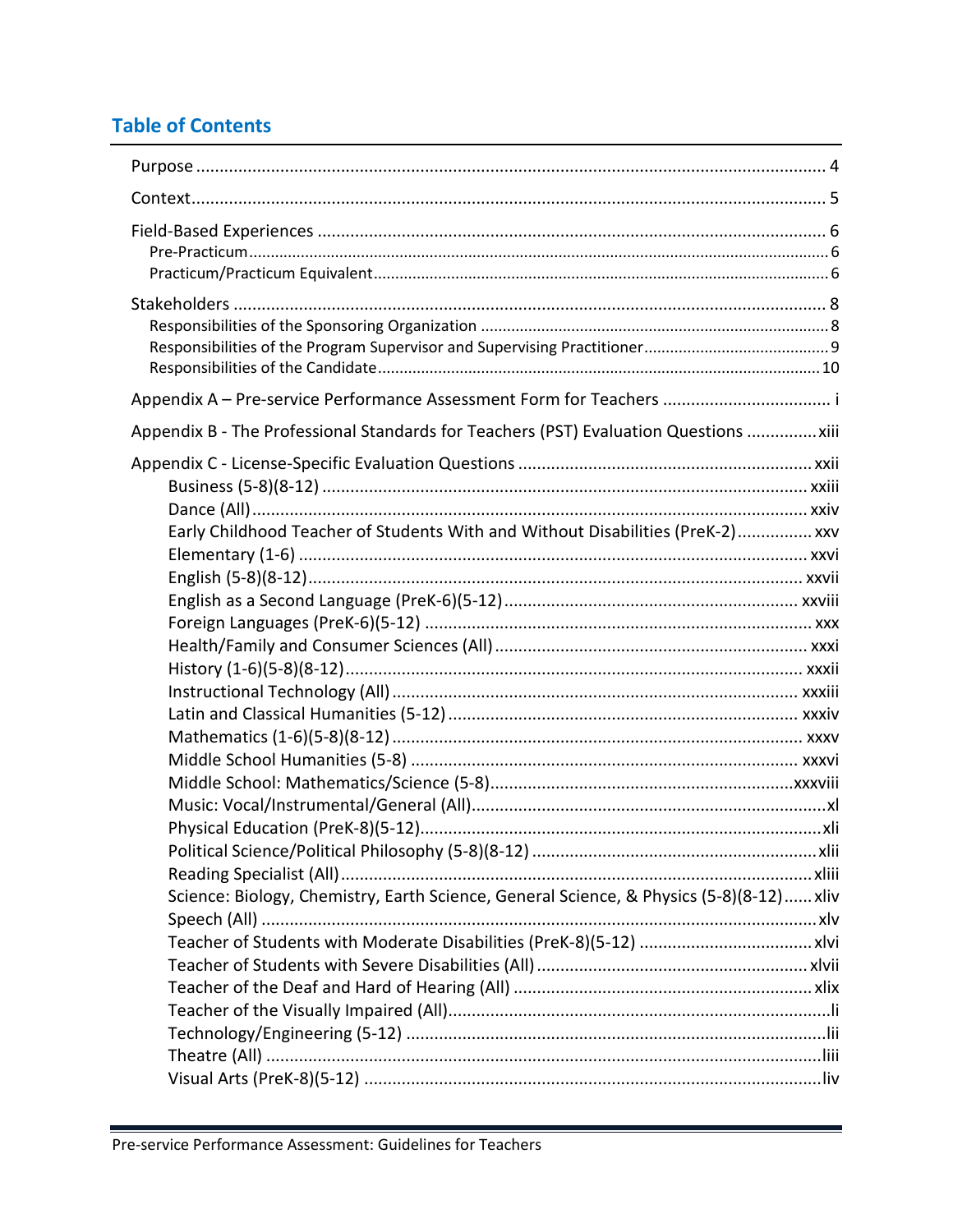<u> 1989 - Johann Stein, marka</u>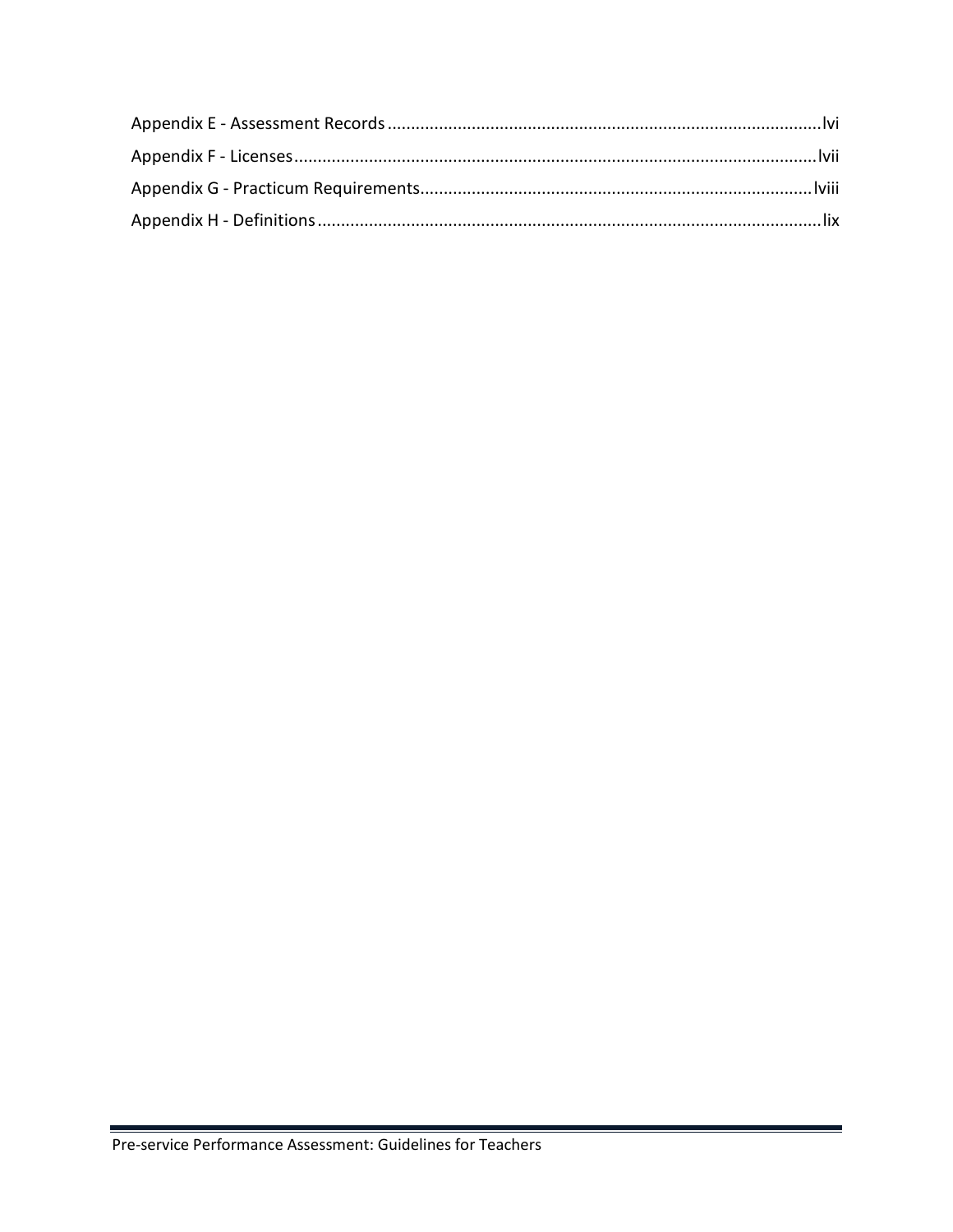### <span id="page-4-0"></span>**Purpose**

The central purpose of the Pre-service Performance Assessment (PPA) for Teachers is to assess candidate readiness. By providing a common framework under which all candidates in the Commonwealth are assessed, preparation programs are able to ensure that candidates have the necessary skills and knowledge to be highly effective educators in Massachusetts. The goal of these guidelines is to assist and support all Sponsoring Organizations (SO), program supervisors, supervising practitioners, and candidates as they work together to ensure candidates successfully demonstrate the Professional Standards for Teachers.

The Massachusetts Regulations for Educator Licensure and Preparation Program Approval (603 CMR 7.03) require programs that are approved to endorse candidates for an Initial teacher[\\* l](#page-4-1)icense along with the Performance Review Program for Initial Licensure [603 CMR 7.05(4)(c)] to assess a candidate's performance in a practicum or practicum equivalent using guidelines developed by the Massachusetts Department of Elementary and Secondary Education (ESE). The teacher preparation program must assess program completers to ensure they have mastered the professional standards for teachers, subject matter knowledge in the field of the license sought, and application of the Massachusetts Curriculum Frameworks. The guidelines herein address the Professional Standards for Teachers (PST). Sponsoring Organizations may add (but not substitute) additional standards if they deem them relevant to the license.

### **603 CMR 7.08(1) Professional Standards for Teachers**

(1) **Application**. The Professional Standards for Teachers define the pedagogical and other professional knowledge and skills required of all teachers. These Standards are used by teacher preparation providers in preparing their candidates, by the Department in reviewing programs seeking state approval, and by the Department as the basis of performance assessments of candidates. Candidates shall demonstrate that they meet the Professional Standards by passing a Performance Assessment for Initial License:

(a) In the practicum or practicum equivalent phase of preparation for the Initial License; or

(b) As part of the Performance Assessment Program.

The Department will issue guidelines for each type of performance assessment to reflect differences in growth in professional knowledge and skills.

These guidelines

 $\overline{a}$ 

- provide the requirements for field-based experiences;
- include a description of the responsibilities of each stakeholder involved in the teacher preparation program;
- contain the Pre-service Performance Assessment Form which is required for each teaching candidate for Initial licensure in the Commonwealth;
- include the Professional Standards for Teachers Evaluation Questions and the License-Specific Questions to be used in conjunction with the PPA form;
- supply potential sources of evidence and recommendations for assessment record keeping; and

<span id="page-4-1"></span><sup>\*</sup> *These guidelines are to be used for all teacher and specialist teacher candidates except the following: Library and Speech, Language, and Hearing Disorders teachers.*

Pre-service Performance Assessment: Guidelines for Teachers **Page 4** and the service Performance Assessment: Guidelines for Teachers **Page 4**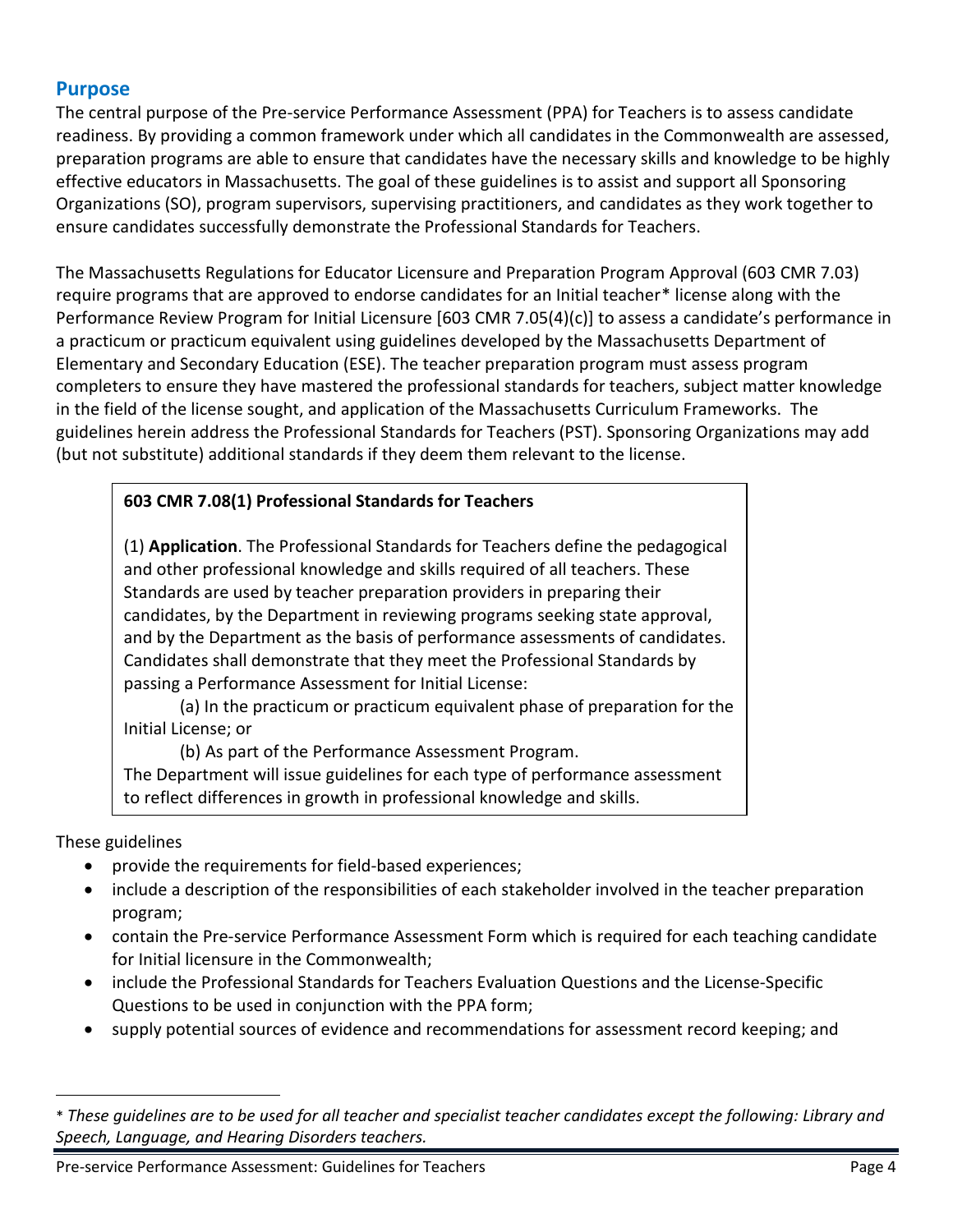• provide information on the licenses issued in the Commonwealth of Massachusetts, field-based experiences requirements, and definitions.

### <span id="page-5-0"></span>**Context**

In June 2012 the Massachusetts Board of Elementary and Secondary Education (BESE) approved changes to the *[Regulations for Educator Licensure and Preparation Program Approval](http://www.doe.mass.edu/lawsregs/603cmr7.html?section=03)* (603 CMR 7.00) and directed ESE to update the *PPA Guidelines for Teachers*. The changes embedded in this version of the Pre-service Performance Assessment Guidelines have been updated to reflect the major changes from the June 2012 regulation revisions. Most notably these changes include

- the increase in practicum hour requirements;
- supervising practitioner qualifications;
- SEI/RETELL requirements added to the PSTs; and
- updates to ESL license-specific questions.

These changes continue to emphasize ESE's desire to support educator preparation programs in strengthening the field-based experiences of teacher preparation.

ESE recognizes the need to update the Professional Standards for Teachers so that they reflect the most current expectations for teaching in Massachusetts, including influences such as the MA educator evaluation system and adoption of the 2011 MA Curriculum Frameworks. Once new PSTs are adopted, ESE is eager to engage with the field on the development and use of a more valid and reliable Pre-service Performance Assessment. This set of guidelines does not outline the significant shifts anticipated within the coming years.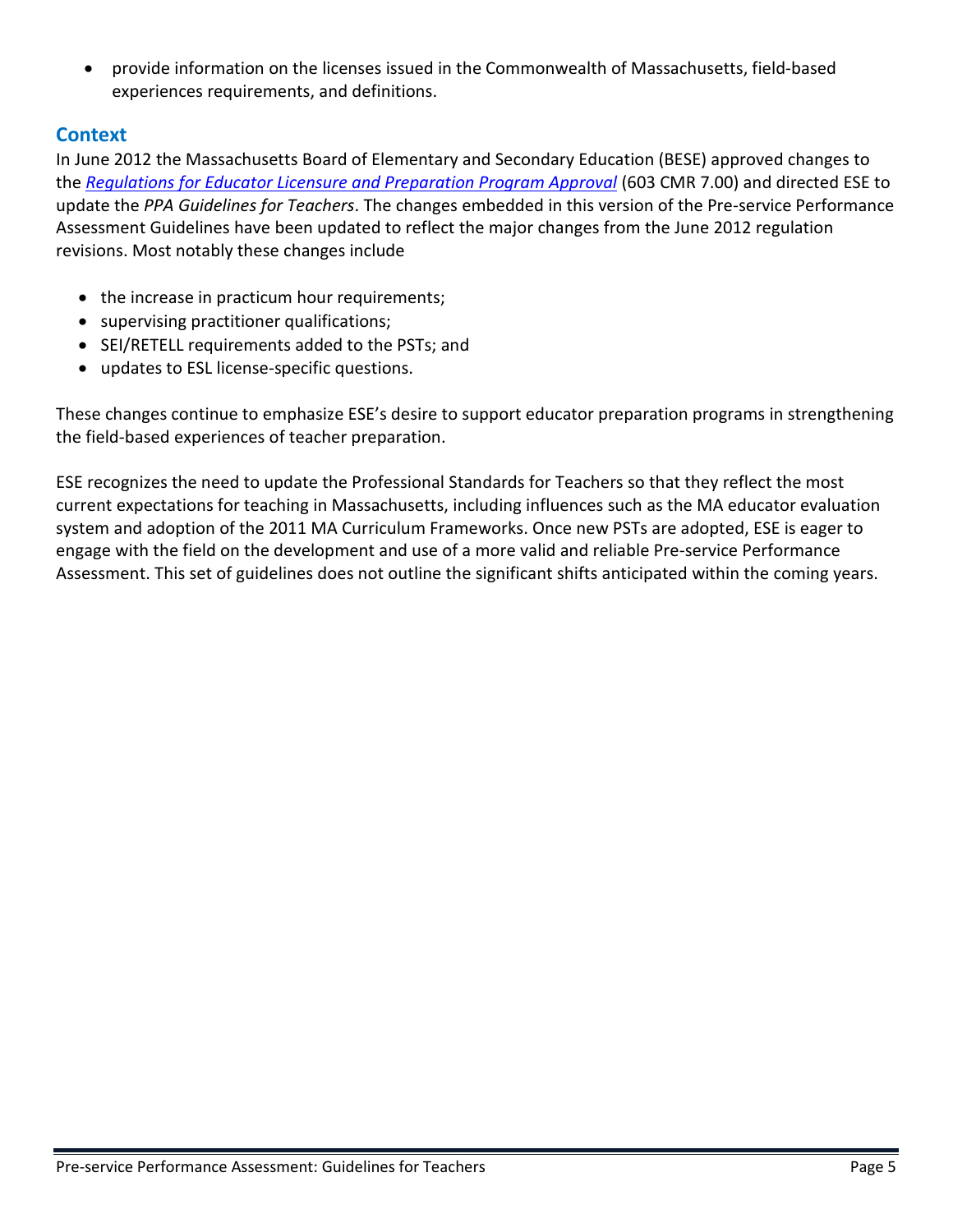### <span id="page-6-0"></span>**Field-Based Experiences**

Field-based experiences are defined as experiences such as the observation of a variety of classrooms, prepracticum, practicum/practicum equivalent, internship, and apprenticeship that are integral components of any program for the preparation of teachers. They must begin early in the preparation program (prepracticum) and be integrated into the courses or seminars that address Professional Standards for Teachers. Field-based experiences shall cover a range of time periods within the school year (603 CMR 7.02 Definitions). It is the ESE's intent for candidates to have field-based experiences that span the full school year, to better prepare individuals to be effective beginning in their first year of employment. This will enable teachers to demonstrate acquisition of the Professional Standards for Teachers, and give them the opportunity to participate in the opening and closing of the school and all events that occur during a school year. Experiences should include working with diverse student learners, including English language learners, in a variety of settings.

### <span id="page-6-1"></span>**Pre-Practicum**

ESE expects teacher preparation programs to intentionally design focused and coherent pre-practicum experiences that are integrated into courses or seminars that address the Professional Standards for Teachers. The pre-practicum must begin early in the preparation program and provide the candidate with experiences in working with diverse student learners. For candidates serving an apprenticeship or employed as an educator of record, these experiences may occur simultaneously with the practicum/practicum equivalent. The responsibility for arranging pre-practicum/practicum placements rests with the Sponsoring Organization (not the candidate). The Sponsoring Organization may consider candidate requests for specific prepracticum/practicum placements if the setting meets ESE requirements.

ESE expects teacher preparation programs to closely monitor pre-practicum experiences and provide the necessary support and guidance to candidates. Responsibilities and expectations must be clearly defined and connected to coursework.

### <span id="page-6-2"></span>**Practicum/Practicum Equivalent**

The practicum/practicum equivalent should be regarded as the capstone experience of a teacher preparation program. ESE requires teacher preparation programs to work in partnership with districts and schools to support the needs of the districts. A practicum/practicum equivalent is a field-based experience within an approved teacher preparation program in the role and at the level of the license sought. All practicum/ practicum equivalents shall be completed within a Massachusetts public school, approved private special education school, Massachusetts Department of Early Education Care approved preschool, Educational Collaborative, or a school that requires Massachusetts educator licensure. Pre-service teachers need to work with effective teachers. All supervising practitioners must have at least three full years of experience under an appropriate Initial or Professional license and a summative evaluation rating of proficient or higher in order to be eligible to serve in that capacity. Teacher preparation programs must work with the districts and/or schools to identify qualified supervising practitioners.

All individuals in educator preparation programs shall assume full responsibility of the classroom for a minimum of 100 hours. At least one of the formal observations required under the PPA must occur during the 100 hours a candidate assumes full responsibility of his/her classroom. For classroom-based practitioners, full responsibility requires that candidates

- assume full control of all classroom duties regularly fulfilled by supervising practitioner; and
- oversee responsibilities related to the education of all students on the classroom roster.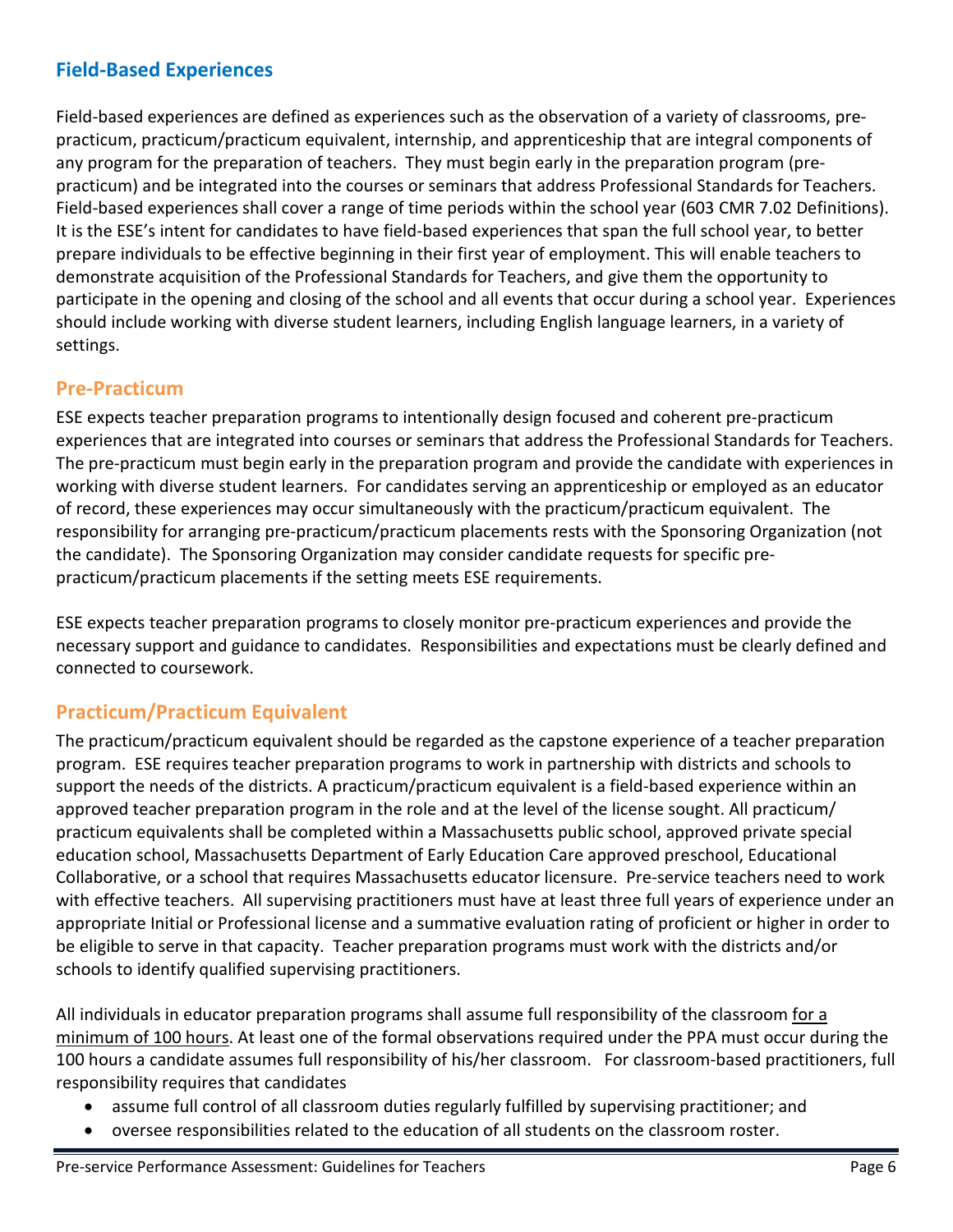The 100 hours of full responsibility does not have to be consecutive. The intent of this requirement is to mirror the experience of being a full-time educator. Sponsoring Organizations should keep this intent in mind when developing additional guidance around expectations for candidates' practicum experience.

The overall required number of hours of field-based experiences has changed (see Appendix G). ESE expects teacher preparation programs to provide an opportunity, such as a practicum seminar, for candidates in the practicum to engage in reflection, peer feedback, guidance, and support.

ESE also expects that supervised observations begin early and are appropriately spaced throughout the duration of the practicum/practicum equivalent. It is also required that the program supervisor and the supervising practitioner conduct a minimum of three formal observations and facilitate three meetings among the program supervisor, supervising practitioner, and the candidate.

For candidates who are required to complete practicum/practicum equivalent hours at different levels, as in the case of Early Childhood, Teacher (All), and Teachers of Students with Moderate and Severe Disabilities, at least one observation must be conducted in each setting (grade level or type of classroom).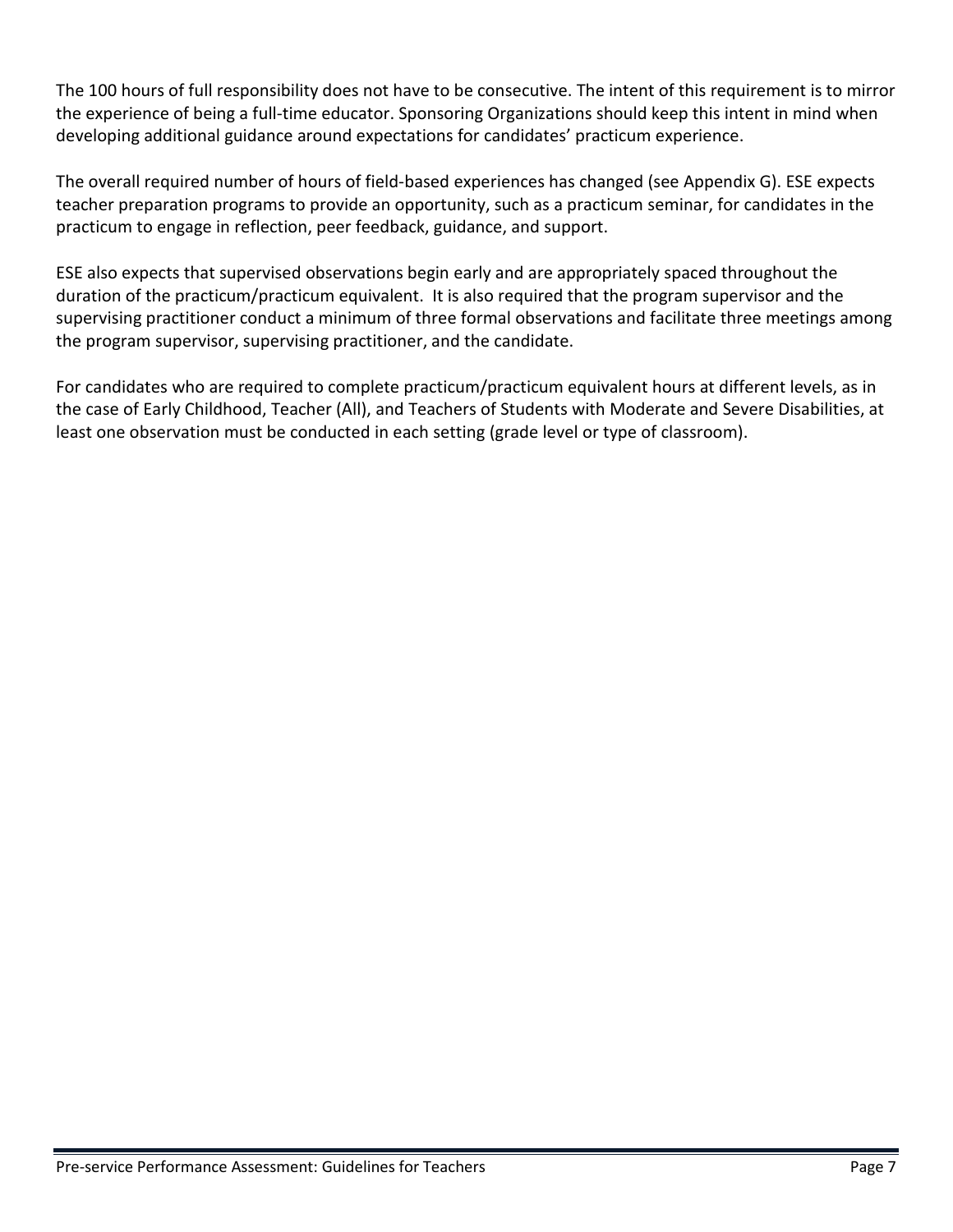### <span id="page-8-0"></span>**Stakeholders**

These guidelines have been developed with three audiences in mind. ESE expects these three key stakeholder groups to work together to ensure candidates experience the most effective practicum/practicum equivalent.

### <span id="page-8-1"></span>**Responsibilities of the Sponsoring Organization**

- Teacher preparation programs must work in partnership with districts and schools to support the needs of the districts.
- Sponsoring Organizations will need to ask school district administrators to supply the Sponsoring Organization with a list (the "list" may contain only one name) of the names of teachers who the school district recommends and who are interested and qualified (have worked under the appropriate Initial or Professional license for at least three years and rated proficient or higher on most recent summative evaluation\*\*) to act in the role of the supervising practitioner.
- Sponsoring Organizations are responsible for the design, implementation, and evaluation of field-based experiences. Field-based experiences must begin early in the preparation program and cover a range of time periods within the school year (including the opening and closing of the school year).
- Sponsoring Organizations may use observation forms of their choosing for formative assessments, but must use the Department of Elementary and Secondary Education Pre-service Performance Assessment Form for Teachers (PPA) for summative assessment of candidates.
- Candidates are evaluated on their documentation of evidence that demonstrates successful application of the Professional Standards for Teachers and the Massachusetts Curriculum Frameworks appropriate to the license sought.
- ESE recommends program supervisors have PreK-12 teaching experience relevant to the candidate's license area.
- Sponsoring Organizations must maintain candidates' files, which should include the completed and signed (by all parties) Pre-service Performance Assessment Form for Teachers for the practicum/practicum equivalent, candidate's transcripts, and related documents.

\*\* ESE recognizes that not all supervising practitioners will have evaluation ratings available for the start of the 603 CMR 7.00 implementation period; however, teacher preparation programs must comply when the educator evaluation system is implemented and ratings are available. See Massachusetts Regulations 603 CMR 35.08 Performance Level Ratings and *[The Massachusetts Model System for Educator Evaluation Part](http://www.doe.mass.edu/edeval/model/PartII.pdf)  [II: School-Level Planning and Implementation Guide](http://www.doe.mass.edu/edeval/model/PartII.pdf)* for more information.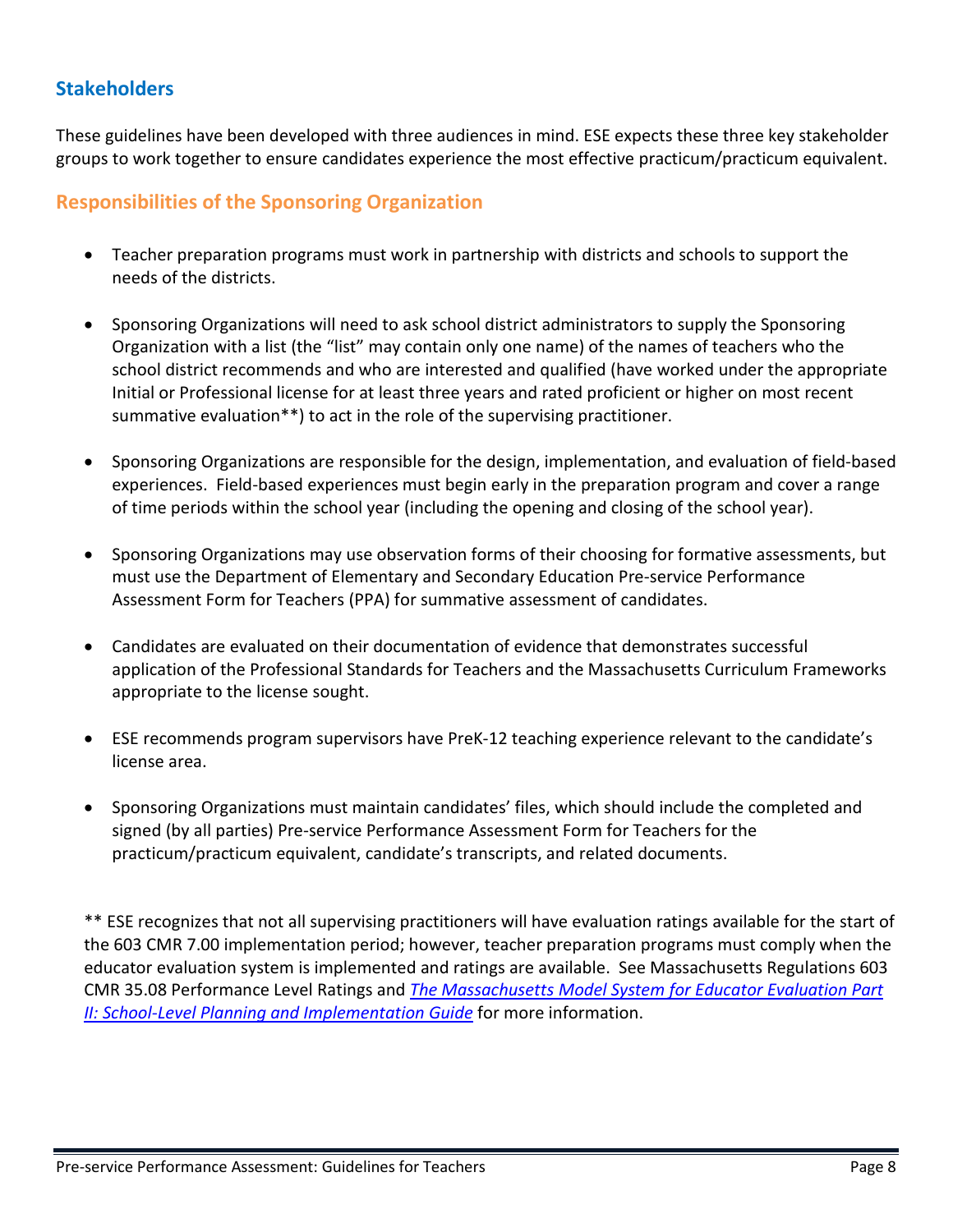### <span id="page-9-0"></span>**Responsibilities of the Program Supervisor and Supervising Practitioner**

A practicum or practicum equivalent must be supervised jointly by the program supervisor from the Sponsoring Organization in which the candidate is enrolled and the supervising practitioner. The supervising practitioner, responsible for the larger portion of the practicum/practicum equivalent, and the program supervisor will together evaluate the candidate on the basis of the appropriate standards. Disagreement between the supervising practitioner and the program supervisor will be resolved by the decision of a third person chosen jointly by them [**603 CMR 7.04(4)].** 

Supervising practitioners and program supervisors must evaluate teacher candidates using the Pre-service Performance Assessment (PPA) in conjunction with the following

- Professional Standards for Teachers (PST) evaluation questions for Performance of the Standard(s) (Appendix B)
- License-specific evaluation questions aligned with the "Delivers Effective Instruction Standard" indicator (b)2c that focuses on subject matter knowledge for the field of the license sought (Appendix C)
- Sources of evidence (Appendix D)

Evaluation questions for the PSTs and license-specific questions are designed to support the professional judgment of the supervising practitioner and program supervisor. Although the questions may not apply to all fields or to all candidates within a field, they will guide assessors in conducting a thorough review of the practicum/practicum equivalent.

During formal evaluations, the program supervisor and the supervising practitioner must provide continuous, timely, and constructive feedback to the candidate to improve practice in demonstrating the Professional Standards for Teachers using the same tools used for assessment purposes (e.g. PSTs, license-specific questions, sources of evidence, etc.).

#### **Program Supervisor**

- The program supervisor is defined as the supervisor from the Sponsoring Organization, under whose supervision the candidate for licensure practices during a practicum/practicum equivalent.
- ESE recommends program supervisors have PreK-12 teaching experience relevant to the candidate's license area.
- The program supervisor must use the PPA to provide guidance and support to all those involved in the practicum/practicum equivalent.

#### **Supervising Practitioner**

- The supervising practitioner is defined as the educator under whose immediate supervision the candidate for licensure practices during a practicum. Supervising practitioners must have
	- o at least three full years of experience under an appropriate Initial or Professional license; and
	- o a summative evaluation rating of proficient or higher.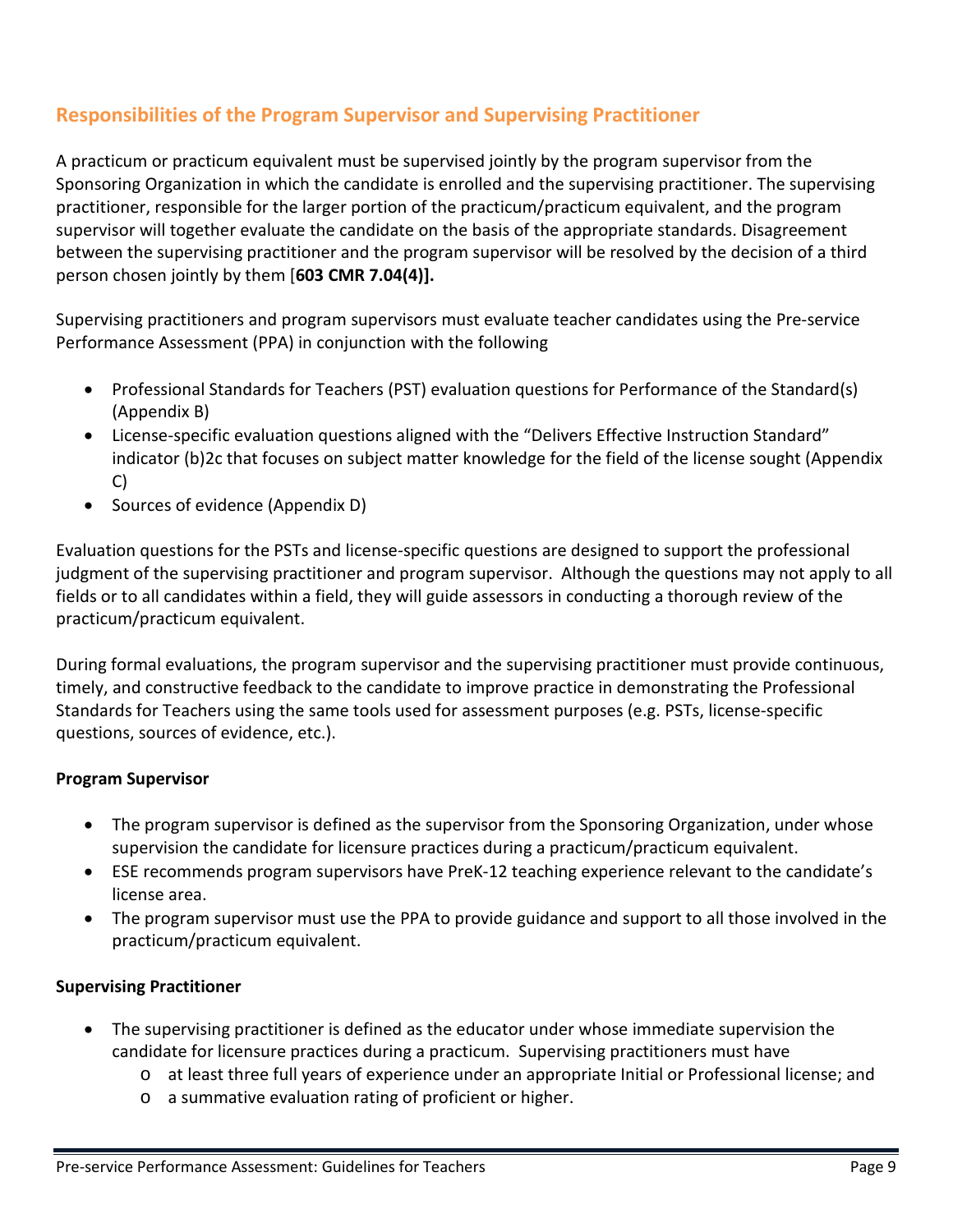• The supervising practitioner must use the PPA and serve as a role model by providing guidance and support to the candidate.

For a candidate serving as an educator of record, a comparably qualified educator will function as the supervising practitioner during the practicum equivalent.

### <span id="page-10-0"></span>**Responsibilities of the Candidate**

The performance of the teacher candidate will be assessed by using the Pre-service Performance Assessment (PPA) for Teachers.

- Candidates must demonstrate that they successfully meet the Professional Standards for Teachers (PSTs).
- The candidate must complete the evidence portion of the PPA document. The candidate must supply evidence for each Standard and Indicator within the PST must be supplied by the candidate prior to evaluation by the program supervisor and the supervising practitioner (See Appendix D).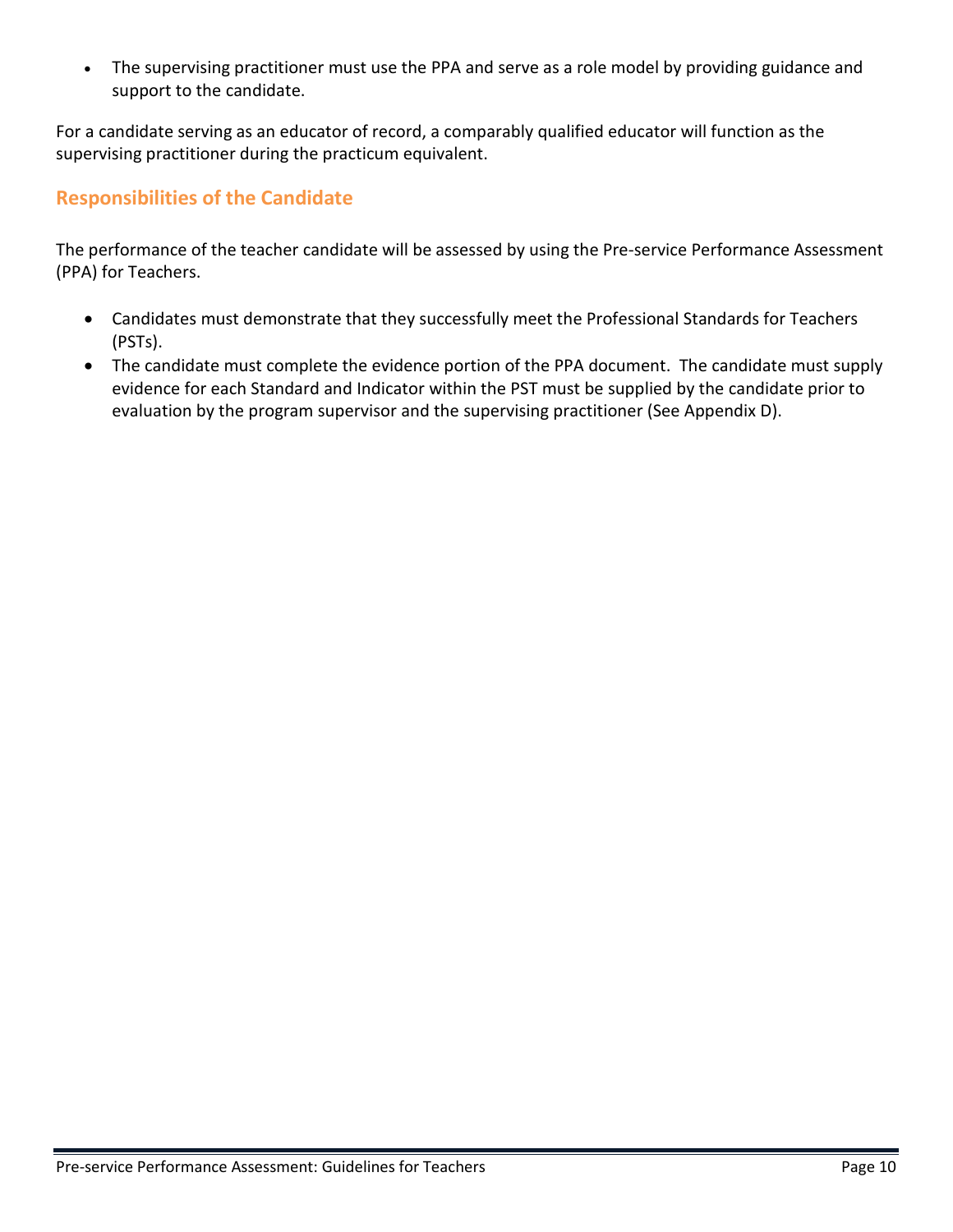### <span id="page-11-0"></span>**Appendix A – Pre-service Performance Assessment Form for Teachers**

"The Professional Standards for Teachers define the pedagogical and other professional knowledge and skills required for all teachers. These standards are used by teacher preparation providers in preparing their candidates, by the Department in reviewing programs seeking state approval, and by the Department as the basis of performance assessments of candidates. Candidates shall demonstrate that they meet the Professional Standards by passing a performance assessment … in the practicum phase of preparation for the Initial License…." (*Regulations for Educator Licensure and Preparation Program Approval, 603 CMR 7.00, Section 7.08.)*

This Pre-service Performance Assessment Form for Teachers addresses the Professional Standards for Teachers, and must be used in conjunction with the Guidelines for Pre-service Performance Assessment as required in Section 7.03. The Guidelines contain a list of evaluation questions appropriate to the Standards which are complemented by an additional set of license-specific evaluation questions aligned with the Standard (b)2c: "Demonstrates an adequate knowledge of and approach to the academic content of lessons".

All Professional Standards for Teachers must be evaluated as worded if applicable to the license. Sponsoring Organizations may add (but not substitute) additional Standards if they deem them relevant to the license.

A rating scale of  $1 - 3$  indicates the following:  $1 =$  Does Not Meet the Standard,  $2 =$  Meets the Standard,  $3 =$ Exceeds the Standard, and NA = Not Applicable.

The program supervisor and the supervising practitioner must complete a Pre-service Performance Assessment Form for Teachers. This form becomes the Sponsoring Organization's record of a candidate's preservice practicum/practicum equivalent.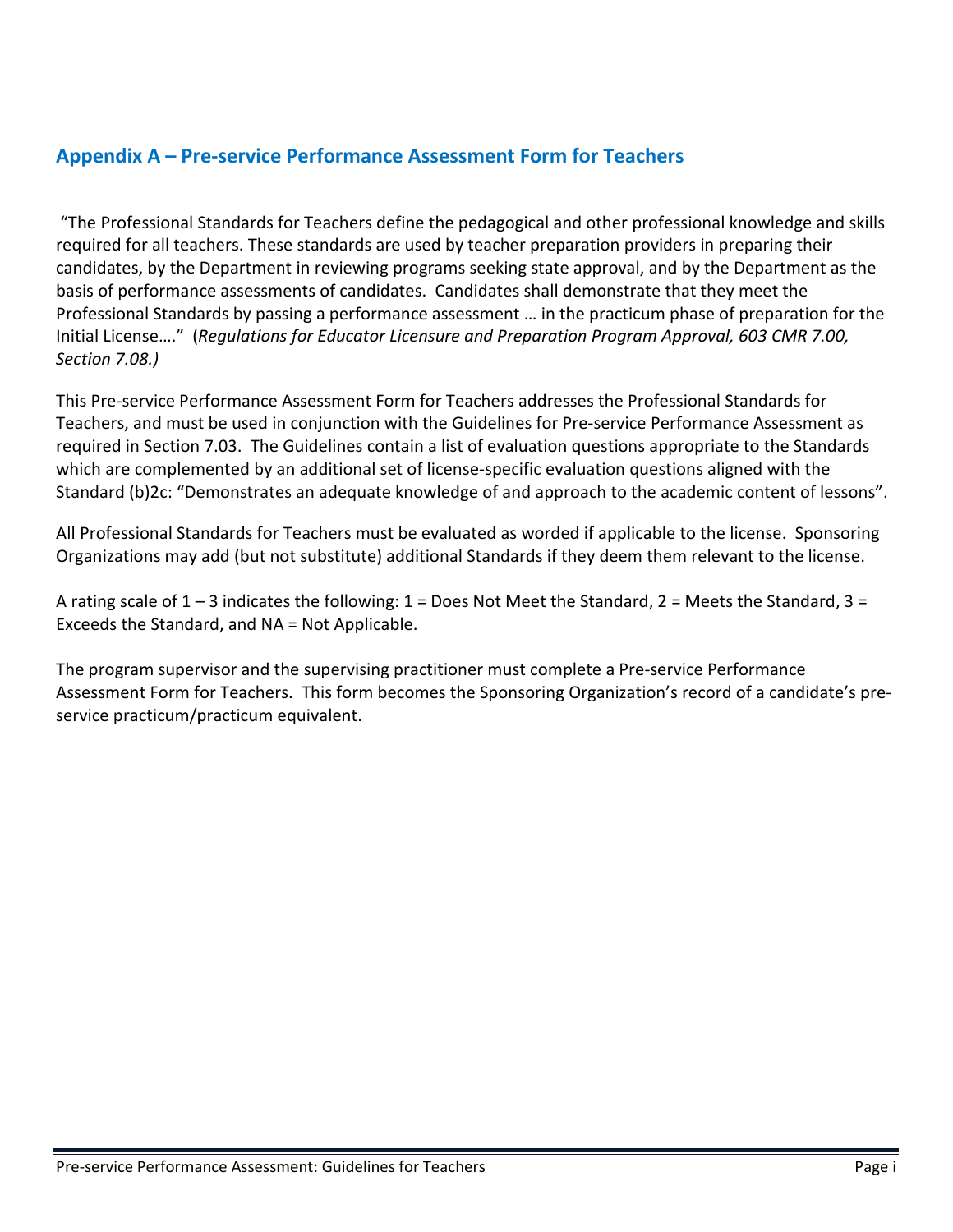

# *Massachusetts Department of Elementary and Secondary Education*

75 Pleasant Street, Malden, Massachusetts 02148-4906 Telephone: (781) 338-3000

TTY: N.E.T. Relay 1-800-439-2370

#### **Pre-service Performance Assessment Form for Teachers**

**603 CMR 7.08 Professional Standards for Teachers**

| Part $1 - To$ be completed by the candidate                                               |            | <b>Practicum</b> | Practicum Equivalent                                     |               |
|-------------------------------------------------------------------------------------------|------------|------------------|----------------------------------------------------------|---------------|
| First Name:                                                                               | Last Name: |                  |                                                          |               |
| <b>Street Address:</b>                                                                    |            |                  |                                                          |               |
| City/Town:                                                                                |            | State:           |                                                          | Zip:          |
| <b>Sponsoring Organization:</b>                                                           |            |                  |                                                          |               |
| MEPID:<br>or License #:                                                                   |            |                  |                                                          |               |
| Program & Level:                                                                          |            |                  |                                                          |               |
| Practicum/Equivalent Course Number:                                                       |            |                  |                                                          | Credit hours: |
| Practicum Course Title:                                                                   |            |                  |                                                          |               |
| Practicum/Equivalent Site:                                                                |            |                  | Grade Level(s) of Students:                              |               |
| <b>Total Number of Practicum Hours:</b>                                                   |            |                  | Number of hours assumed full responsibility in the role: |               |
| Other Massachusetts licenses held, if any:                                                |            |                  |                                                          |               |
| Have any components of the approved program been waived? 603 CMR 7.03(1)(b)<br>Yes<br>No. |            |                  |                                                          |               |
|                                                                                           |            |                  |                                                          |               |
| Part 2- To be completed by the Program Supervisor                                         |            |                  |                                                          |               |
| Name:                                                                                     |            |                  |                                                          |               |

The Candidate completed a Practicum / Practicum Equivalent designed by the Sponsoring Organization as partial preparation for the following license:

Candidate's License Field: Grade Level:

To the best of my knowledge (per the Supervising Practitioner's Principal/Evaluator) the Supervising Practitioner has received a summative evaluation rating of proficient or higher in his/her most recent evaluation.  $\Box$  Yes  $\Box$  No

#### **Part 3- To be completed by the Supervising Practitioner**

| Name:                                | Position:                               |
|--------------------------------------|-----------------------------------------|
| School District:                     |                                         |
| lInitial<br>Professional<br>License: | # of years of experience under license: |
| MEPID:<br>or License #:              | License Field(s):                       |

#### **Part 4 – Initial 1, 2, 3**

| 1. Initial meeting held at which the Professional Standards and the procedures for evaluation were explained to the candidate. |                                                                                                                               |                                                         |                                  |  |
|--------------------------------------------------------------------------------------------------------------------------------|-------------------------------------------------------------------------------------------------------------------------------|---------------------------------------------------------|----------------------------------|--|
| Date:                                                                                                                          | Candidate:                                                                                                                    | <b>Supervising Practitioner:</b><br>Program Supervisor: |                                  |  |
| 2. Meeting held midway through the practicum at which the Candidate's progress toward the Professional Standards was           |                                                                                                                               |                                                         |                                  |  |
| discussed.                                                                                                                     |                                                                                                                               |                                                         |                                  |  |
|                                                                                                                                |                                                                                                                               |                                                         |                                  |  |
| Date:                                                                                                                          | Candidate:                                                                                                                    | Program Supervisor:                                     | <b>Supervising Practitioner:</b> |  |
|                                                                                                                                | 3. Final meeting held to complete evaluation and to allow the Candidate the opportunity to raise questions and make comments. |                                                         |                                  |  |
|                                                                                                                                |                                                                                                                               |                                                         |                                  |  |

#### **Part 5**

| Candidate has successfully completed the Pre-service Performance Assessment 603 CMR 7.03(2)(a)(4) & 7.04(2)(4)(b)<br>l No<br>lYes l |      |  |  |
|-------------------------------------------------------------------------------------------------------------------------------------|------|--|--|
|                                                                                                                                     |      |  |  |
| Program Supervisor:                                                                                                                 | Date |  |  |
|                                                                                                                                     |      |  |  |
| <b>Supervising Practitioner:</b>                                                                                                    | Date |  |  |
|                                                                                                                                     |      |  |  |
| Mediator (if necessary see: 603 CMR 7.04(4)                                                                                         | Date |  |  |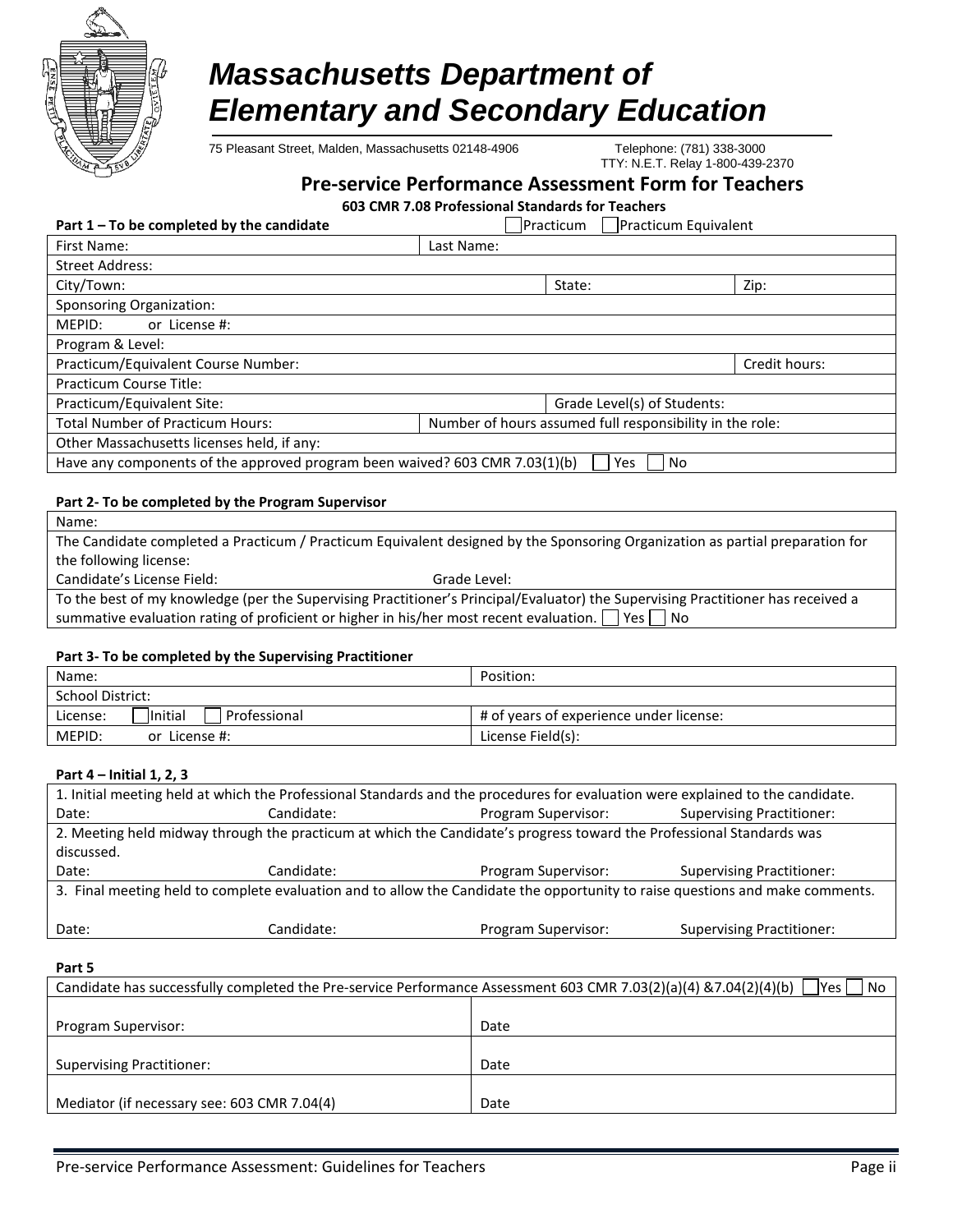### **Pre-service Performance Assessment Professional Standards for Teachers: See** *603 CMR 7.08*

Please use this assessment in conjunction with the Pre-service Performance Assessment for Teachers guidelines: the rating scale; evaluation questions relating to the standards; and the license-specific questions per standard (b)2c**. Candidates must complete the Evidence column for evaluation by the program supervisor and supervising practitioner.**

|    | <b>Standard A - Plans Curriculum and Instruction</b>                                                                                                                                                                                                                                                                                                          |                 |  |  |
|----|---------------------------------------------------------------------------------------------------------------------------------------------------------------------------------------------------------------------------------------------------------------------------------------------------------------------------------------------------------------|-----------------|--|--|
|    | <b>Indicators</b>                                                                                                                                                                                                                                                                                                                                             | <b>Evidence</b> |  |  |
| 1. | Draws on content standards of the relevant curriculum frameworks<br>to plan sequential units of study, individual lessons, and learning<br>activities that make learning cumulative and advance students' level<br>of content knowledge. (Specify Curriculum Framework title, learning<br>standards, and concept and skills used [attach list if necessary]). |                 |  |  |
| 2. | Draws on results of formal and informal assessments as well as<br>knowledge of human development to identify teaching strategies<br>and learning activities appropriate to the specific discipline, age,<br>level of English language proficiency, and range of cognitive levels<br>being taught.                                                             |                 |  |  |
| 3. | Identifies appropriate reading materials, other resources, and writing<br>activities for promoting further learning by the full range of students<br>within the classroom.                                                                                                                                                                                    |                 |  |  |
| 4. | Identifies prerequisite skills, concepts, and vocabulary needed for<br>the learning activities and design lessons that strengthen student<br>reading and writing skills.                                                                                                                                                                                      |                 |  |  |
| 5. | Plans lessons with clear objectives and relevant measurable<br>outcomes.                                                                                                                                                                                                                                                                                      |                 |  |  |
| 6. | Draws on resources from colleagues, families, and the community to<br>enhance learning.                                                                                                                                                                                                                                                                       |                 |  |  |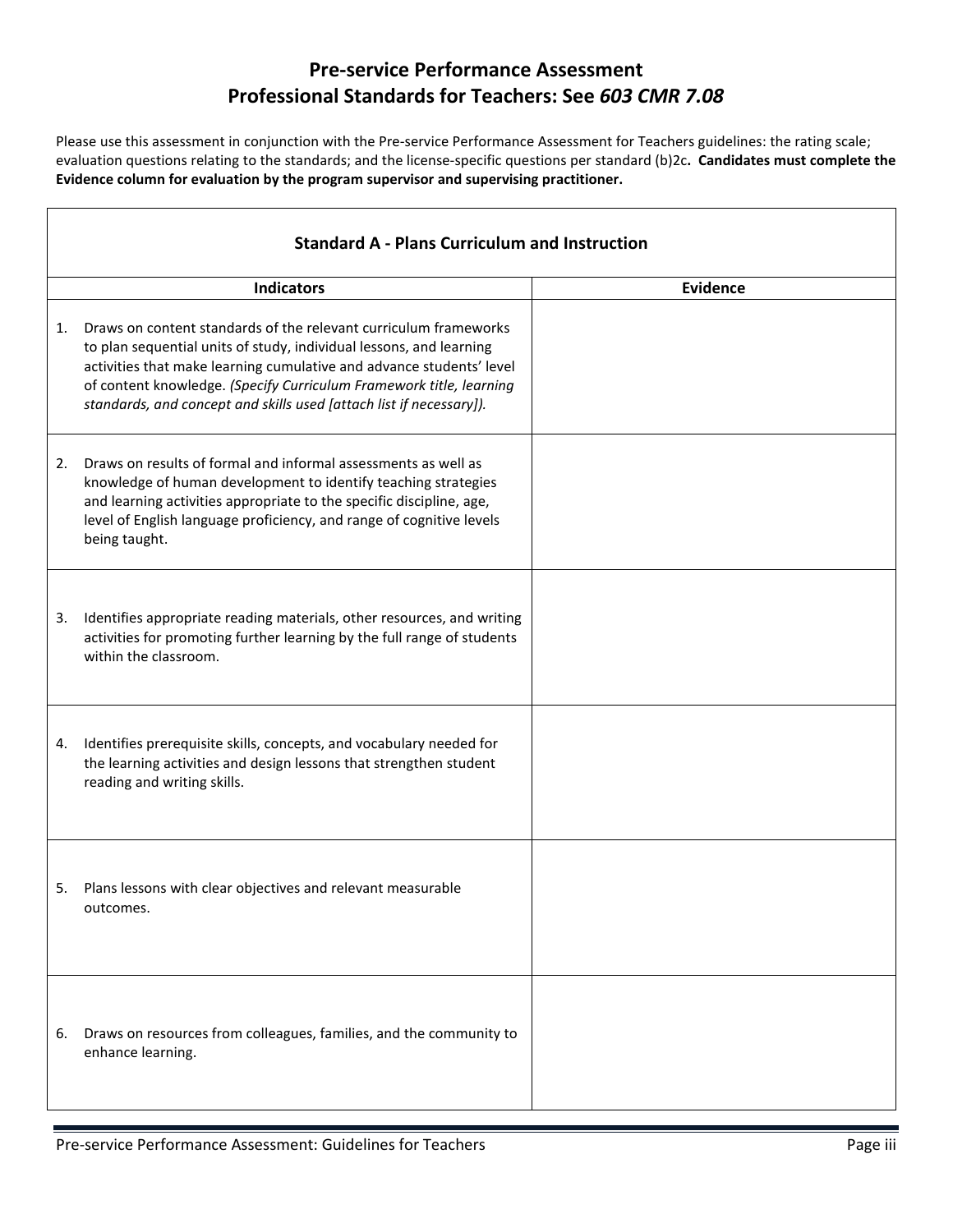| 7. | Incorporates appropriate technology and media in lesson planning.                                                                                                                |  |
|----|----------------------------------------------------------------------------------------------------------------------------------------------------------------------------------|--|
| 8. | Uses information in Individualized Education Programs (IEPs) to plan<br>strategies for integrating students with disabilities into general<br>education classrooms.              |  |
| 9. | Uses instructional planning, materials, and student engagement<br>approaches that support students of diverse cultural and linguistic<br>backgrounds, strengths, and challenges. |  |

| Rating: | <b>Explanation of Rating for Standard A - Plans Curriculum and Instruction:</b>                              |
|---------|--------------------------------------------------------------------------------------------------------------|
|         |                                                                                                              |
|         |                                                                                                              |
|         |                                                                                                              |
|         |                                                                                                              |
|         | Rating Scale: 1=Does Not Meet the Standard; 2=Meets the Standard, 3=Exceeds the Standard; NA=Not Applicable. |

| <b>Candidate's Name:</b>                   | License: |
|--------------------------------------------|----------|
| <b>Program Supervisor (initial):</b>       | Date:    |
| <b>Supervising Practitioner (initial):</b> | Date:    |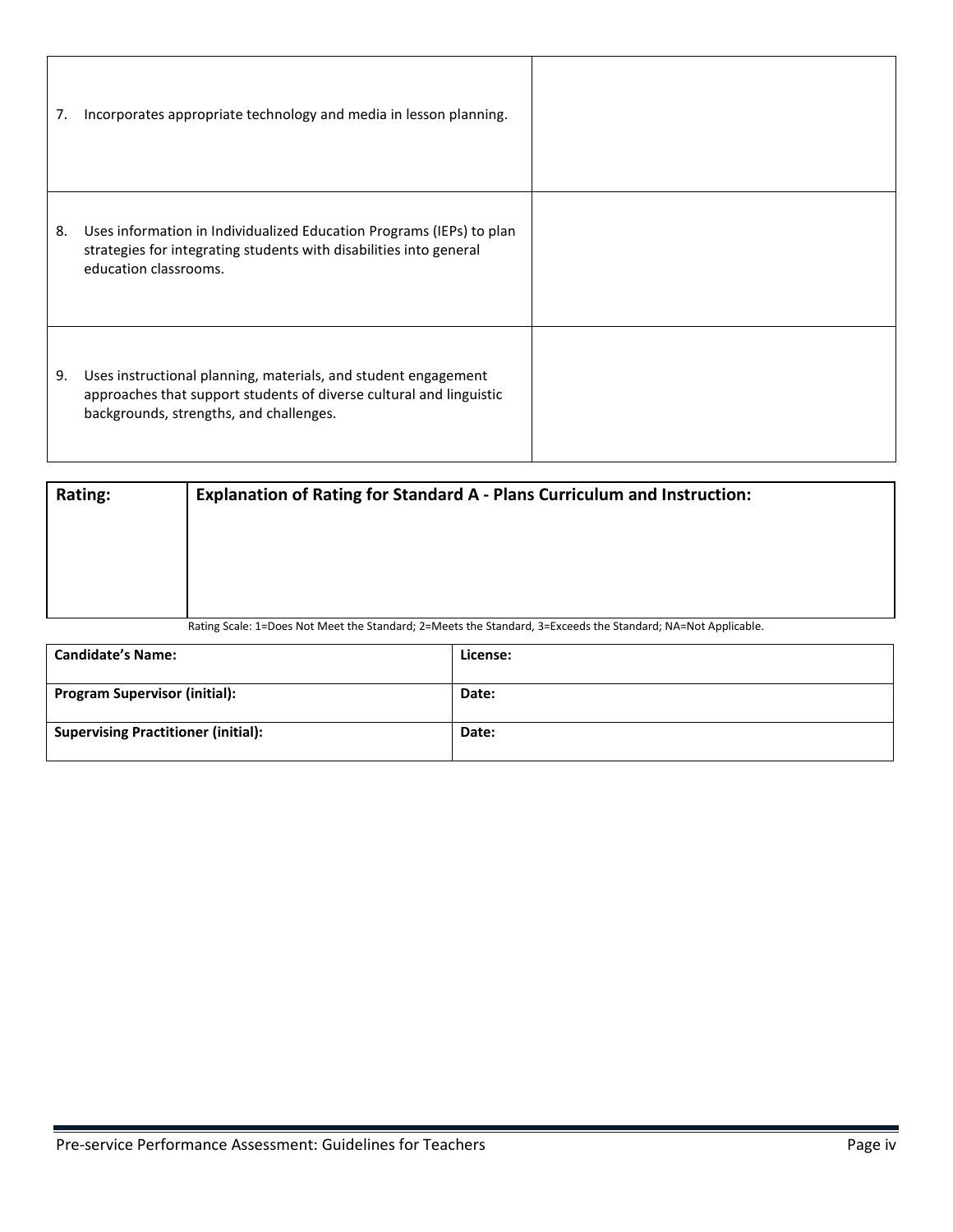| Standard B - Delivers Effective Instruction |                                                                                                                                                                                                                                                                                                                                    |                 |  |
|---------------------------------------------|------------------------------------------------------------------------------------------------------------------------------------------------------------------------------------------------------------------------------------------------------------------------------------------------------------------------------------|-----------------|--|
|                                             | <b>Indicators</b>                                                                                                                                                                                                                                                                                                                  | <b>Evidence</b> |  |
| lesson.                                     | 1. Communicates high standards and expectations when beginning the                                                                                                                                                                                                                                                                 |                 |  |
| а.                                          | Makes learning objectives clear to students.                                                                                                                                                                                                                                                                                       |                 |  |
| b.                                          | Communicates clearly in writing, speaking and through the use<br>of appropriately designed visual and contextual aids.                                                                                                                                                                                                             |                 |  |
| c.                                          | Uses engaging ways to begin a new unit of study or lesson.                                                                                                                                                                                                                                                                         |                 |  |
| d.                                          | Builds on students' prior knowledge and experience.                                                                                                                                                                                                                                                                                |                 |  |
| lesson.                                     | 2. Communicates high standards and expectations when carrying out the                                                                                                                                                                                                                                                              |                 |  |
| a.                                          | Uses a balanced approach to teaching skills and concepts of<br>elementary reading and writing.                                                                                                                                                                                                                                     |                 |  |
| b.                                          | Employs a variety of content-based and content-oriented<br>teaching techniques from more teacher-directed strategies such<br>as direct instruction, practice, and Socratic dialogue, to less<br>teacher-directed approaches such as discussion, problem<br>solving, cooperative learning, and research projects (among<br>others). |                 |  |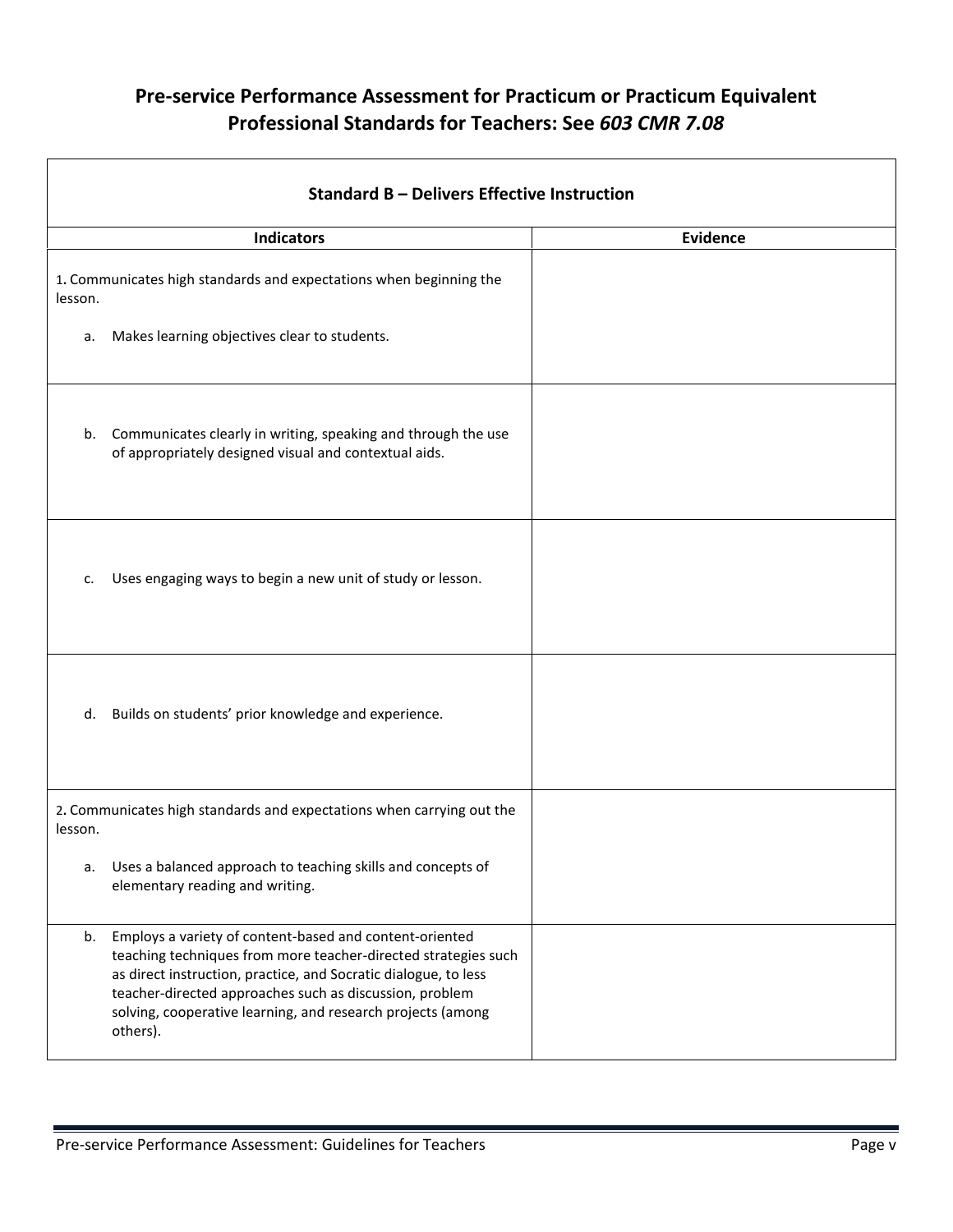| c. | Demonstrates an adequate knowledge of and approach to the<br>academic content of lessons. (Please attach documentation that<br>license-specific questions were used to evaluate candidate<br>knowledge)                                                                                         |  |
|----|-------------------------------------------------------------------------------------------------------------------------------------------------------------------------------------------------------------------------------------------------------------------------------------------------|--|
| d. | Employs a variety of reading and writing strategies for<br>addressing learning objectives.                                                                                                                                                                                                      |  |
| e. | Uses questioning to stimulate thinking and encourages all<br>students to respond.                                                                                                                                                                                                               |  |
| f. | Uses instructional technology appropriately.                                                                                                                                                                                                                                                    |  |
| g. | Uses effective strategies and techniques for making content<br>accessible for English language learners.                                                                                                                                                                                        |  |
| h. | Demonstrates knowledge of the difference between social and<br>academic language and the importance of this difference in<br>planning, differentiating and delivering effective instruction for<br>English language learners at various levels of English language<br>proficiency and literacy. |  |
|    | 3. Communicates high standards and expectations when extending and<br>completing the lesson.                                                                                                                                                                                                    |  |
| а. | Assigns homework or practice that furthers student learning and<br>checks it.                                                                                                                                                                                                                   |  |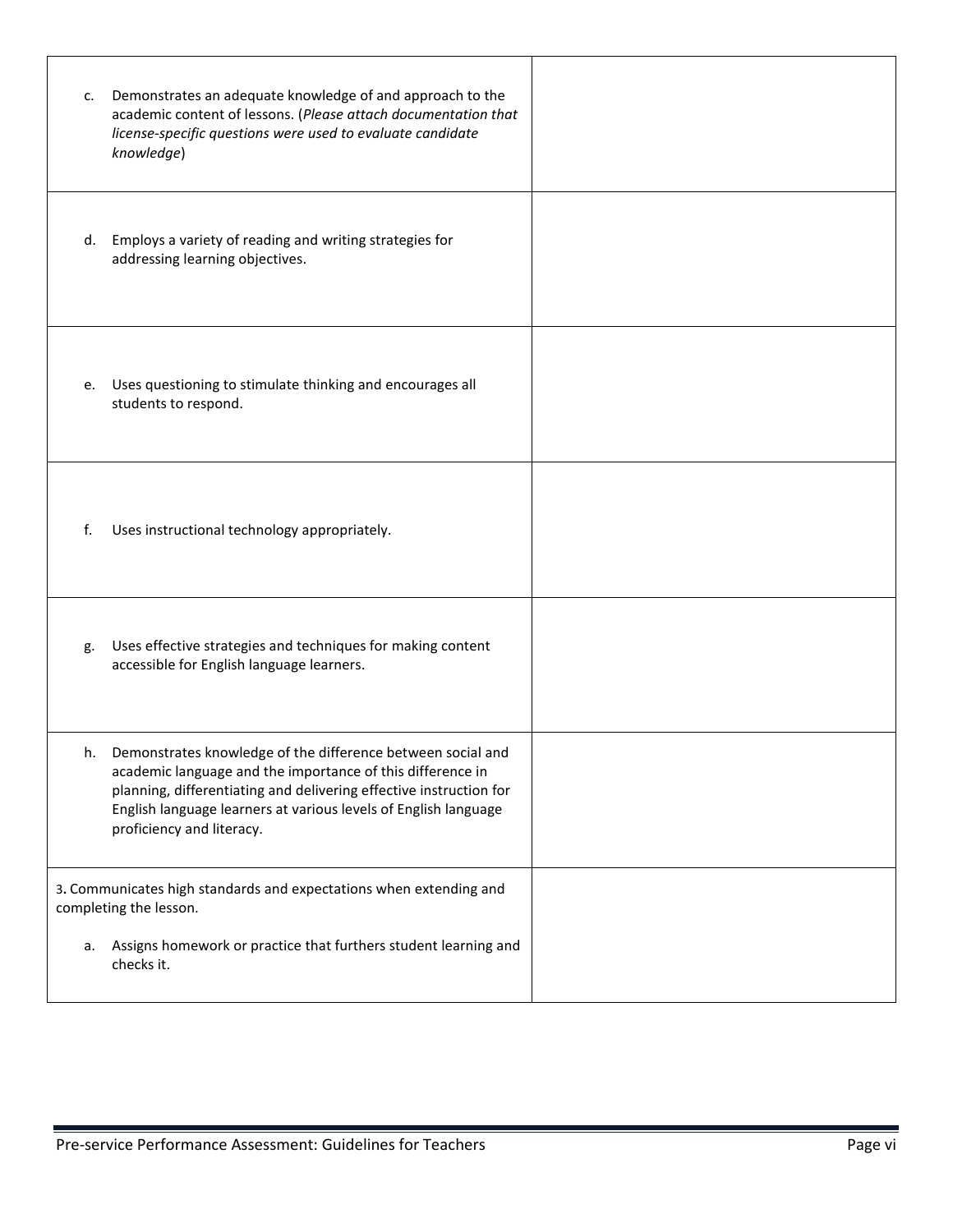| b.                                                                                   | Provides regular and frequent feedback to students on their<br>progress.                                                                                                                           |  |
|--------------------------------------------------------------------------------------|----------------------------------------------------------------------------------------------------------------------------------------------------------------------------------------------------|--|
| c.                                                                                   | Provides many and varied opportunities for students to achieve<br>competence.                                                                                                                      |  |
| 4. Communicates high standards and expectations when evaluating<br>student learning. |                                                                                                                                                                                                    |  |
|                                                                                      |                                                                                                                                                                                                    |  |
| а.                                                                                   | Accurately measures student achievement of, and progress<br>toward, the learning objectives with a variety of formal and<br>informal assessments, and uses results to plan further<br>instruction. |  |
| b.                                                                                   | Translates evaluations of student work into records that<br>accurately convey the level of student achievement to students,<br>parents or guardians, and school personnel.                         |  |

| Rating: | Explanation of Rating for Standard B - Delivers Effective Instruction:                                       |  |  |
|---------|--------------------------------------------------------------------------------------------------------------|--|--|
|         |                                                                                                              |  |  |
|         |                                                                                                              |  |  |
|         |                                                                                                              |  |  |
|         | Rating Scale: 1=Does Not Meet the Standard; 2=Meets the Standard, 3=Exceeds the Standard; NA=Not Applicable. |  |  |

| <b>Candidate's Name:</b>                   | License: |
|--------------------------------------------|----------|
| <b>Program Supervisor (initial):</b>       | Date:    |
| <b>Supervising Practitioner (initial):</b> | Date:    |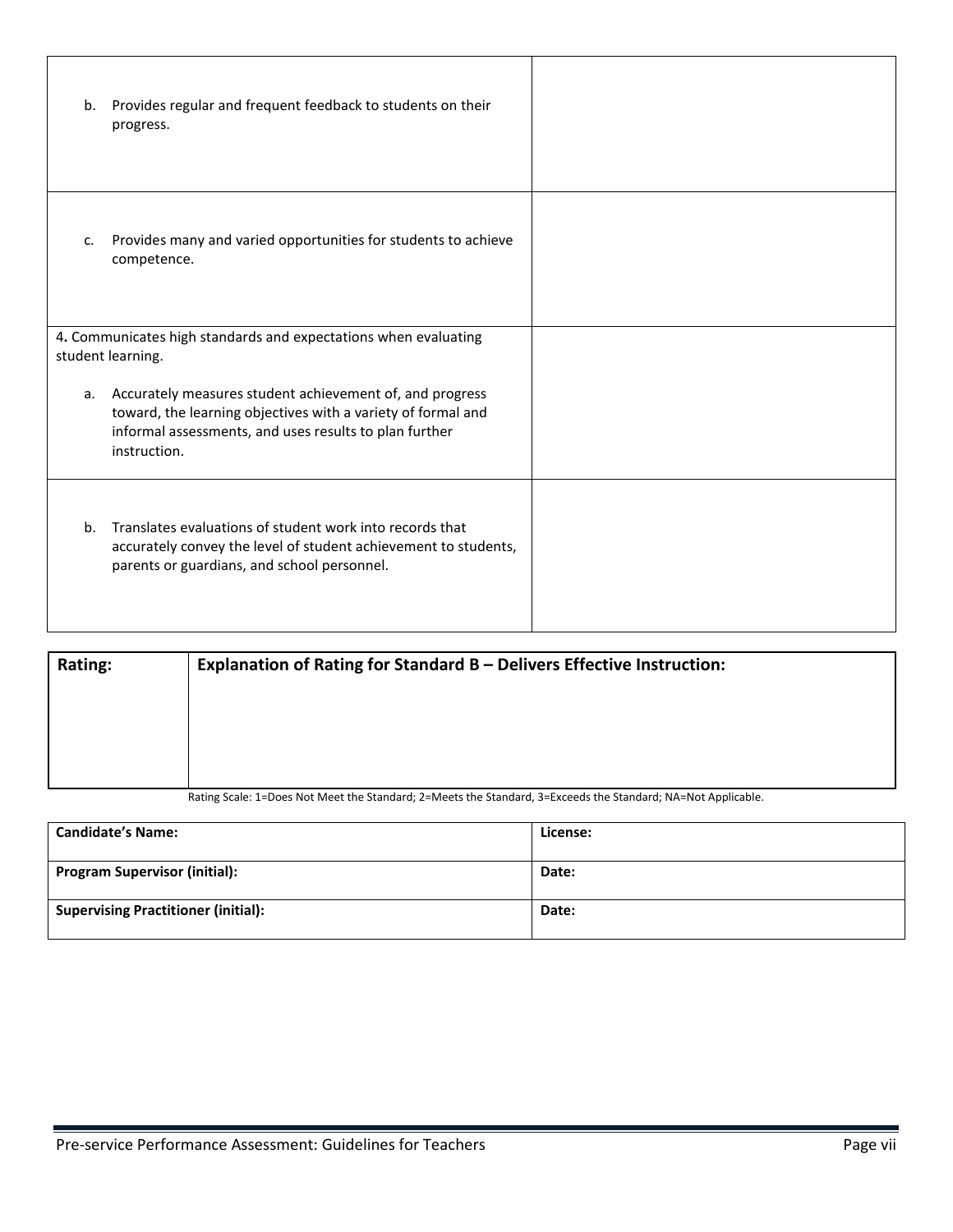|    | <b>Standard C - Manages Classroom Climate and Operation</b>                                                                                                                       |          |
|----|-----------------------------------------------------------------------------------------------------------------------------------------------------------------------------------|----------|
|    | <b>Indicators</b>                                                                                                                                                                 | Evidence |
| 1. | Creates and maintains a safe and collaborative learning<br>environment that values diversity and motivates students to meet<br>high standards of conduct, effort and performance. |          |
| 2. | Creates a physical environment appropriate to a range of learning<br>activities.                                                                                                  |          |
| 3. | Maintains appropriate standards of behavior, mutual respect, and<br>safety.                                                                                                       |          |
| 4. | Manages classroom routines and procedures without loss of<br>significant instructional time.                                                                                      |          |

| Rating: | Explanation of Rating for Standard C - Manages Classroom Climate and Operation:                              |
|---------|--------------------------------------------------------------------------------------------------------------|
|         |                                                                                                              |
|         |                                                                                                              |
|         |                                                                                                              |
|         |                                                                                                              |
|         | Dettee Carlor 4. Dean Mat Martille Chamberle 3. Marti the Chamberl 3. Funnabelle Chamberl MA, Mat Martinelle |

Rating Scale: 1=Does Not Meet the Standard; 2=Meets the Standard, 3=Exceeds the Standard; NA=Not Applicable.

| <b>Candidate's Name:</b>                   | License: |
|--------------------------------------------|----------|
| <b>Program Supervisor (initial):</b>       | Date:    |
| <b>Supervising Practitioner (initial):</b> | Date:    |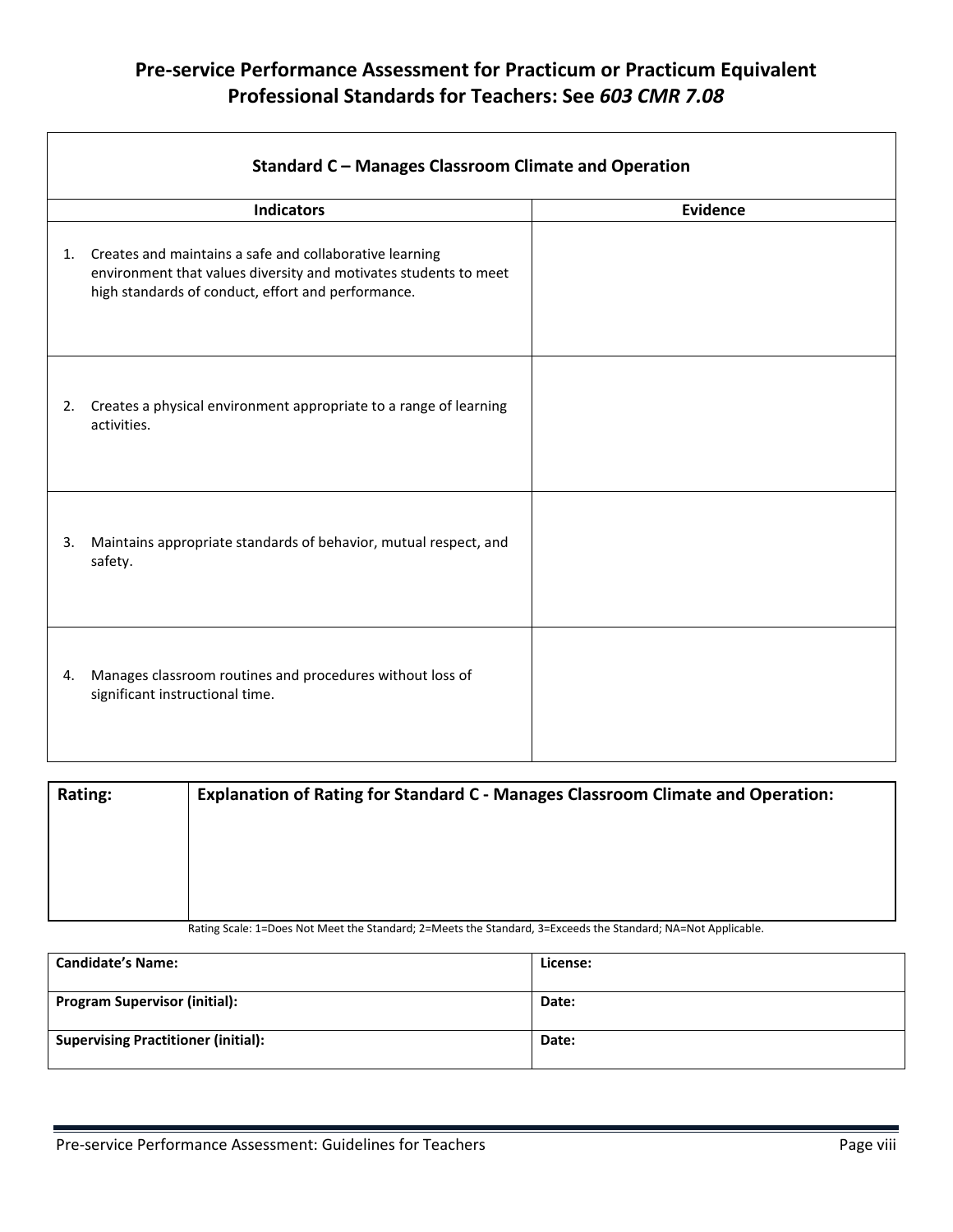|    | <b>Indicators</b>                                                                                                                                                                                                                                                                                              | <b>Evidence</b> |
|----|----------------------------------------------------------------------------------------------------------------------------------------------------------------------------------------------------------------------------------------------------------------------------------------------------------------|-----------------|
| 1. | Encourages all students to believe that effort is a key to<br>achievement.                                                                                                                                                                                                                                     |                 |
| 2. | Works to promote achievement by all students without exception.                                                                                                                                                                                                                                                |                 |
|    | 3. Assesses the significance of student differences in home<br>experiences, background knowledge, learning skills, learning pace,<br>and proficiency in the English language for learning the curriculum<br>at hand and uses professional judgment to determine if<br>instructional adjustments are necessary. |                 |
| 4. | Helps all students to understand American civic culture, its<br>underlying ideals, founding political principles and political<br>institutions, and to see themselves as members of a local, state,<br>national, and international civic community.                                                            |                 |
| 5. | Collaborates with families, recognizing the significance of native<br>language and culture to create and implement strategies for<br>supporting student learning and development both at home and at<br>school.                                                                                                |                 |

| <b>Rating:</b> | <b>Explanation of Rating for Standard D- Promotes Equity:</b>                                                 |
|----------------|---------------------------------------------------------------------------------------------------------------|
|                |                                                                                                               |
|                |                                                                                                               |
|                |                                                                                                               |
|                | Doting Cooler 1-Dage Net Meat the Ctanderd: 3-Meate the Ctanderd 3-Evenede the Ctanderd: 4-NA (Net Applicable |

Rating Scale: 1=Does Not Meet the Standard; 2=Meets the Standard, 3=Exceeds the Standard; 4=NA/Not Applicable**.**

| <b>Candidate's Name:</b>                   | License: |
|--------------------------------------------|----------|
| <b>Program Supervisor (initial):</b>       | Date:    |
| <b>Supervising Practitioner (initial):</b> | Date:    |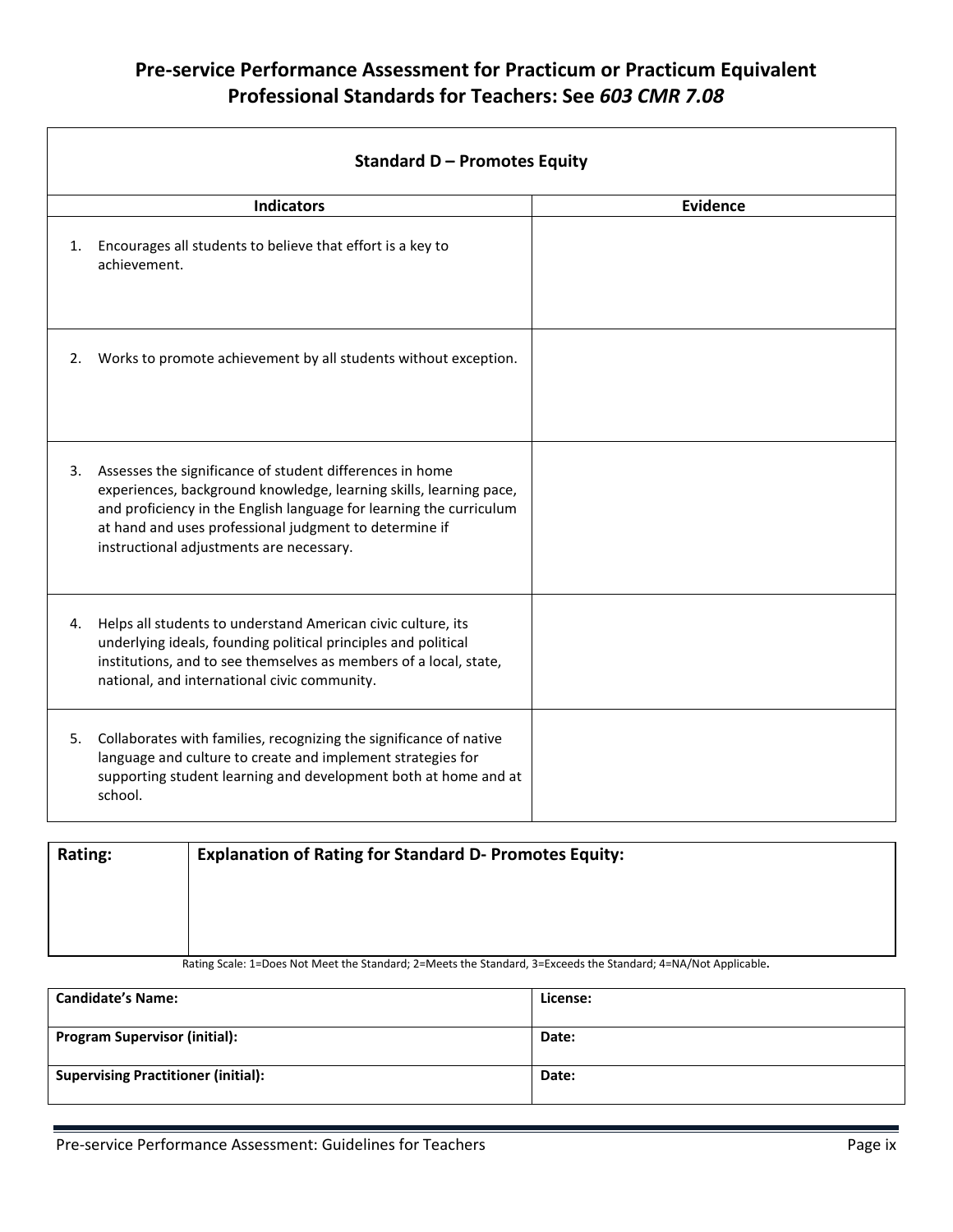|    | <b>Standard E - Meets Professional Responsibilities</b>                                                                                                                                                                                                                      |                 |
|----|------------------------------------------------------------------------------------------------------------------------------------------------------------------------------------------------------------------------------------------------------------------------------|-----------------|
|    | <b>Indicators</b>                                                                                                                                                                                                                                                            | <b>Evidence</b> |
| 1. | Understands his or her legal and moral responsibilities.                                                                                                                                                                                                                     |                 |
|    | 2. Conveys knowledge of and enthusiasm for his/her academic<br>discipline to students.                                                                                                                                                                                       |                 |
| 3. | Maintains interest in current theory, research, and<br>developments in the academic discipline and exercises judgment<br>in accepting implications or findings as valid for application in<br>classroom practice.                                                            |                 |
|    | 4. Collaborates with colleagues to improve instruction, assessment,<br>and student achievement.                                                                                                                                                                              |                 |
| 5. | Works actively to involve parents in their child's academic<br>activities and performance, and communicates clearly with<br>them.                                                                                                                                            |                 |
| 6. | Reflects critically upon his or her teaching experience, identifies<br>areas for further professional development as part of a<br>professional development plan that is linked to grade level,<br>school, and district goals, and is receptive to suggestions for<br>growth. |                 |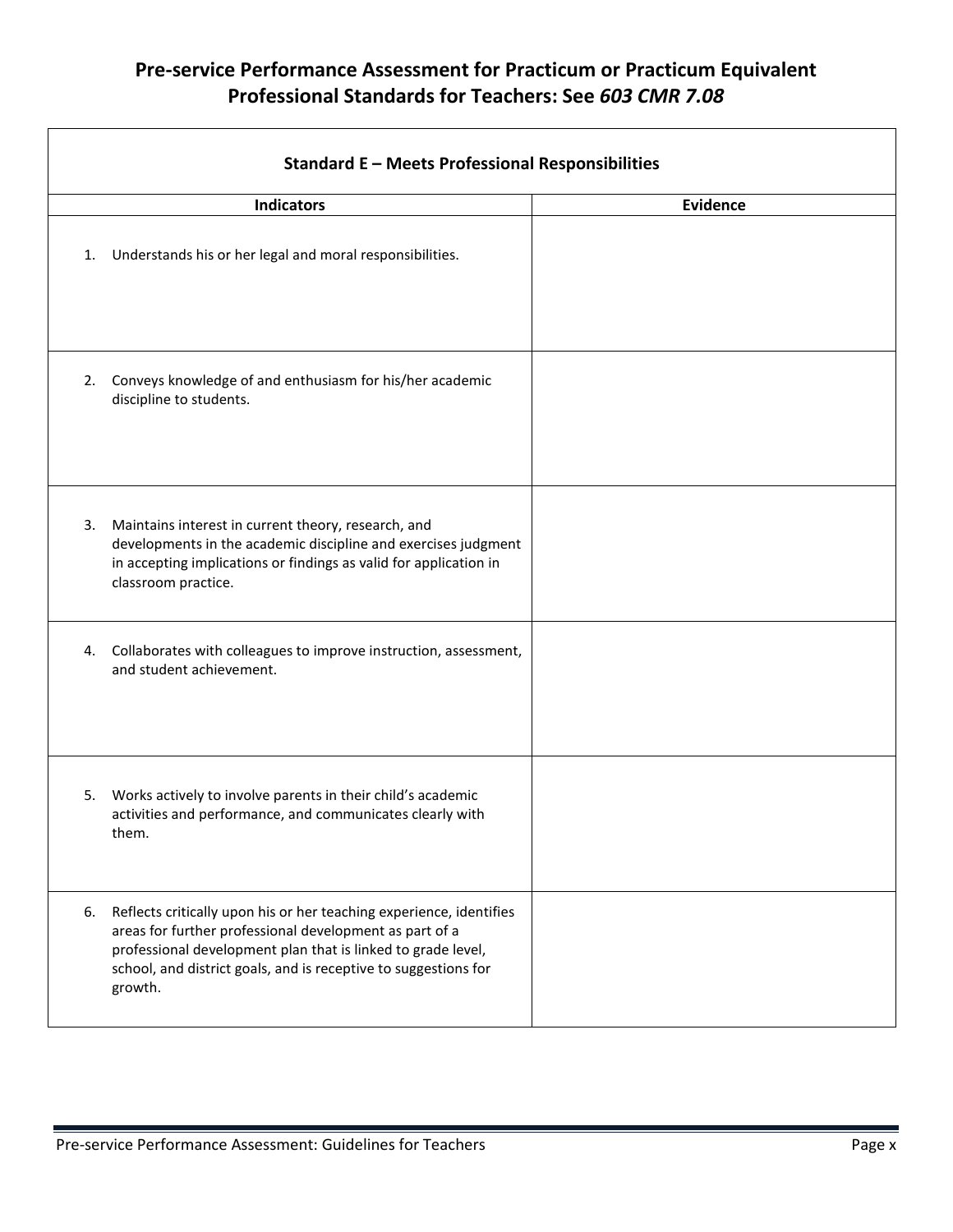| 7. | Understands legal and ethical issues as they apply to responsible<br>and acceptable use of the Internet and other resources. |  |
|----|------------------------------------------------------------------------------------------------------------------------------|--|
|    |                                                                                                                              |  |

| <b>Rating:</b> | Explanation of Rating for Standard E - Meets Professional Responsibilities:                                  |
|----------------|--------------------------------------------------------------------------------------------------------------|
|                |                                                                                                              |
|                |                                                                                                              |
|                |                                                                                                              |
|                | Rating Scale: 1=Does Not Meet the Standard; 2=Meets the Standard, 3=Exceeds the Standard; NA=Not Applicable. |

| <b>Candidate's Name:</b>                   | License: |
|--------------------------------------------|----------|
| <b>Program Supervisor (initial):</b>       | Date:    |
| <b>Supervising Practitioner (initial):</b> | Date:    |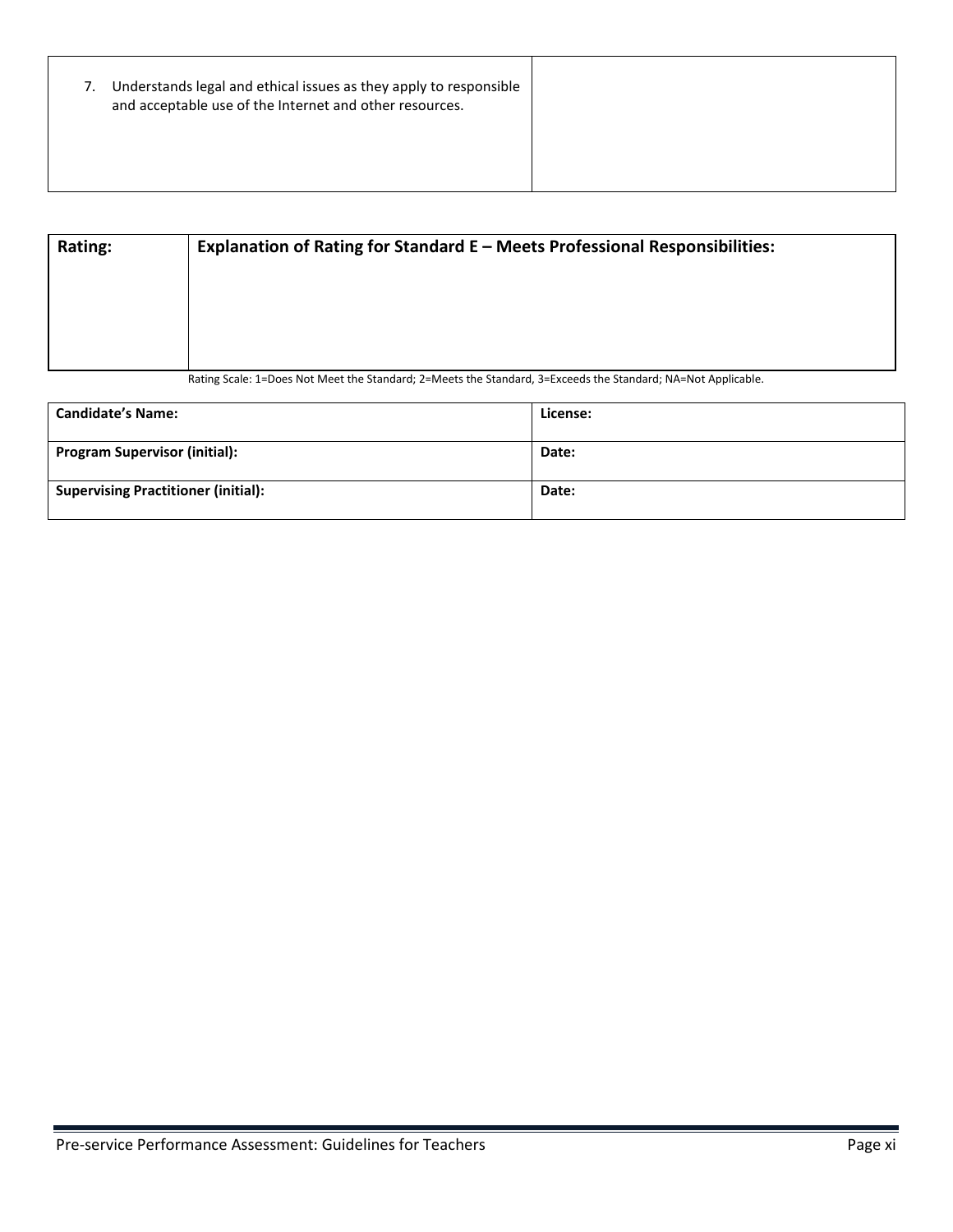## **Summary Decision for Pre-service Performance Assessment**

To be completed and agreed upon by both the supervising practitioner and the program supervisor

|                                                 | Teacher candidate's Pre-service Performance Assessment in the practicum/practicum equivalent meets the |
|-------------------------------------------------|--------------------------------------------------------------------------------------------------------|
| Professional Standards for Teachers: □ Yes □ No |                                                                                                        |

| Candidate (sign):                       | <b>MEPID:</b><br>or License #: |
|-----------------------------------------|--------------------------------|
| <b>Program Supervisor (sign):</b>       | Date:                          |
| <b>Supervising Practitioner (sign):</b> | Date:                          |

Rating Scale: 1=Does Not Meet the Standard; 2=Meets the Standard, 3=Exceeds the Standard; NA=Not Applicable.

**Summary Assessment of Performance:**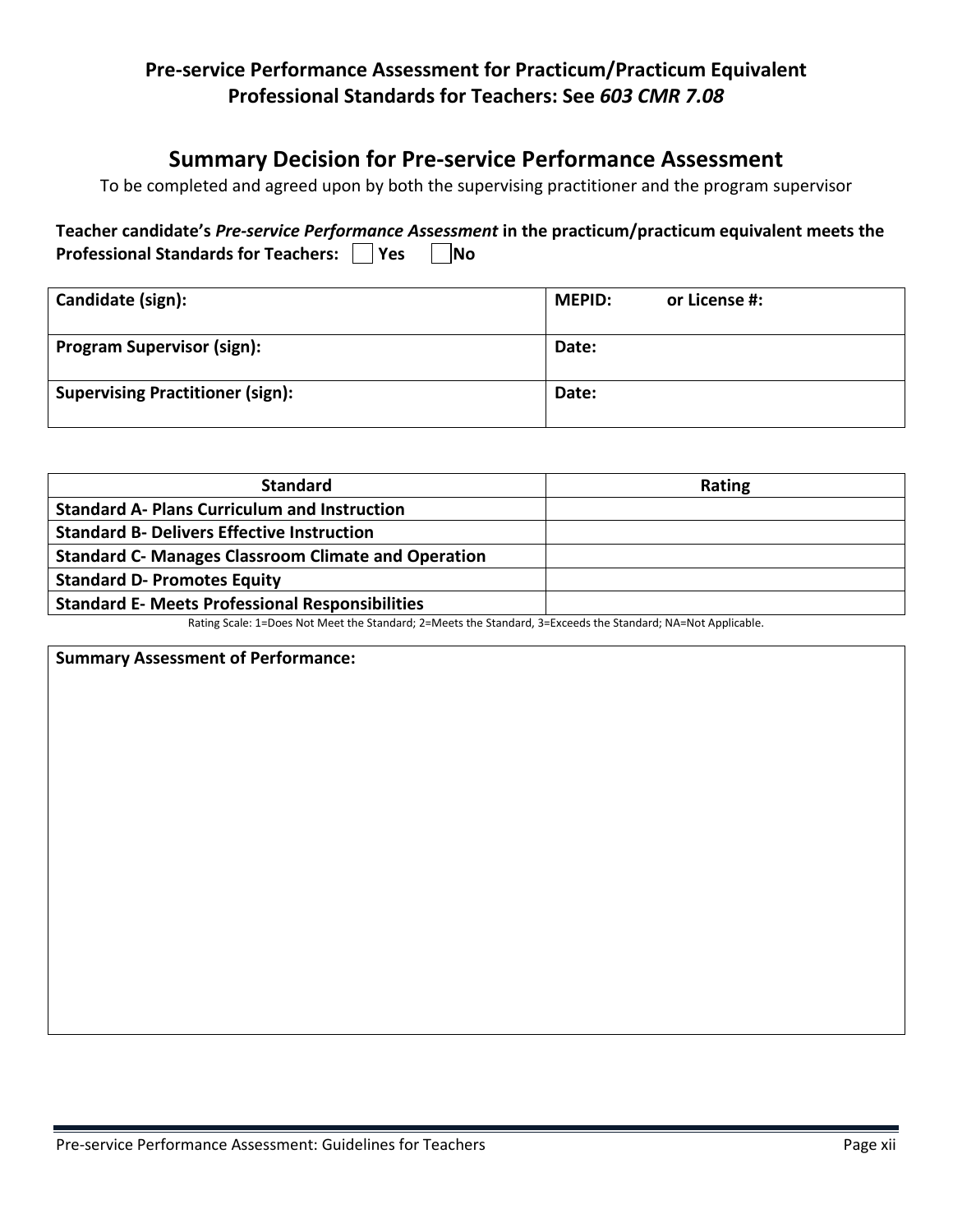## <span id="page-23-0"></span>**Appendix B - The Professional Standards for Teachers (PST) Evaluation Questions**

Evaluation questions for the Professional Standards for Teachers are designed to support the professional judgment of the supervising practitioner and program supervisor. The following evaluation questions must be used with the Pre-service Performance Assessment Form by the program supervisor and supervising practitioner. Supervisors may elect to include additional evaluation questions where appropriate.

#### **Standard A: Plans Curriculum and Instruction**

**1. Draws on content standards of the relevant curriculum frameworks to plan sequential units of study, individual lessons, and learning activities that make learning cumulative and advance students' level of content knowledge.**

Evaluation Questions:

- Does documentation show evidence of activities planned as lessons in sequential units of study? (For example, is the structure of each lesson and unit clear? Is there a focus and logic to each lesson, and are the connections within the lessons and the transitions between lessons appropriate?)
- Are specific standards in the curriculum framework noted with page number and date of publication?
- Is there an explanation of why these content standards and units of study are being taught?
- **2. Draws on results of formal and informal assessments as well as knowledge of human development to identify teaching strategies and learning activities appropriate to the specific discipline, age, level of English language proficiency, and range of cognitive levels being taught.**

Evaluation Questions:

- Does documentation note what assessments have been used and how their results guided planning?
- Does the planned pedagogy include a rationale grounded in research and common sense?
- Does the candidate choose teaching strategies that are appropriate for the content, grade level, and range of students being taught?
- Are the learning activities described and do they provide suitable challenges for academically advanced as well as for those whose work is below grade level?
- Is there an explanation of how knowledge of human development and learning guided planning?
- **3. Identifies appropriate reading materials, other resources, and writing activities for promoting further learning by the full range of students within the classroom.**

- Does documentation describe the reading and other resources being planned and explain which will suitably challenge students at each level: below grade level, learning disabled, English language learners, at grade level, and academically advanced?
- Is there an explanation of the different writing activities selected for these different groups of students?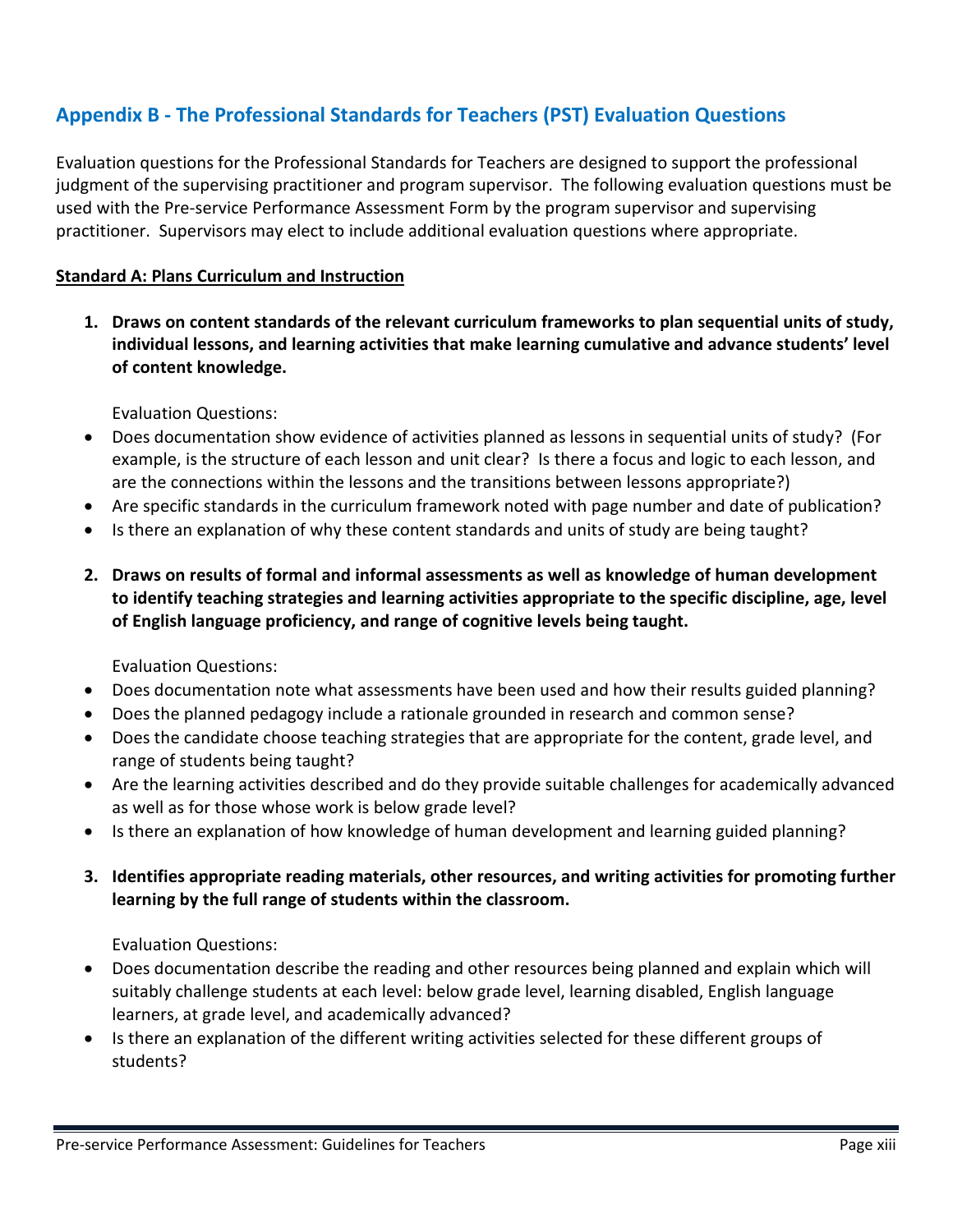### **4. Identifies prerequisite skills, concepts, and vocabulary needed for the learning activities.**

Evaluation Questions:

• Does documentation list skills, concepts, and vocabulary needed for the topic being studied and for the different groups of students in the class?

### **5. Plans lessons with clear objectives and relevant measurable outcomes.**

Evaluation Questions:

- Does documentation show the objectives for each planned lesson?
- Does it describe the measurable outcomes expected?
- Is there an explanation of how the expected outcomes will be measured?
- Do the homework, learning activities, and assessments reflect the objectives described?
- Are there suitable objectives for students who are academically advanced as well as for those whose work is at or below grade level?

### **6. Draws on resources from colleagues, families, and the community to enhance learning.**

Evaluation Question:

- Are resources identified that may be provided by colleagues, student families, or the community?
- Does the candidate explain how the resources are going to be used and why?

### **7. Incorporates appropriate technology and media in lesson planning.**

Evaluation Questions:

- Are the technology or media identified that will be used during the unit of study?
- How and why are technology and media used to achieve the objectives of the lesson?
- Are these uses appropriate for the discipline at the intended grade level?
- **8. Uses information in Individualized Education Programs (IEPs) to plan strategies for integrating students with disabilities into general education classrooms.**

Evaluation Questions:

- What information in the IEPs has been used to plan units of study?
- What strategies or materials are to be used to promote the learning of students with disabilities and why they are expected to be effective for these students in this discipline?
- **9. Uses instructional planning, materials, and student engagement approaches that support students of diverse cultural and linguistic backgrounds, strengths, and challenges.**

- Does the candidate employ WIDA ELD standards instructional tools and other relevant data about English language proficiency (for example, ACCESS scores) when planning lessons to help ELLs at different proficiency levels meet the MA standards and develop academic language for all disciplines?
- Does the lesson plan have language objectives that consider all levels of language proficiency?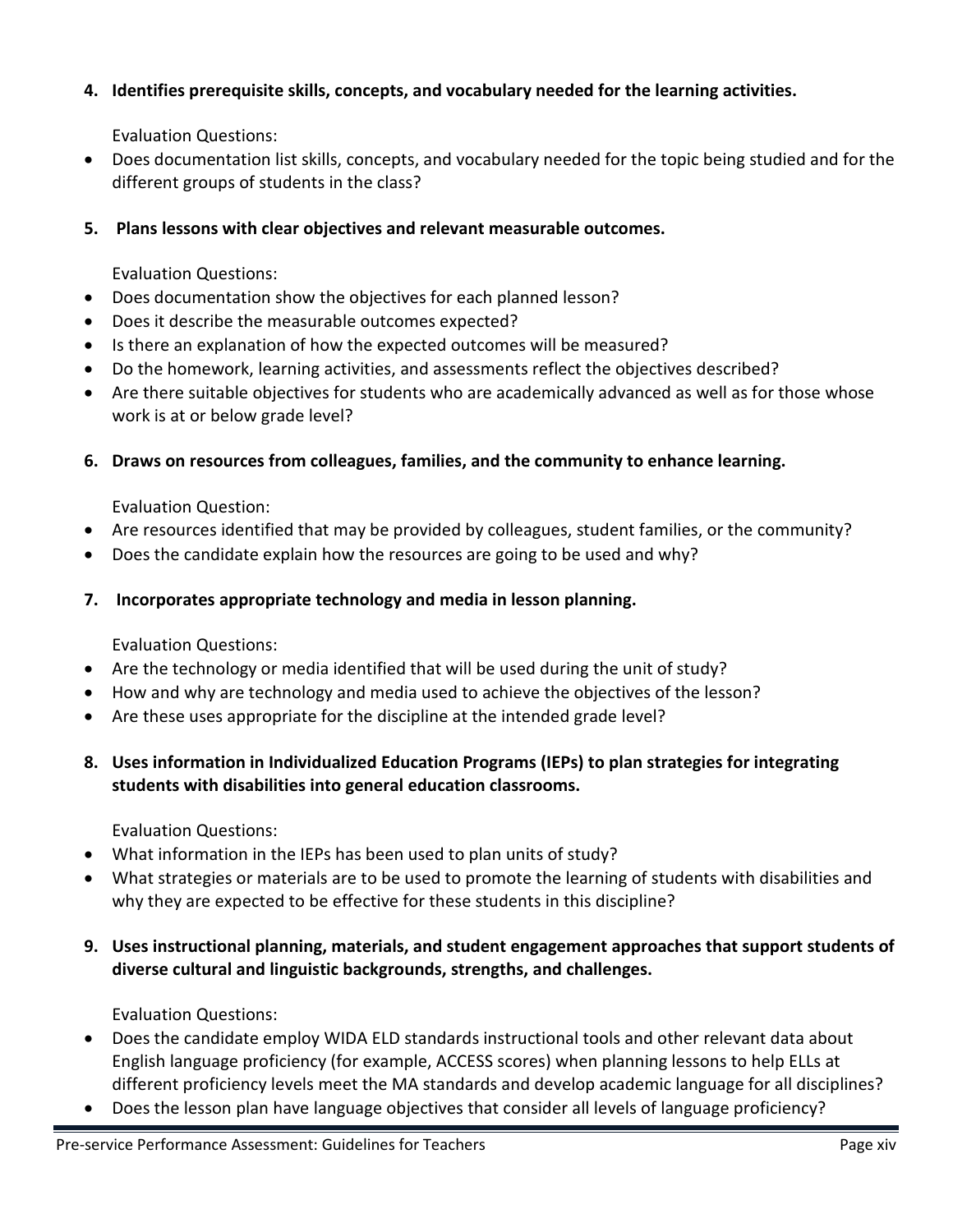- Does the candidate employ appropriate support, materials and strategies to make standards accessible and promote language learning?
- Do lesson and unit activities, assignments, and assessments align with identified language and content objectives – where applicable?

#### **Standard B: Delivers Effective Instruction**

**1. Communicates high standards and expectations when beginning the lesson:**

#### **a. Makes learning objectives clear to the student.**

Evaluation Questions:

- How are learning objectives communicated to the student?
- Are the transitions from the beginning of the lesson to the body of the lesson smooth, and clear?

#### **b. Communicates clearly in writing, speaking, and through the use of appropriately designed visual and contextual aids.**

Evaluation Questions:

- Does the candidate communicate clearly in writing and speaking?
- Does the candidate utilize visual and contextual aids to make instruction comprehensible to ELLs at different proficiency levels?
- Does the candidate modulate his or her use of language to make instruction comprehensible, but also promote language development of students at different proficiency levels?

#### **c. Uses engaging ways to begin a new unit of study or lesson.**

Evaluation Questions:

• What types of opening activities are used and what are the purposes (i.e., to stimulate prior knowledge, to frame the lesson, or to motivate students)?

### **d. Builds on students' prior knowledge and experience.**

Evaluation Questions:

• Does the candidate build on students' prior knowledge and experience?

#### **2. Communicates high standards and expectations when carrying out the lesson:**

#### **a. Uses a balanced approach to teaching skills and concepts of elementary reading and writing.**

- Are phonemic awareness, phonics, and vocabulary skills taught and practiced separately as well as together with comprehension skills?
- Are materials provided for practice?
- Are decodable texts used for practicing phonics lessons?
- Are reading materials suitably challenging for students with different learning paces?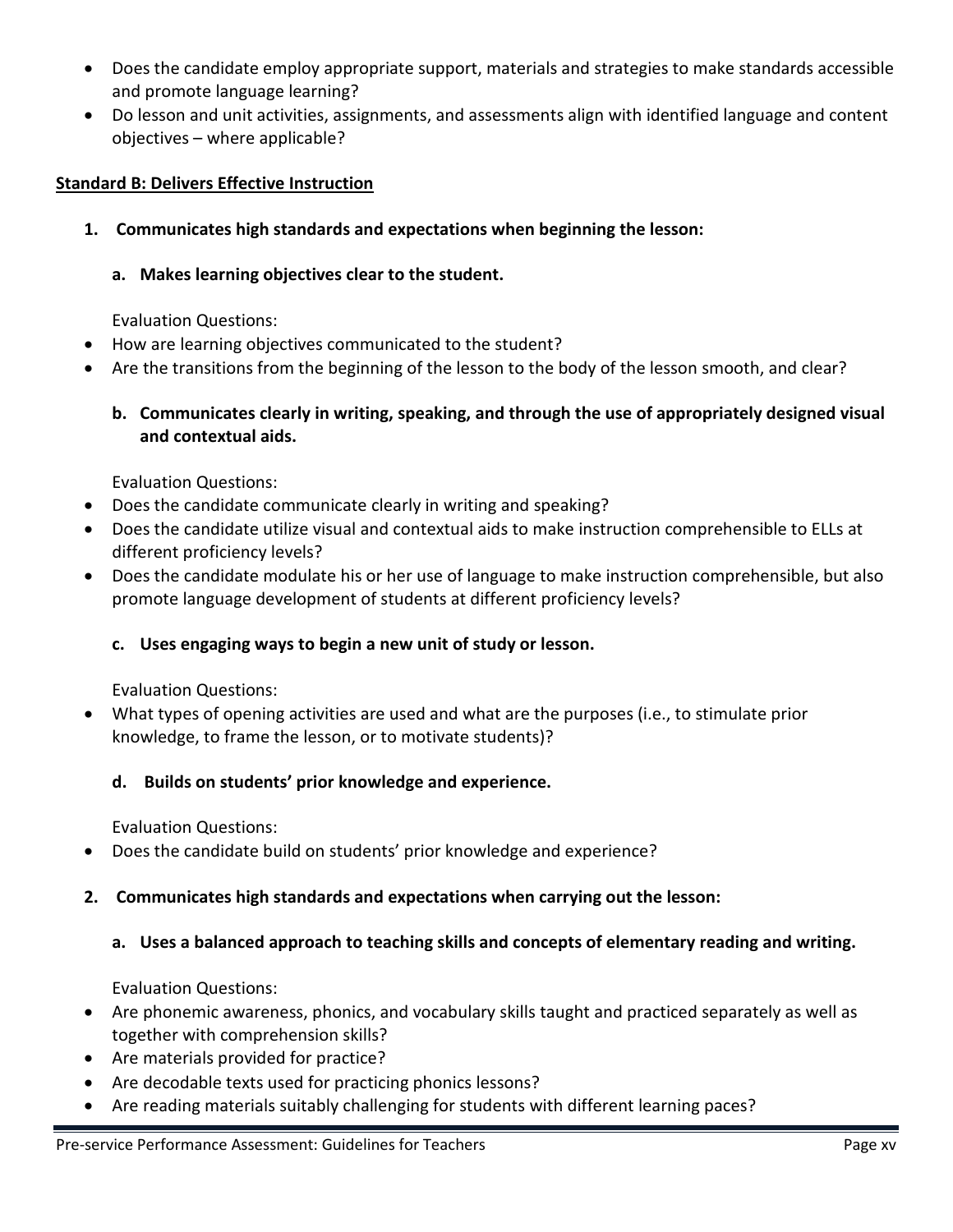- Are provisions made to develop automaticity and fluency?
	- **b. Employs a variety of content-based and content-oriented teaching techniques, from more teacher-directed strategies such as direct instruction, practice, and Socratic dialogue, to less teacher-directed approaches such as discussion, problem solving, cooperative learning, and research projects (among others).**

Evaluation Questions:

- Does candidate indicate two or more teaching techniques that address the range of student skills?
- Are the teaching techniques appropriate for the objectives of the lesson and for the different groups of students?
	- **c. Demonstrates adequate knowledge of and approach to the academic content of lessons.**

Evaluation Questions:

• See license-specific evaluation questions. (Appendix C)

### **d. Employs a variety of reading and writing strategies for addressing the learning objectives.**

Evaluation Questions:

- Are reading and writing activities included in the body of the lesson and /or in the homework?
- Are students asked to describe, explain and justify their ideas?

### **e. Uses questioning to stimulate thinking and encourages all students to respond.**

Evaluation Questions:

- Does the candidate use probing questions to help students understand concepts?
- Does the candidate address questions to all students to encourage participation?
	- **f. Uses instructional technology appropriately.**

Evaluation Questions:

- Is the candidate knowledgeable in the use of technology?
- Is there a smooth transition to and from technology use?
- Do all students have access to the technology and are they given sufficient instruction in its use?
- Is technology used as a tool to develop and reinforce knowledge and skills?

### **g. Uses effective strategies and techniques for making content accessible for English language learners.**

- Does the candidate use proven research-based strategies and techniques to adapt or modify grade level content material in ways that make it more comprehensible for students at different proficiency levels while maintaining appropriate rigor?
- Does the candidate emphasize academic and content related language and give students frequent opportunities to English in relevant academic contexts?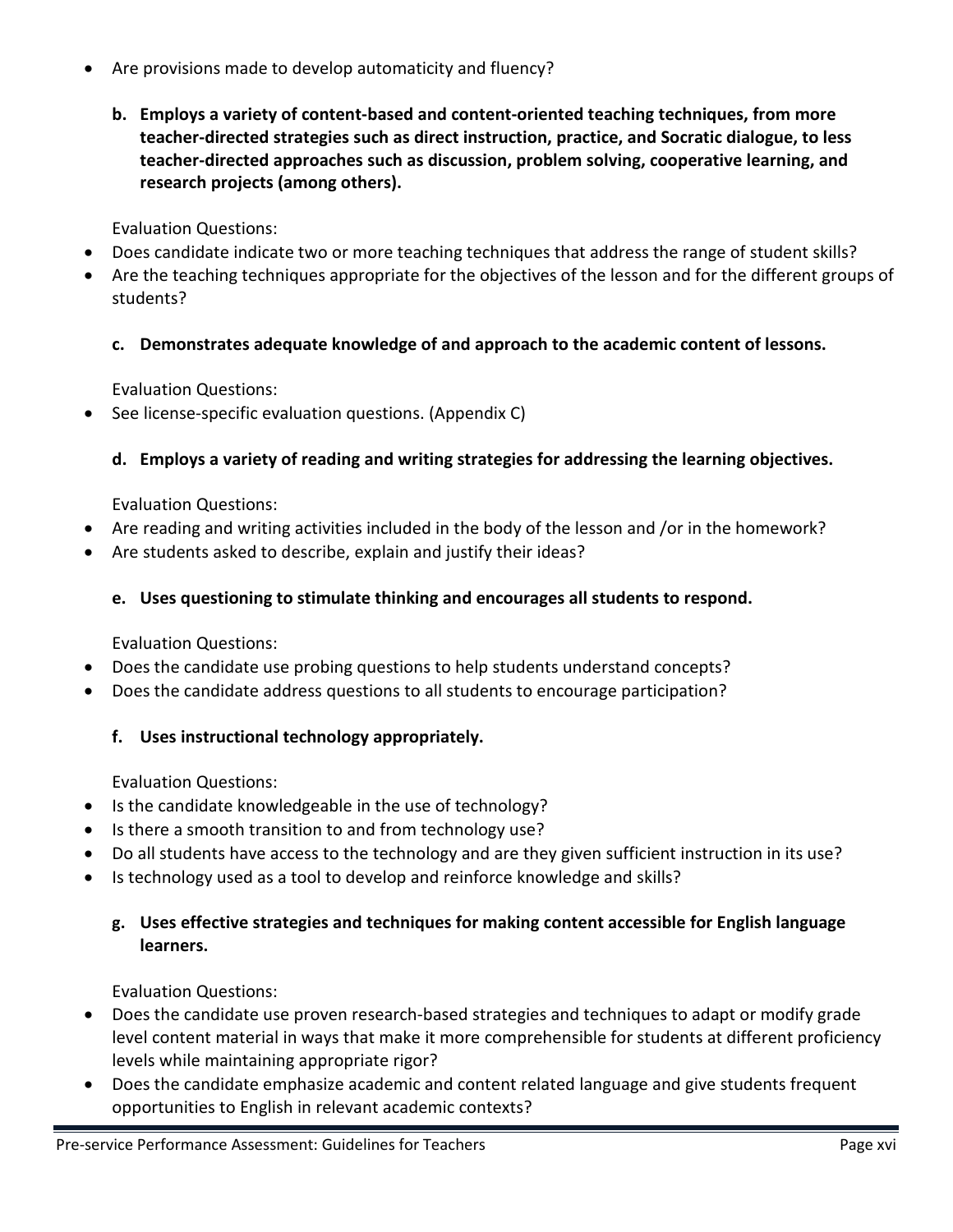- Does the candidate's speech model proper English usage when working with English language learners despite modifications to make instruction more comprehensible?
	- **h. Demonstrates knowledge of the difference between social and academic language and the importance of this difference in planning, differentiating, and delivering effective instruction for English language learners at various levels of English language proficiency and literacy.**

Evaluation Questions:

- Does the candidate provide explicit instruction in both social and academic language, along with opportunities to practice both types of language and receive feedback on improvement?
- Does the candidate choose and implement assessments appropriate for students' proficiency level?
- Does the candidate design appropriate tasks, supports and scaffolding in response to the needs and proficiency levels of ELL students?
- **3. Communicates high standards and expectations when extending and completing the lesson:**

### **a. Assigns homework or practice that furthers student learning and checks it.**

Evaluation Questions:

- Does the candidate provide evidence of differential homework assignments or practice that further the learning of students who are academically advanced as well as students whose work is at or below grade level?
- Are several examples of assignments included and a rationale provided for them?
- Are classroom sets of examples of student homework provided?
- How is student homework evaluated?

### **b. Provides regular and frequent feedback to students on their progress.**

Evaluation Questions:

• Does the candidate aptly summarize what students have been expected to learn at the end of the lesson (or ask students to do so)?

### **c. Provides many and varied opportunities for students to achieve competence.**

Evaluation Questions:

- Does the candidate guide students to an adequate or useful conclusion to the lesson?
- Does the candidate provide examples of how student work is evaluated and how that evaluation is communicated to students?
- **4. Communicates high standards and expectations when evaluating student learning.**
	- **a. Accurately measures student achievement of, and progress toward, the learning objectives with a variety of formal and informal assessments, and uses results to plan further instruction.**

Evaluation Questions:

• Has the candidate provided examples of tests written by her/him?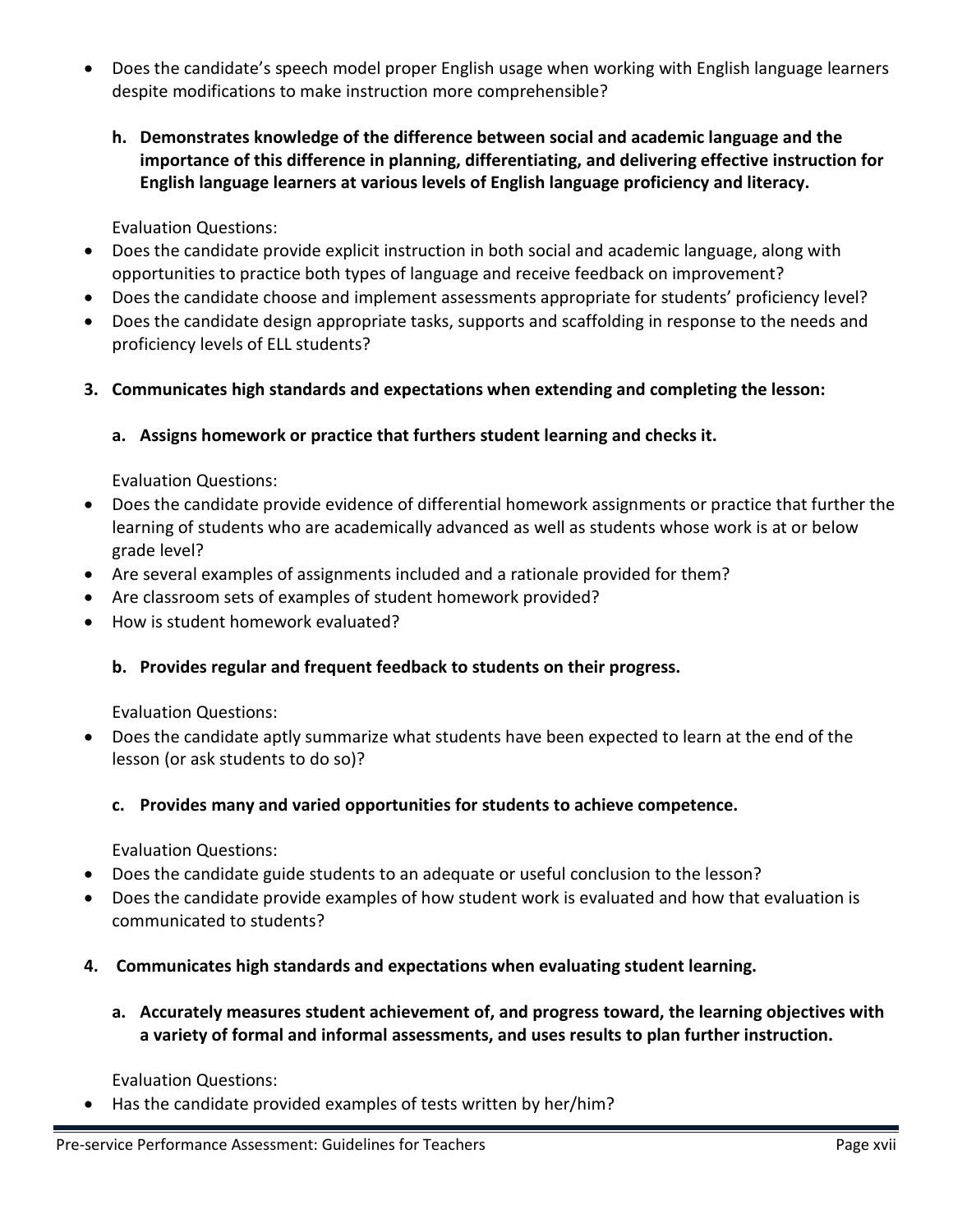- Are formal tests provided by the district identified?
- Are examples of student response papers for teacher tests provided?
- Have alternate forms of assessment (portfolios, projects, etc.) been used and copies provided?
	- **b. Translates evaluations of student work into records that accurately convey the level of achievement students for parents or guardians, and school personnel.**

Evaluation Questions:

• Are report cards or grades given for student learning provided?

#### **Standard C: Manages Classroom Climate and Operation**

**1. Creates and maintains a safe and collaborative learning environment that values diversity and motivates students to meet high standards of conduct, effort and performance.**

Evaluation Questions:

- Does the candidate use strategies to create environments that reduce the environmental "affective filter?"
- Does the candidate have appropriate linguistic expectations for students based on their English language proficiency level, as evidenced by lesson planning and delivery?
- Does the candidate utilize flexible grouping strategies (homogeneous, heterogeneous groups, etc.) to promote a classroom culture of inclusion?
- Does the candidate demonstrate the ability to recognize when classroom management issues stem from cultural issues and address them appropriately?
- **2. Creates a physical environment appropriate to range of learning activities.**

Evaluation Questions:

- Has the candidate created a physical environment appropriate to the range of learning activities?
- How has candidate created an environment that is conducive to learning? (For example, does the candidate establish a positive atmosphere where students are encouraged to participate?
- Does the candidate have good rapport with the students? Is the candidate patient with students?)

#### **3. Maintains appropriate standards of behavior, mutual respect, and safety.**

Evaluation Questions:

• Has the candidate maintained appropriate standards of behavior, mutual respect, and safety? (For example, does the candidate communicate rules and procedures for classroom behavior to the students? Is the candidate alert to student behavior at all times? Does the candidate stop inappropriate behavior promptly and consistently? Does the candidate treat the students with respect and is that respect returned?)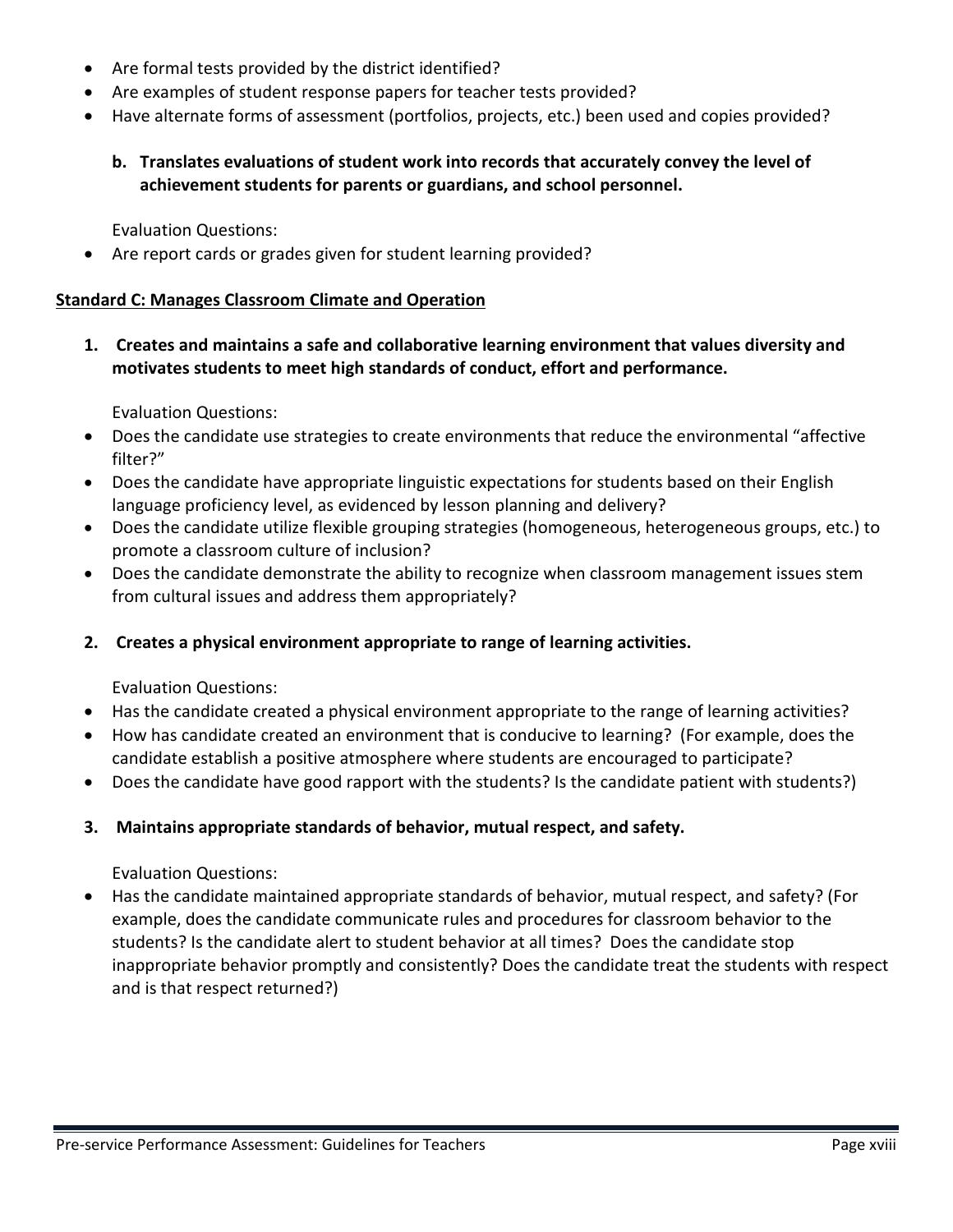### **4. Manages classroom routines and procedures without loss of significant instructional time.**

Evaluation Questions:

• Does the candidate manage classroom routines and procedures without loss of significant instructional time? (For example, does the candidate use appropriate time periods for checking homework, for the body of the lesson, etc.? Are the materials needed for activities ready for distribution and is the candidate organized in transitioning between activities?)

### **Standard D: Promotes Equity**

**1. Encourages all students to believe that effort is a key to achievement.**

Evaluation Questions:

- Does the candidate pay as much attention to students who are academically advanced as to those whose work is at or below grade level?
- **2. Works to promote achievement by all students without exception.**

Evaluation Questions:

- Does the candidate provide opportunities for students to receive extra help outside of class time?
- Does the candidate provide more challenging work on a systematic or accelerated basis for academically advanced students?
- **3. Assesses the significance of student differences in home experiences, background knowledge, learning skills, learning pace and proficiency in the English language for learning the curriculum at hand and uses professional judgment to determine if instructional adjustments are necessary.**

Evaluation Questions:

- Does student work reflect adjustments made? For example, what did the candidate do for students who may require additional foundational knowledge or skills; or for students who have advanced knowledge or skills?
- **4. Helps all students to understand American civic culture, its underlying ideals, founding political principles, and political institutions and to see themselves as members of a local, state, national, and international civic community.**

- Has the candidate explained what adjustments have been made for these purposes, and why?
- Does the candidate address all students as unique individuals and as Americans or potential Americans?
- Does the candidate avoid identifying students as "representatives" of particular racial, ethnic, or gender groups?
- Does the candidate help students to see themselves and each other as American citizens? Does candidate give special writing assignments, lessons on national symbols, songs, phrases, and Pledge of Allegiance, or special civics lessons?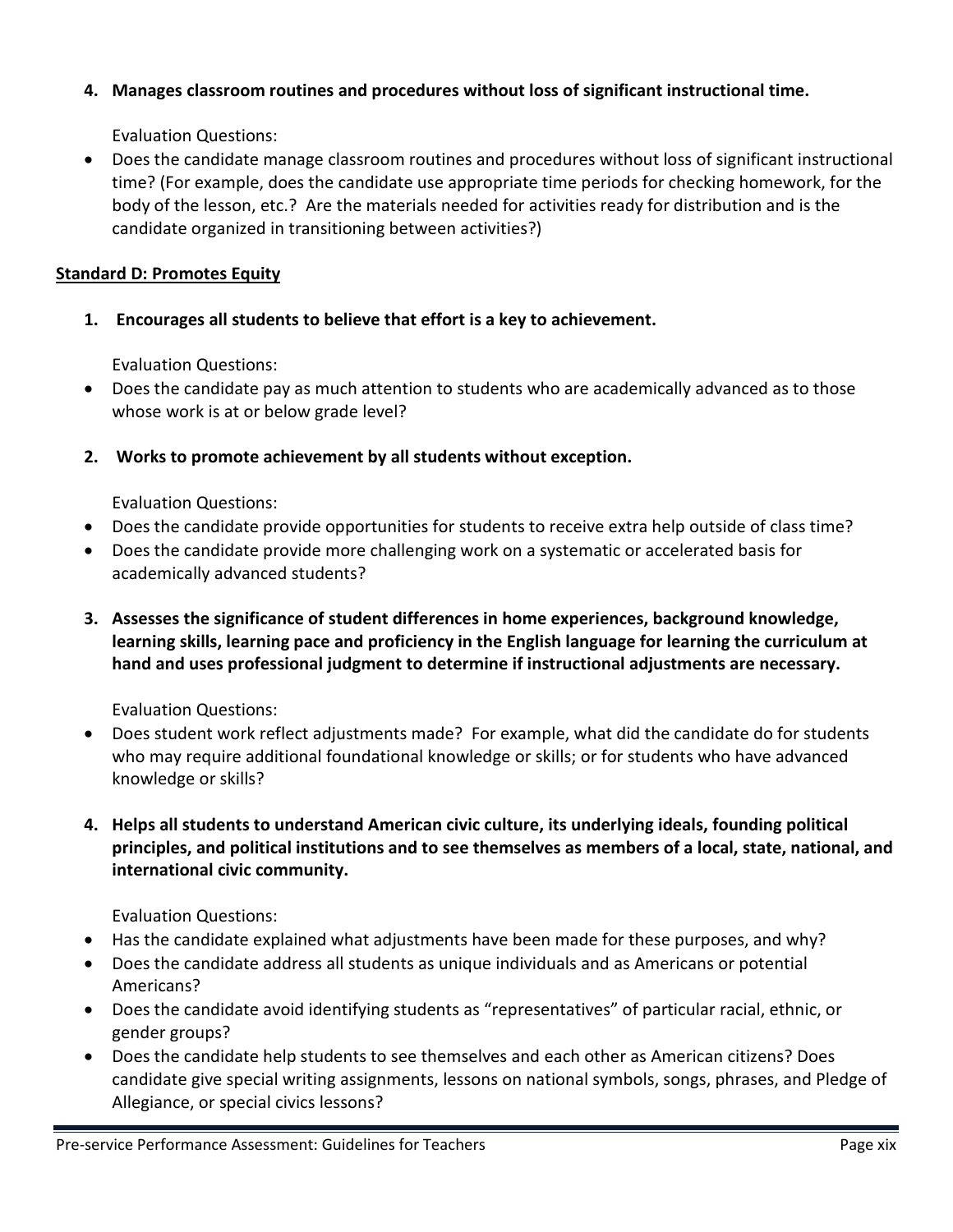**5. Collaborates with families, recognizing the significance of native language and culture to create and implement strategies for supporting student learning and development both at home and at school.** 

Evaluation Questions:

- Does the candidate serve as a cultural mediator to help bridge cultural differences and promote student success?
- Can the candidate demonstrate that he or she has communicated with students' parents and families to gather information for lesson planning and assessment?
- Does the candidate regularly communicate with parents about students' academic progress and English language development, as well as strategies for supporting students at home?
- Does the candidate design activities and assignments that draw on cultural and linguistic "funds of knowledge" of students' family and culture?
- Does the candidate explicitly make connections between students' native language and English during instruction, when possible?

### **Standard E: Meets Professional Responsibilities**

**1. Understands his or her legal and moral responsibilities.**

Evaluation Questions:

- Does the candidate behave in a professional manner (including punctuality, confidentiality, and carrying out all job-related responsibilities)?
- **2. Conveys knowledge of and enthusiasm for his/her academic discipline to students.**

Evaluation Questions:

- Is the candidate enthusiastic about his/her academic discipline during interactions with students?
- **3. Maintains interest in current theory, research, and developments in the academic discipline and exercises judgment in accepting implications or findings as valid for application in classroom practice.**

Evaluation Questions:

- Does the candidate take advantage of professional development opportunities provided by the school during his/her teaching there?
- **4. Collaborates with colleagues to improve instruction, assessment, and student achievement.**

Evaluation Questions:

• Does the candidate confer with his/her supervising practitioner and other colleagues (including other student teachers) about improving his/her practice?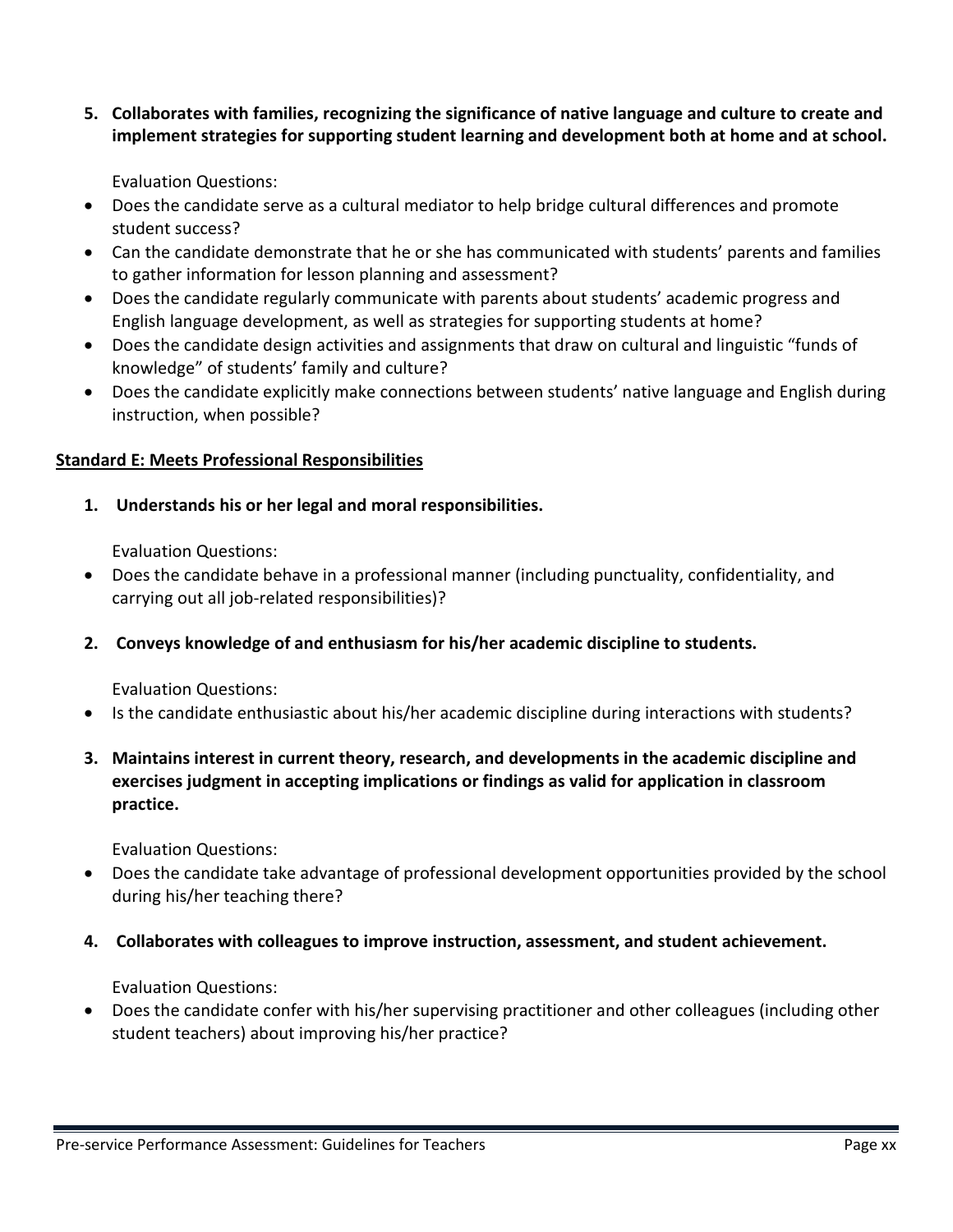**5. Works actively to involve parents in their child's academic activities and performance, and communicates clearly with them.**

Evaluation Questions:

- Does the candidate participate in conferences with parents (under the guidance of the supervising practitioner) when appropriate?
- **6. Reflects critically upon his or her teaching experience identifies areas for further professional development as part of a professional development plan that is linked to grade level, school, and district goals, and is receptive to suggestions for growth.**

Evaluation Questions:

- Does the candidate provide evidence (e.g., a journal) of reflecting upon his/her practice?
- **7. Understands legal and ethical issues as they apply to responsible and acceptable use of the Internet and other resources.**

Evaluation Questions:

• Does the candidate communicate appropriate use of the Internet to students whenever class activities include Internet use?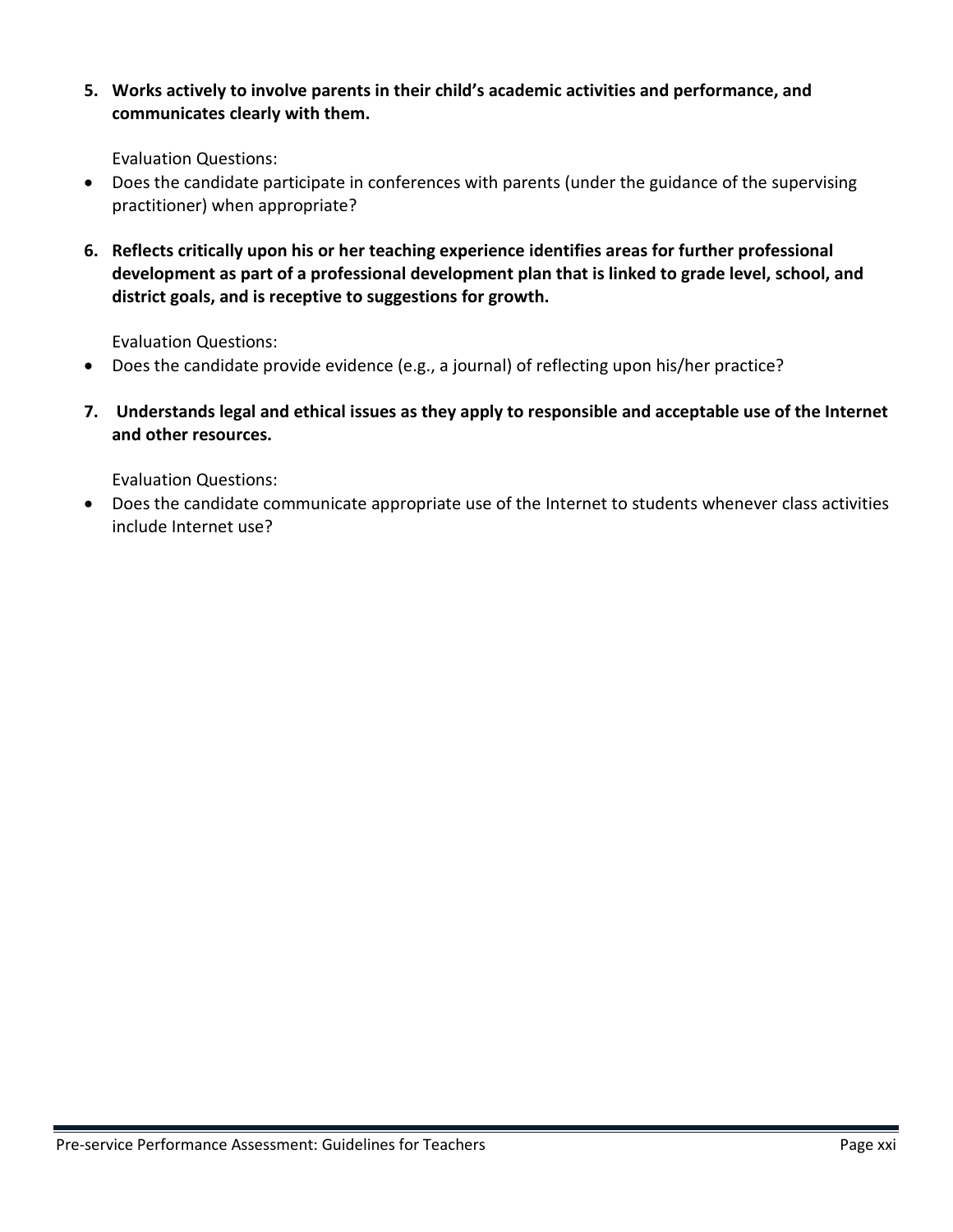### <span id="page-32-0"></span>**Appendix C - License-Specific Evaluation Questions**

The license-specific evaluation questions are designed to support the professional judgment of the supervising practitioner and program supervisor. Although the questions may not apply to all fields or to all candidates within a field, they will guide assessors in conducting a thorough review of the practicum/practicum equivalent.

Specific evaluation questions for each license for "Delivers Effective Instruction Standard" (b)2c are aligned with subject matter knowledge.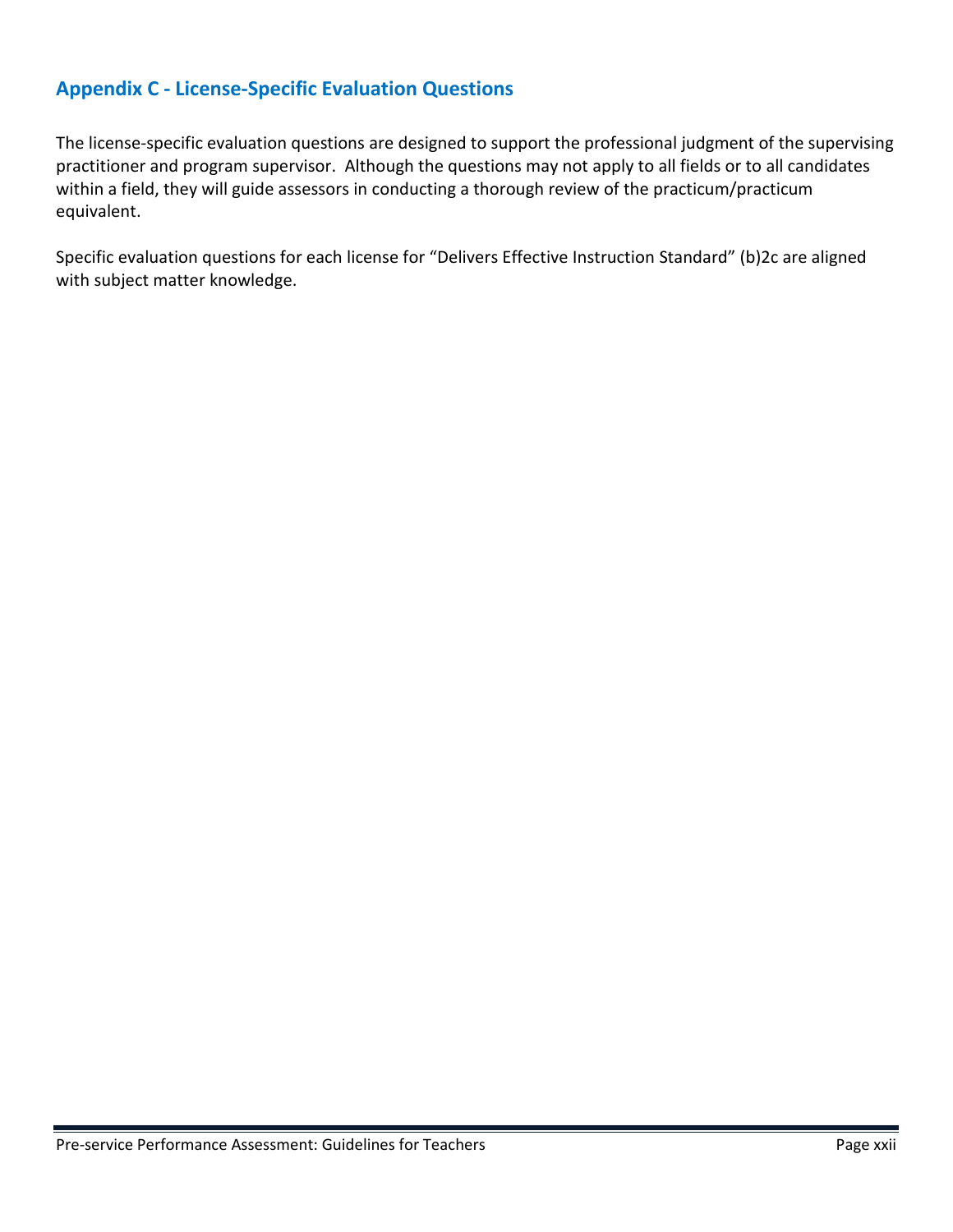### Standard (b)<sub>2c</sub>

<span id="page-33-0"></span>

| <b>Evidence Found</b> | <b>Evidence Not Found</b> | <b>License-Specific Evaluation Questions</b>                                                                                                                                                                                                              |
|-----------------------|---------------------------|-----------------------------------------------------------------------------------------------------------------------------------------------------------------------------------------------------------------------------------------------------------|
|                       |                           | Does the candidate demonstrate adequate knowledge of the<br>principles and concepts related to theories of business<br>management, macroeconomics, microeconomics, marketing and<br>accounting?                                                           |
|                       |                           | Does the candidate demonstrate adequate knowledge of the<br>particular subject matter of the business concept that is the focus<br>of the lesson?                                                                                                         |
|                       |                           | Does the candidate use or refer to contemporary primary or<br>secondary sources to supplement the text?                                                                                                                                                   |
|                       |                           | Does the candidate demonstrate adequate knowledge of current<br>technology used in business and information systems?                                                                                                                                      |
|                       |                           | Is the candidate able to demonstrate an interdisciplinary/integrated<br>approach to teaching business concepts, including<br>entrepreneurship and human resource management?                                                                              |
|                       |                           | Does the candidate demonstrate the ability to discuss relevant<br>current issues openly without inhibiting students' views? Does the<br>candidate encourage students to offer viewpoints that may differ<br>from or conflict with those of the candidate? |
|                       |                           | Does the candidate introduce appropriate mathematical concepts<br>into the learning situation?                                                                                                                                                            |
|                       |                           | Does the candidate demonstrate an understanding of business law<br>and other legal issues affecting business?                                                                                                                                             |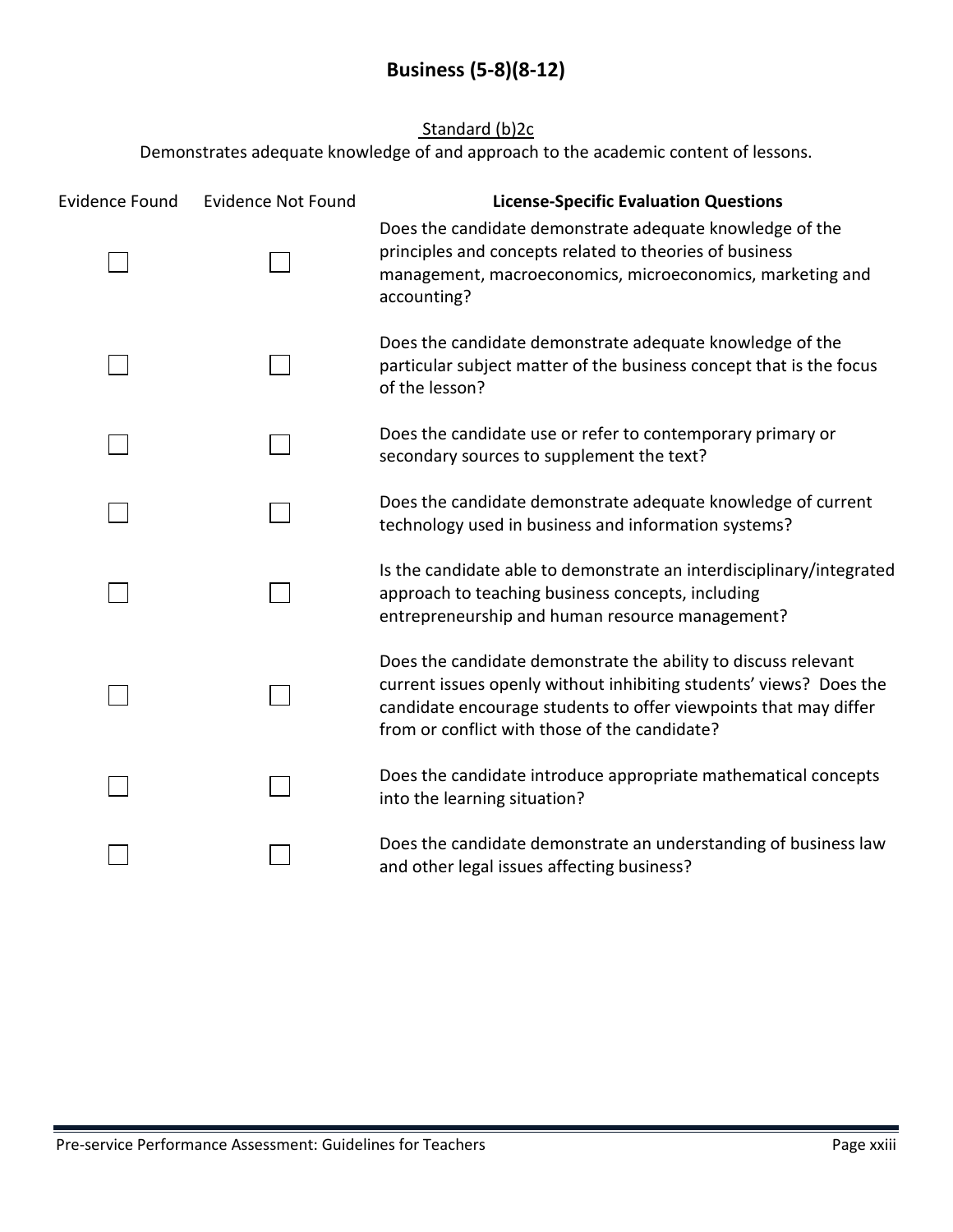## **Dance (All)**

### Standard (b)2c

<span id="page-34-0"></span>

| Evidence Found | Evidence Not Found | <b>License-Specific Evaluation Questions</b>                                                                                                                                                                                                                            |
|----------------|--------------------|-------------------------------------------------------------------------------------------------------------------------------------------------------------------------------------------------------------------------------------------------------------------------|
|                |                    | Does the candidate demonstrate an adequate knowledge of dance<br>technique and choreography for the particular dance form that is<br>the focus of the lesson?                                                                                                           |
|                |                    | Does the candidate refer to appropriate learning standards or skills<br>in the Arts Curriculum Framework in developing the lesson?                                                                                                                                      |
|                |                    | Does the candidate use knowledge of music and other<br>accompaniments effectively when conducting the lesson?                                                                                                                                                           |
|                |                    | Does the candidate demonstrate knowledge of anatomy, physical<br>development, and safety of children and adolescents when<br>conducting the lesson?                                                                                                                     |
|                |                    | Does the candidate demonstrate adequate background knowledge<br>of the particular dance form that is the focus of the lesson, its<br>historical period in dance, and well-known dancers and<br>choreographers associated with this form, when conducting the<br>lesson? |
|                |                    | Does the candidate demonstrate knowledge of critical responses to<br>that particular form of dance when conducting the lesson?                                                                                                                                          |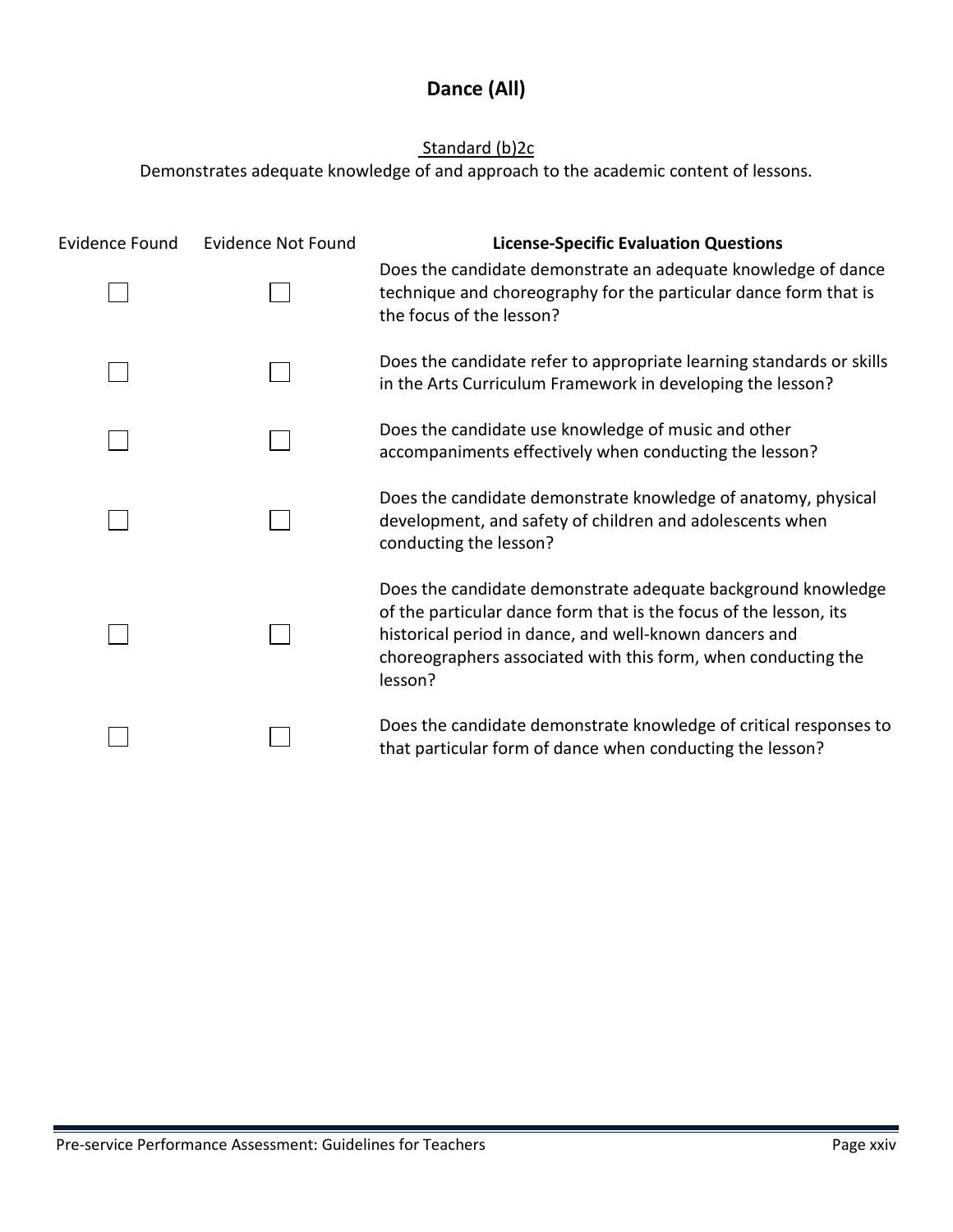## <span id="page-35-0"></span>**Early Childhood Teacher of Students With and Without Disabilities (PreK-2)**

Standard (b)<sub>2c</sub>

| <b>Evidence Found</b> | <b>Evidence Not Found</b> | <b>License-Specific Evaluation Questions</b>                                                                                                                                                                                                                                                          |
|-----------------------|---------------------------|-------------------------------------------------------------------------------------------------------------------------------------------------------------------------------------------------------------------------------------------------------------------------------------------------------|
|                       |                           | Has the candidate demonstrated adequate knowledge of the<br>subject matter of early childhood education i.e., early literacy,<br>children's literacy and the language arts, mathematics, science,<br>social studies, and health and physical education to plan and<br>implement learning experiences? |
|                       |                           | Has the candidate demonstrated an adequate knowledge of child<br>development to plan and implement developmentally appropriate<br>learning experiences?                                                                                                                                               |
|                       |                           | Has the candidate demonstrated the ability to assess children's<br>knowledge in the subject areas detailed in question 1, and an ability<br>to assess the children's level of development in order to use the<br>information to plan appropriate learning experiences?                                |
|                       |                           | Has the candidate demonstrated the ability to use a variety of<br>approaches, i.e., teacher-led, child centered, play-based, inquiry<br>based, and constructivist based, to plan and implement learning<br>experiences?                                                                               |
|                       |                           | Does the candidate provide opportunities for students to develop<br>and practice processes of comprehension that gradually increase<br>complexity particularly in the areas of reading, language arts,<br>science and mathematics?                                                                    |
|                       |                           | Is the candidate able to demonstrate connections across curricula<br>through the use of thematic lesson plans or other methods<br>integrating subject matter content?                                                                                                                                 |
|                       |                           | Does the candidate demonstrate knowledge of Individualized<br>Family Service Plans (IFSPs) as well as IEPs when delivering content<br>instruction?                                                                                                                                                    |
|                       |                           | Is the candidate able to identify bias in curricula materials and make<br>appropriate choices and/or provide solutions for problematic<br>material?                                                                                                                                                   |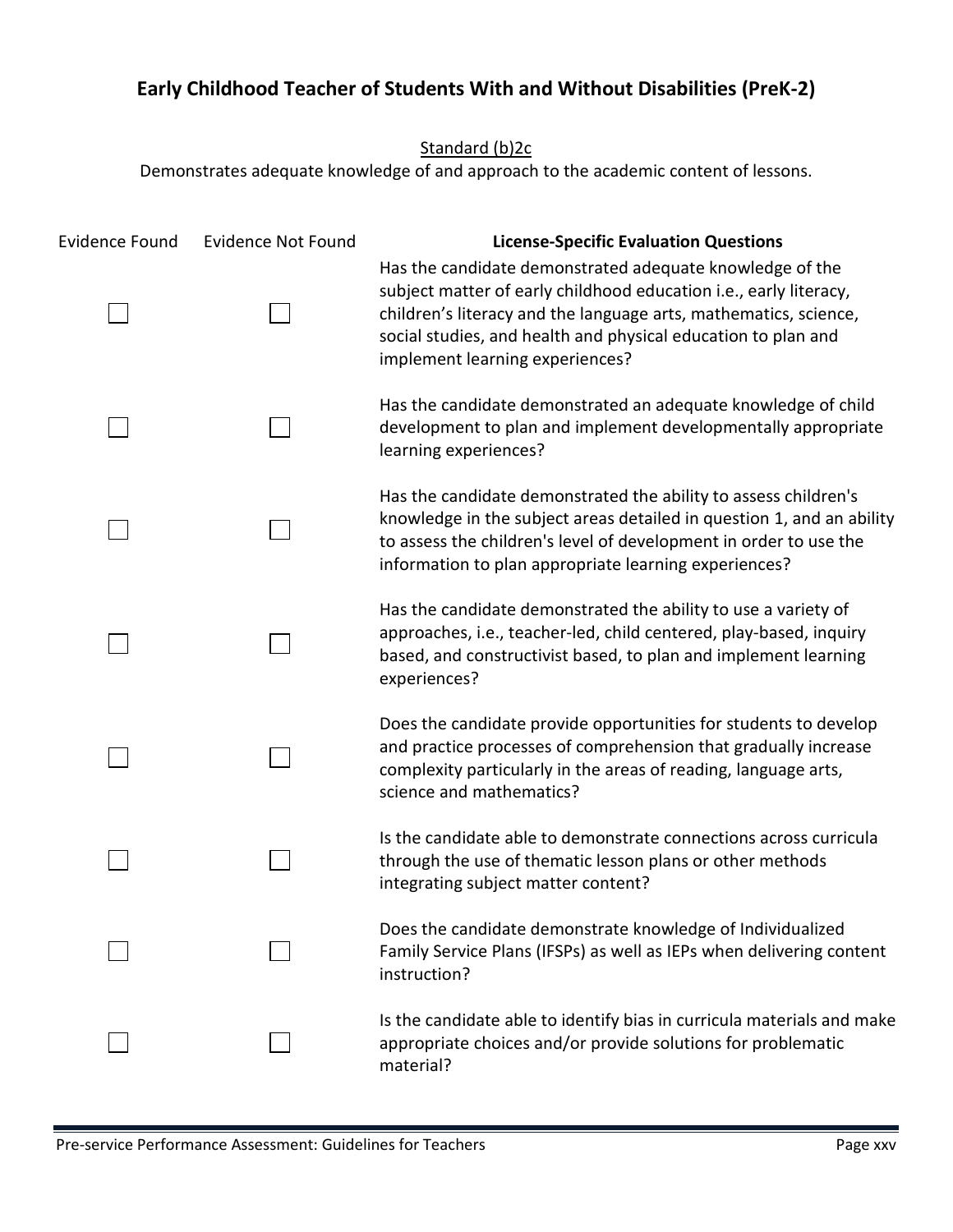## **Elementary (1-6)**

#### Standard (b)<sub>2c</sub>

<span id="page-36-0"></span>

| <b>Evidence Found</b> | <b>Evidence Not Found</b> | <b>License-Specific Evaluation Questions</b>                                                                                                                                                                                                                                                          |
|-----------------------|---------------------------|-------------------------------------------------------------------------------------------------------------------------------------------------------------------------------------------------------------------------------------------------------------------------------------------------------|
|                       |                           | Has the candidate demonstrated proficiency in developing learning units<br>drawing on the content and grade level standards contained in the<br>Massachusetts Curriculum Frameworks in English/Language Arts,<br>History/Social Science, Science and Technology, Health, Mathematics and<br>the Arts? |
|                       |                           | Has the candidate demonstrated knowledge of child development (early<br>childhood through preadolescence) to plan appropriate learning<br>experiences?                                                                                                                                                |
|                       |                           | Does the candidate demonstrate knowledge of the five dimensions of<br>reading: phonemic awareness, phonics, fluency, vocabulary, and<br>comprehension?                                                                                                                                                |
|                       |                           | Does the candidate use research-based strategies to shelter the content<br>for students and promote academic language development,<br>differentiating for students at different stages of English language<br>acquisition?                                                                            |
|                       |                           | Does the candidate use information contained in IEPs to effectively plan<br>and assess learning experiences for students with special needs<br>integrated into the general education classroom?                                                                                                       |
|                       |                           | Is the candidate able to help students see connections across the curricula<br>by integrating subject matter in lesson planning and instruction?                                                                                                                                                      |
|                       |                           | Does the candidate demonstrate knowledge of the basic principles and<br>concepts related to elementary mathematics?                                                                                                                                                                                   |
|                       |                           | Does the candidate demonstrate knowledge of history and social science<br>including major developments and figures in US, Massachusetts and<br>world history, basic economic and geographic principles and concepts and<br>US political principles?                                                   |
|                       |                           | Does the candidate demonstrate knowledge of science and<br>technology/engineering including the life sciences, physical sciences and<br>major scientific and technological discoveries and principles and<br>procedures of scientific inquiry?                                                        |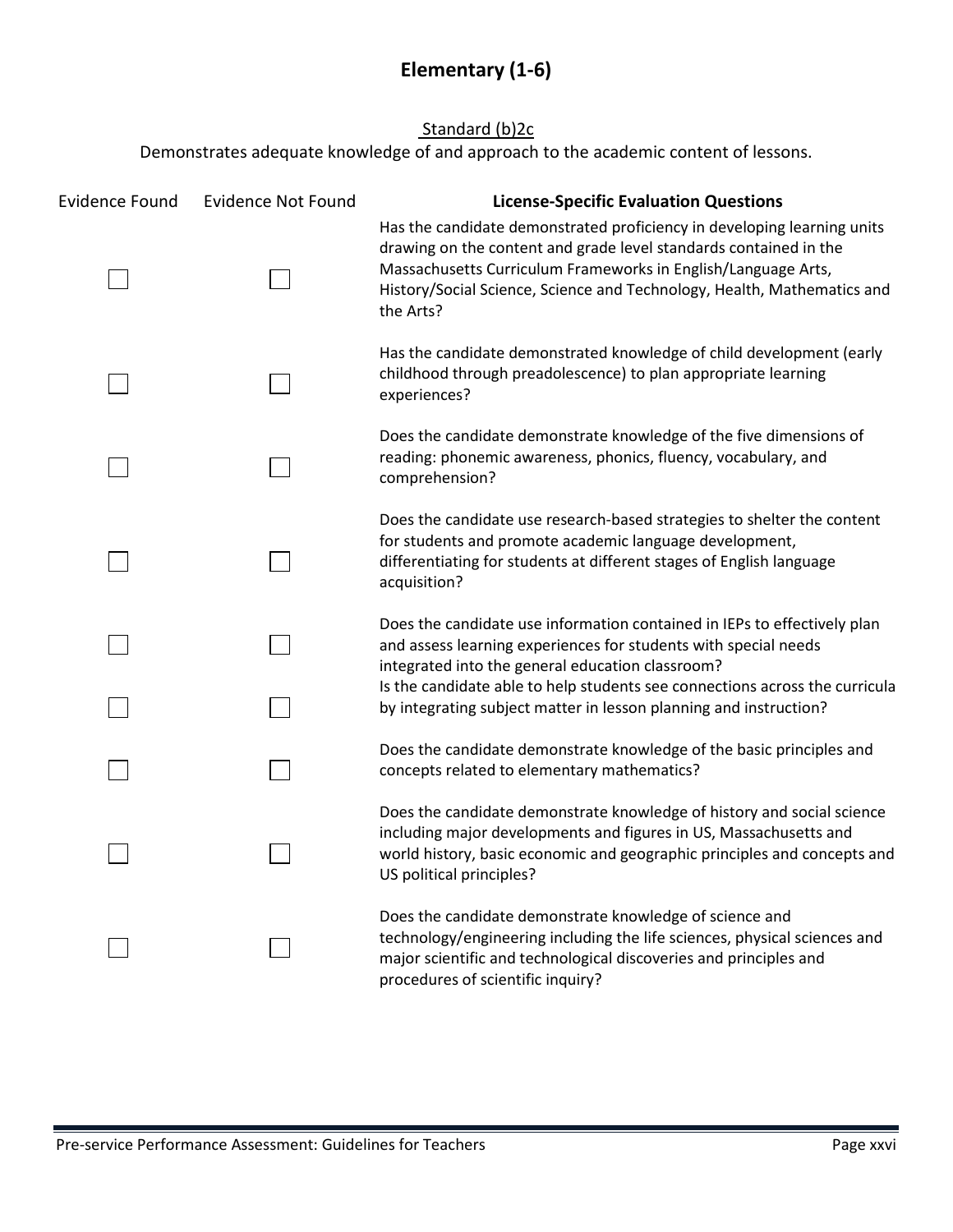## **English (5-8)(8-12)**

### Standard (b)2c

<span id="page-37-0"></span>

| <b>Evidence Found</b> | <b>Evidence Not Found</b> | <b>License-Specific Evaluation Questions</b>                                                                                                                                            |
|-----------------------|---------------------------|-----------------------------------------------------------------------------------------------------------------------------------------------------------------------------------------|
|                       |                           | Does the candidate demonstrate an adequate knowledge of the literary<br>work, its genre, literary period, and author when conducting a lesson on a<br>particular work?                  |
|                       |                           | Does the candidate use or refer to historically contemporary primary<br>sources to shed light on the historical or social context for a particular<br>work in the course of the lesson? |
|                       |                           | Does the candidate ensure that students understand the differences<br>between a literary work and an expository or persuasive work?                                                     |
|                       |                           | Does the candidate ensure that students have determined the meaning of<br>what an author has written before encouraging them to interpret or<br>evaluate it?                            |
|                       |                           | Does the candidate require students to provide adequate evidence from a<br>text to support their interpretations or judgments?                                                          |
|                       |                           | Does the candidate help students understand the uses of the imagination<br>and the limitations of using personal experience to understand a literary<br>work?                           |
|                       |                           | Has the candidate referred to appropriate learning standards and skills in<br>the English Language Arts Curriculum Framework in developing a lesson<br>on a literary work?              |
|                       |                           | Does the candidate use the English language effectively in speaking<br>and/or writing during the lesson?                                                                                |
|                       |                           | Does he or she demonstrate knowledge of the elements in the writing<br>process when conducting a composition lesson?                                                                    |
|                       |                           | Does the candidate clarify the differences between the elements of<br>expository writing and the elements of literary writing when conducting a<br>composition lesson?                  |
|                       |                           | Does the candidate make useful responses to student drafts that help<br>students improve their next draft?                                                                              |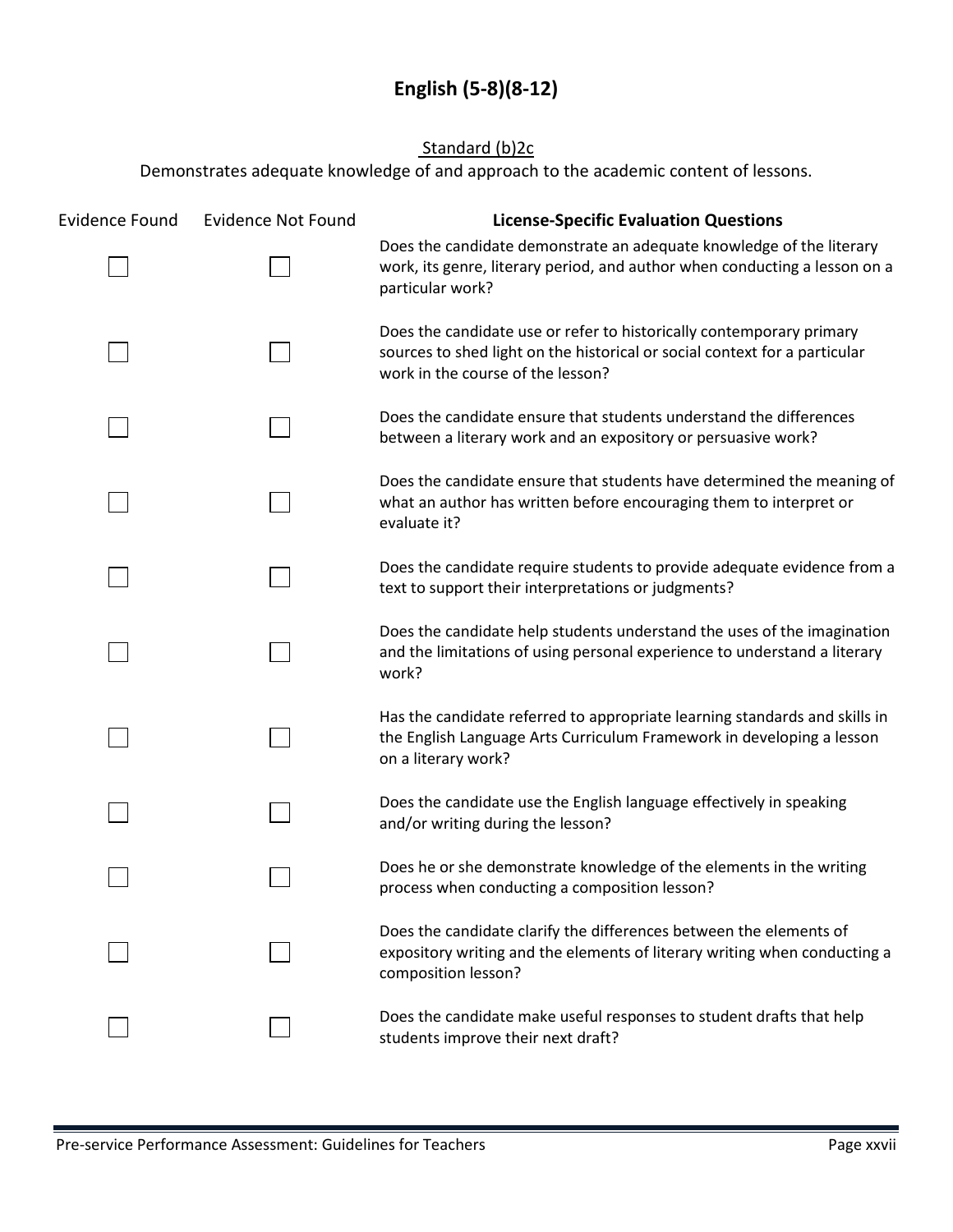## **English as a Second Language (PreK-6)(5-12)**

Standard (b)<sub>2c</sub>

<span id="page-38-0"></span>

| <b>Evidence Found</b> | <b>Evidence Not Found</b> | <b>License-Specific Evaluation Questions</b>                                                                                                                                                                                                                                                                                     |
|-----------------------|---------------------------|----------------------------------------------------------------------------------------------------------------------------------------------------------------------------------------------------------------------------------------------------------------------------------------------------------------------------------|
|                       |                           | Does the candidate demonstrate knowledge of the structure,<br>components, and nature of the English language system?                                                                                                                                                                                                             |
|                       |                           | Does the candidate demonstrate knowledge of the factors affecting<br>second language acquisition, especially the role of fist language<br>literacy and other critical factors, when organizing and managing<br>instruction?                                                                                                      |
|                       |                           | Does the candidate create opportunities for ELLs to use academic<br>language associated with each subject or content area in ways that<br>are appropriate for their level of English language proficiency?                                                                                                                       |
|                       |                           | Does the candidate plan instruction based on appropriate learning<br>standards and skills in the WIDA English Language Development<br>Standards and the Massachusetts Curriculum Frameworks?                                                                                                                                     |
|                       |                           | Does the candidate promote language development in all four<br>language domains (listening, speaking, reading and writing) as<br>evidenced in lesson plan and unit development?                                                                                                                                                  |
|                       |                           | Does the candidate demonstrate knowledge of research-based<br>strategies and tools for sheltering content instruction to maximize<br>English language acquisition (i.e., WIDA's Strand of Model<br>Performance Indicators (MPI), CAN DO Descriptors, Performance<br>Definitions, comprehensible input, flexible grouping, etc.)? |
|                       |                           | Does the candidate plan and implement lessons on topics and<br>academic language appropriate for the grade level and proficiency<br>level of the students?                                                                                                                                                                       |
|                       |                           | Does the candidate demonstrate knowledge of research-based<br>practices and instructional tools for developing and assessing<br>reading skills and reading comprehension of English for English<br>language learners?                                                                                                            |
|                       |                           | Does the candidate demonstrate knowledge of research-based<br>practices and instructional tools for developing and assessing oral<br>language and listening skills of English for English language<br>learners?                                                                                                                  |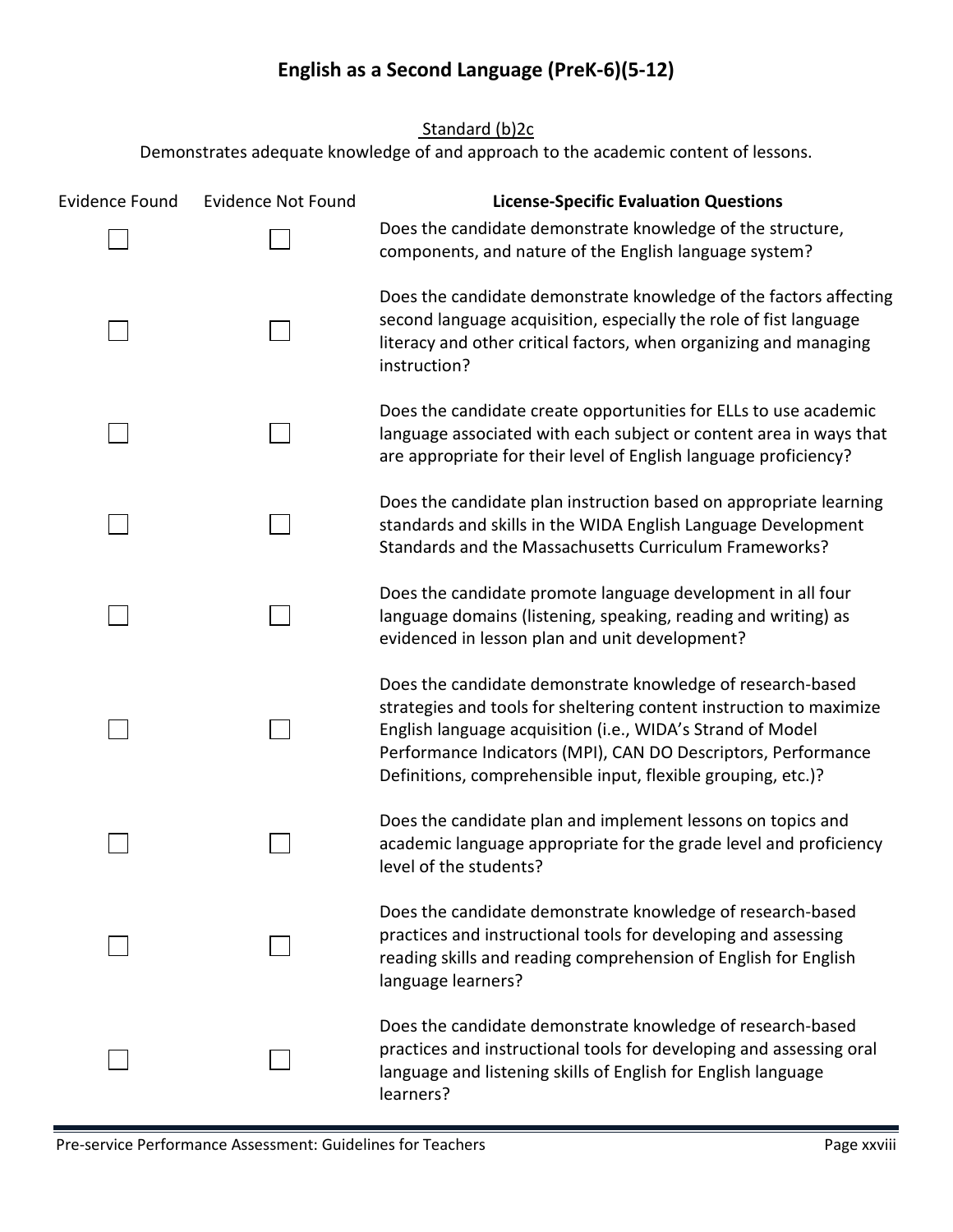|  | Does the candidate demonstrate knowledge of research-based<br>practices and instructional tools for developing and assessing<br>writing skills of English for English language learners?                                                                               |
|--|------------------------------------------------------------------------------------------------------------------------------------------------------------------------------------------------------------------------------------------------------------------------|
|  | Does the candidate plan and use a variety of assessment strategies<br>aligned with language and content objectives to regularly assess<br>English language acquisition and comprehension?                                                                              |
|  | Does the candidate apply understanding of the role of culture and<br>other socio-economic, socio-emotional factors in lesson planning,<br>instructional delivery, and classroom management?                                                                            |
|  | Does the candidate apply understanding of formal and informal<br>English language assessment procedures and instruments for<br>English language learners when planning and delivering instruction?                                                                     |
|  | Does the candidate apply understanding of the differences between<br>diverse English language learner groups (long term ELLs, ELLs with<br>disabilities, newcomer ELLs, students with interrupted formal<br>education, etc.) when planning and delivering instruction? |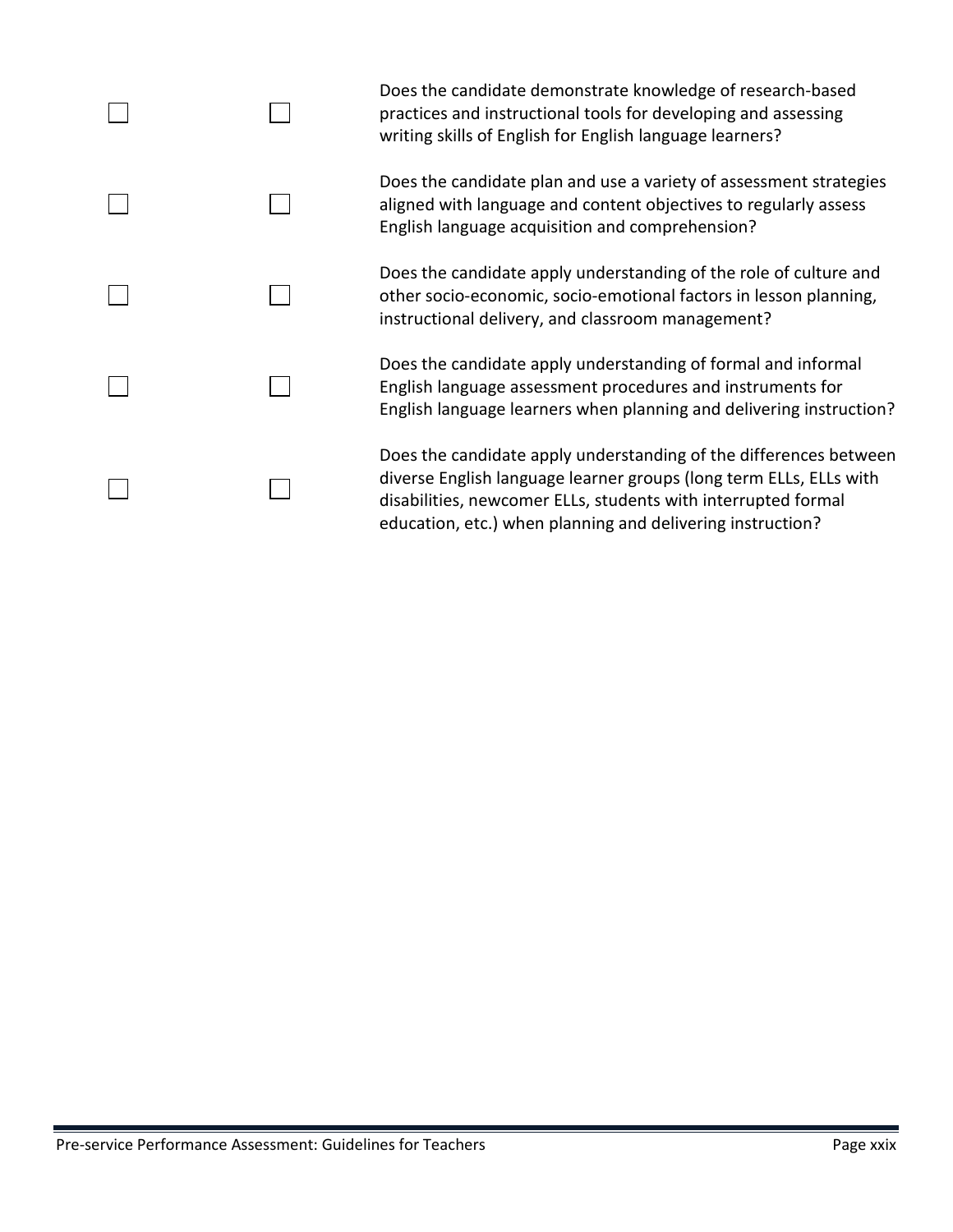## **Foreign Languages (PreK-6)(5-12)**

Standard (b)<sub>2c</sub>

<span id="page-40-0"></span>

| <b>Evidence Found</b> | <b>Evidence Not Found</b> | <b>License-Specific Evaluation Questions</b>                                                                                                                                     |
|-----------------------|---------------------------|----------------------------------------------------------------------------------------------------------------------------------------------------------------------------------|
|                       |                           | Does the candidate demonstrate an adequate knowledge of the<br>target language when conducting a lesson?                                                                         |
|                       |                           | Does the candidate use or refer to primary sources from the<br>country in which the target language is used, in addition to the<br>textbook, in the course of the lesson?        |
|                       |                           | Does the candidate refer to appropriate learning standards and<br>skills in the Foreign Language Curriculum Framework in developing<br>a lesson?                                 |
|                       |                           | Does the candidate use the target language effectively in speaking<br>and/or writing during the lesson?                                                                          |
|                       |                           | Does the candidate demonstrate knowledge of stages in second<br>language acquisition when conducting a lesson?                                                                   |
|                       |                           | Does he or she demonstrate adequate knowledge of the culture,<br>history, geography or literature of a country in which the target<br>language is used when conducting a lesson? |
|                       |                           | Does the candidate plan and give lessons on the literary and other<br>artistic works taught in the K-12 curriculum of the country in which<br>the target language is used?       |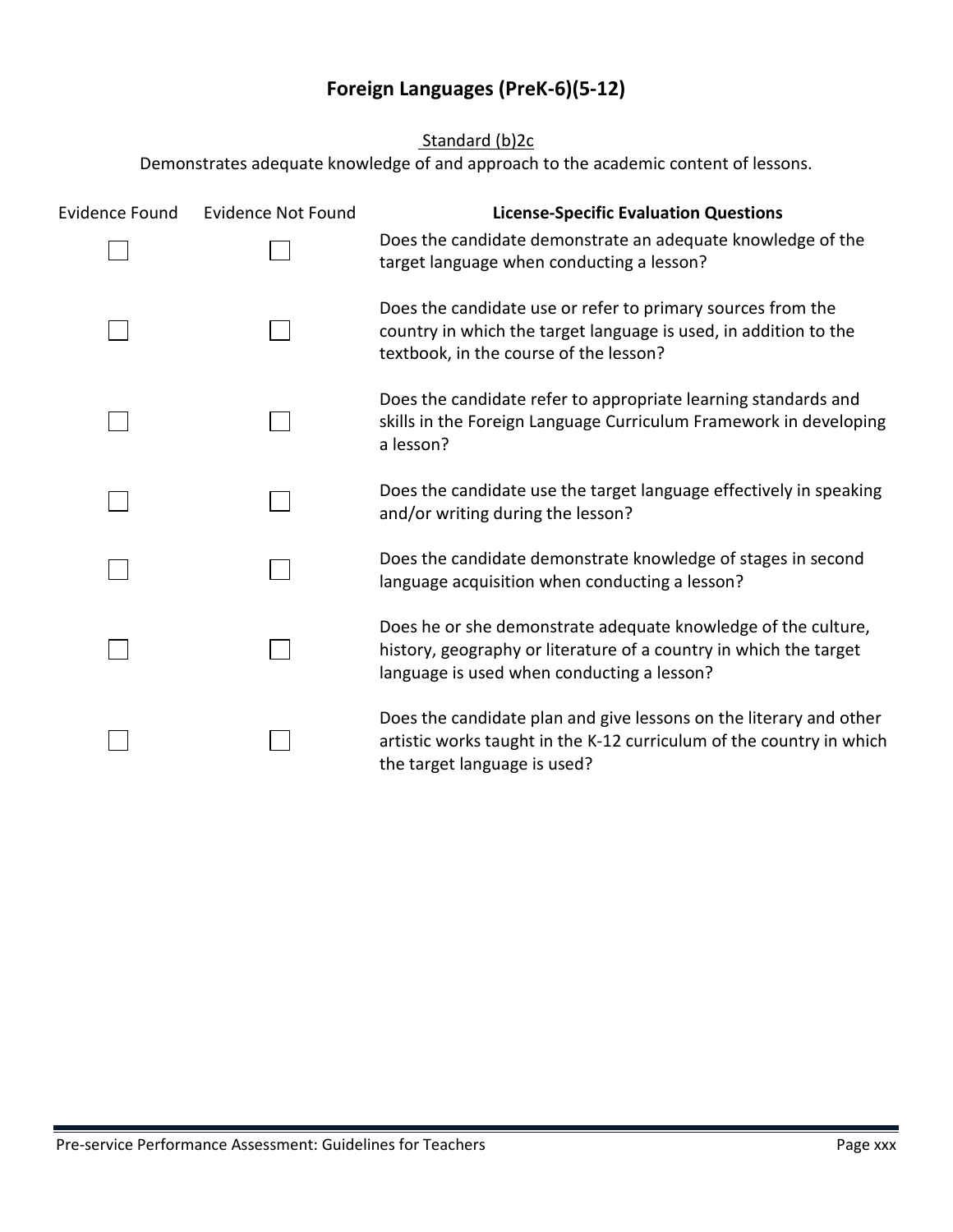## **Health/Family and Consumer Sciences (All)**

Standard (b)2c

<span id="page-41-0"></span>

| <b>Evidence Found</b> | <b>Evidence Not Found</b> | <b>License-Specific Evaluation Questions</b>                                                                                                                                                                 |
|-----------------------|---------------------------|--------------------------------------------------------------------------------------------------------------------------------------------------------------------------------------------------------------|
|                       |                           | Does the candidate demonstrate adequate knowledge of: food and<br>nutrition, human growth and development, personal and community<br>health, and dynamics of relationship concepts when planning lessons?    |
|                       |                           | Does the candidate have an awareness of the changing structure and<br>diversity in families and promote the acceptance of diversity and mutual<br>respect?                                                   |
|                       |                           | Does the candidate demonstrate an interdisciplinary/integrated<br>approach to teaching health/family and consumer sciences in particular in<br>conjunction with math, sciences, literacy and social studies? |
|                       |                           | Does the candidate identify appropriate learning standards and skills in<br>the Massachusetts Health Curriculum Framework in developing the<br>lesson?                                                       |
|                       |                           | Does the candidate provide problem-based learning pedagogy when<br>providing student opportunities to explore and develop life skills including<br>conflict resolution and financial management?             |
|                       |                           | Does the candidate promote skills for employing an informed decision-<br>making process necessary for maintaining a healthy lifestyle in all<br>health/family and consumer science topic areas?              |
|                       |                           | Does the candidate use the most up to date accurate information<br>evolving in health including but not limited to nutrition, physical fitness,<br>disease prevention and substance abuse?                   |
|                       |                           | Does the candidate use valid criteria to evaluate the accuracy and<br>relevance of information used in lesson plans and student assessment?                                                                  |
|                       |                           | Does the candidate utilize up to date technology in planning and<br>instruction?                                                                                                                             |
|                       |                           | Does the candidate emphasize the importance of personal and<br>community safety in planning lessons?                                                                                                         |
|                       |                           | Does the candidate promote student responsibility and knowledge in<br>coverage of human sexuality, substance abuse, violence prevention and<br>parenting?                                                    |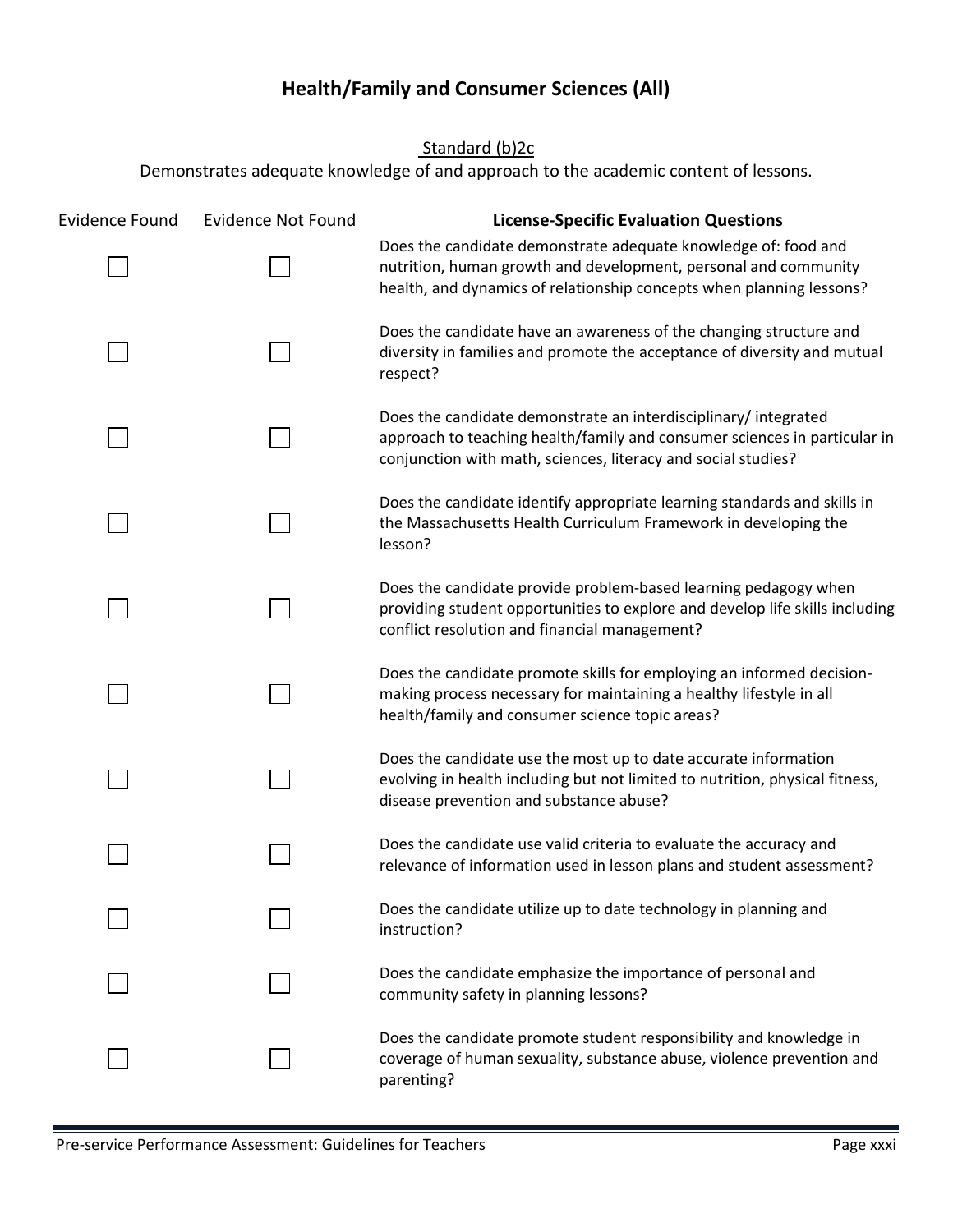## **History (1-6)(5-8)(8-12)**

### Standard (b)2c

<span id="page-42-0"></span>

| <b>Evidence Found</b> | <b>Evidence Not Found</b> | <b>License-Specific Evaluation Questions</b>                                                                                                                                                                                                                                                                                 |
|-----------------------|---------------------------|------------------------------------------------------------------------------------------------------------------------------------------------------------------------------------------------------------------------------------------------------------------------------------------------------------------------------|
|                       |                           | Does the candidate demonstrate an adequate historical knowledge<br>of the period, event, or individual under discussion when conducting<br>a history lesson? Does he or she place the period, event, or<br>individual in an appropriate historical context? Does he or she use<br>maps or globes when relevant to the topic? |
|                       |                           | Does the candidate explain how the individual, period, or event<br>under discussion is related to the development of our political<br>principles or institutions, when relevant?                                                                                                                                             |
|                       |                           | Does the candidate avoid presentism, that is, making moral<br>judgments about past events, behaviors, or decisions that reflect<br>contemporary moral views, not those of the time of the event,<br>behavior, or decision?                                                                                                   |
|                       |                           | Does the candidate avoid presenting his or her own views on social<br>or political issues as the correct ones and inhibiting a full range of<br>student views? Does the candidate encourage students to offer<br>views that may conflict with the candidate's views?                                                         |
|                       |                           | Does the candidate place the topic of the lesson in an international<br>context when relevant?                                                                                                                                                                                                                               |
|                       |                           | Does the candidate use or refer to historically contemporary primary<br>sources in addition to the textbook in the course of the lesson?                                                                                                                                                                                     |
|                       |                           | Does the candidate refer to appropriate concepts and skills as well as<br>standards from the History and Social Science Curriculum Framework<br>in developing a lesson?                                                                                                                                                      |
|                       |                           | Does the candidate refer regularly to maps and globes when<br>conducting geography lessons?                                                                                                                                                                                                                                  |
|                       |                           | Does the candidate address theories and practices in economics and<br>government appropriately into history lessons?                                                                                                                                                                                                         |
|                       |                           | Does he or she adequately address causes and consequences of<br>events?                                                                                                                                                                                                                                                      |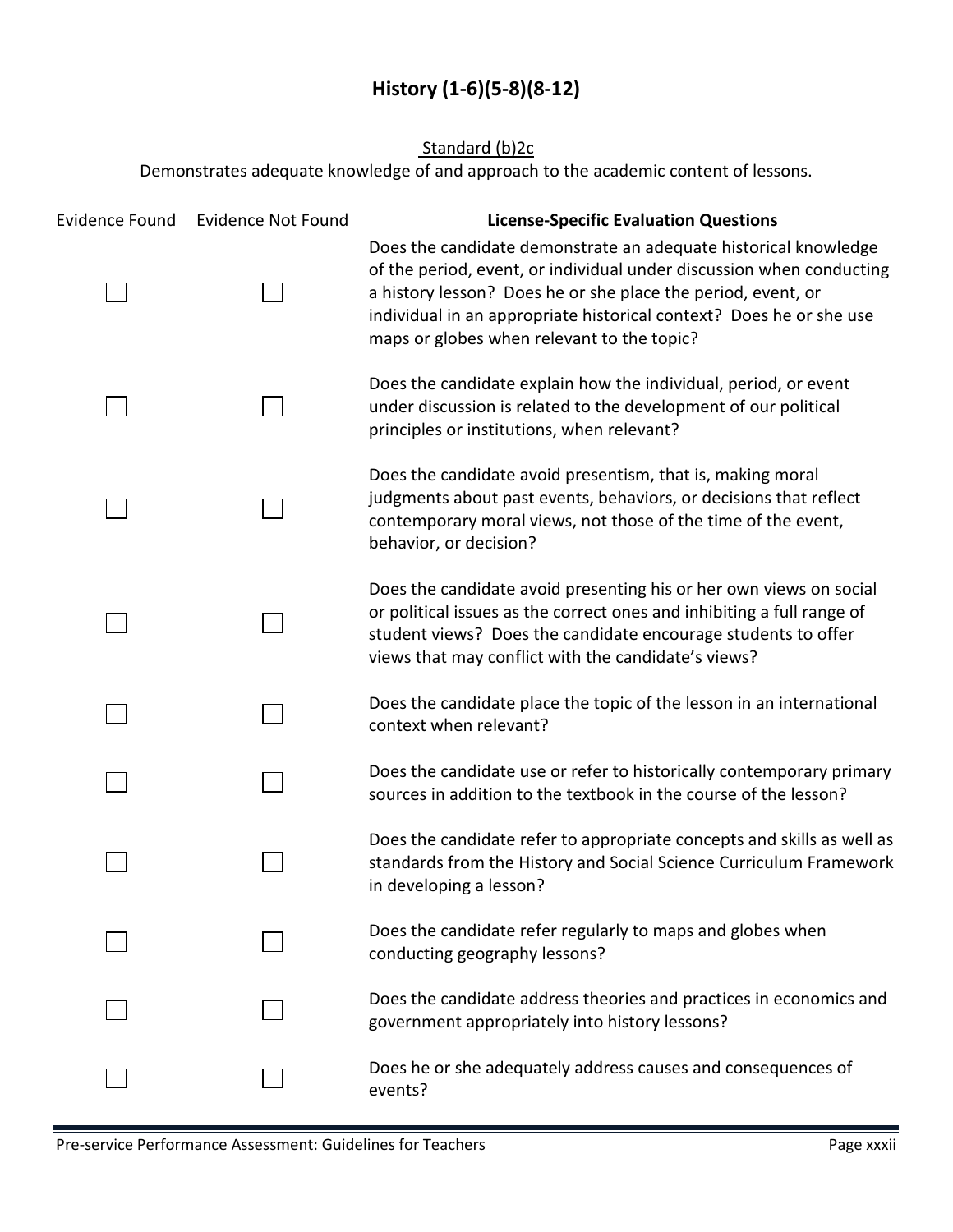## **Instructional Technology (All)**

### Standard (b)2c

<span id="page-43-0"></span>Demonstrates adequate knowledge of and approach to the academic content of lessons.

| <b>Evidence Found</b> | <b>Evidence Not Found</b> | <b>License-Specific Evaluation Questions</b>                                                                                                                                                                          |
|-----------------------|---------------------------|-----------------------------------------------------------------------------------------------------------------------------------------------------------------------------------------------------------------------|
|                       |                           | Does the candidate demonstrate an understanding of the ethics<br>and knowledge of the policies of technology use in the classroom?<br>(A)                                                                             |
|                       |                           | Is the candidate monitoring students' safe use of technology in the<br>classroom? (A)                                                                                                                                 |
|                       |                           | Does the candidate provide clear instruction in the basic technology<br>skills? (E, M)                                                                                                                                |
|                       |                           | Can the candidate help students solve basic technology problems<br>such as attaching peripherals correctly? (A)                                                                                                       |
|                       |                           | Does the candidate help students figure out how to use a computer<br>to do research, solve academic problems, communicate responsibly<br>with other people at a level commensurate with students'<br>development? (A) |
|                       |                           | Does the candidate him or herself model appropriate behavior and<br>proficiency in the use of technology? (A)                                                                                                         |
|                       |                           | Does the candidate encourage collaboration in the use of<br>technology when appropriate? (A)                                                                                                                          |
|                       |                           | Does the candidate encourage and support students' appropriate<br>use of technology in all subject areas, not just in the lab? (A)                                                                                    |

E = Elementary; M= Middle, H= High School, A= All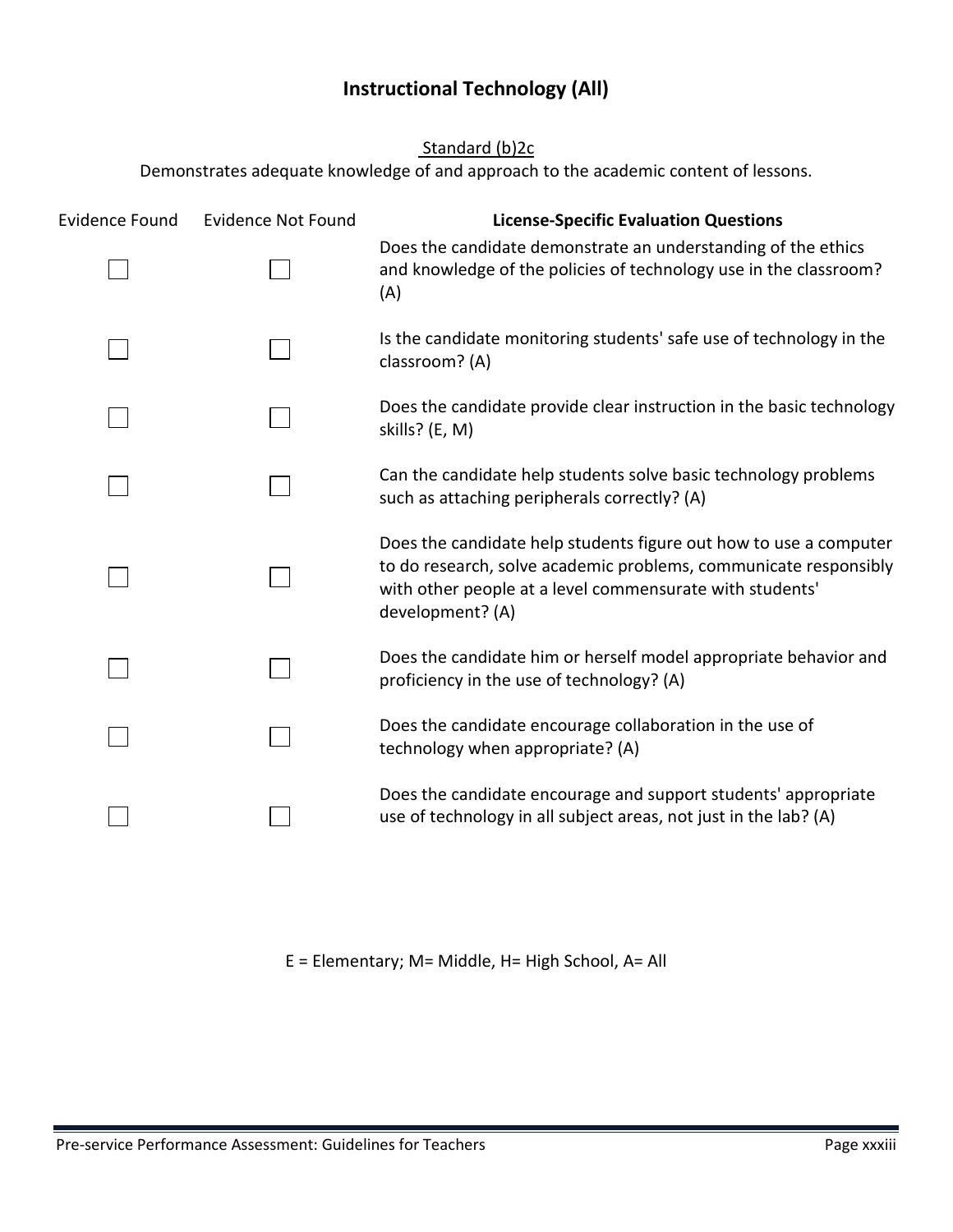## **Latin and Classical Humanities (5-12)**

Standard (b)2c

<span id="page-44-0"></span>

| <b>Evidence Found</b> | <b>Evidence Not Found</b> | <b>License-Specific Evaluation Questions</b>                                                                                                                  |
|-----------------------|---------------------------|---------------------------------------------------------------------------------------------------------------------------------------------------------------|
|                       |                           | Does the candidate demonstrate an adequate knowledge of Latin<br>or Greek when conducting a lesson?                                                           |
|                       |                           | Does the candidate use or refer to historically contemporary<br>primary sources in Latin or Greek in addition to the textbook in the<br>course of the lesson? |
|                       |                           | Does the candidate refer to appropriate learning standards in the<br>Foreign Language Curriculum Framework in developing a lesson?                            |
|                       |                           | Does the candidate explain connections between English words and<br>Latin or Greek words appropriately during a lesson?                                       |
|                       |                           | Does the candidate demonstrate knowledge of stages in classical<br>language acquisition when conducting a lesson?                                             |
|                       |                           | Does he or she demonstrate adequate knowledge of the culture,<br>history, geography, or literature of ancient Greece or Rome when<br>conducting a lesson?     |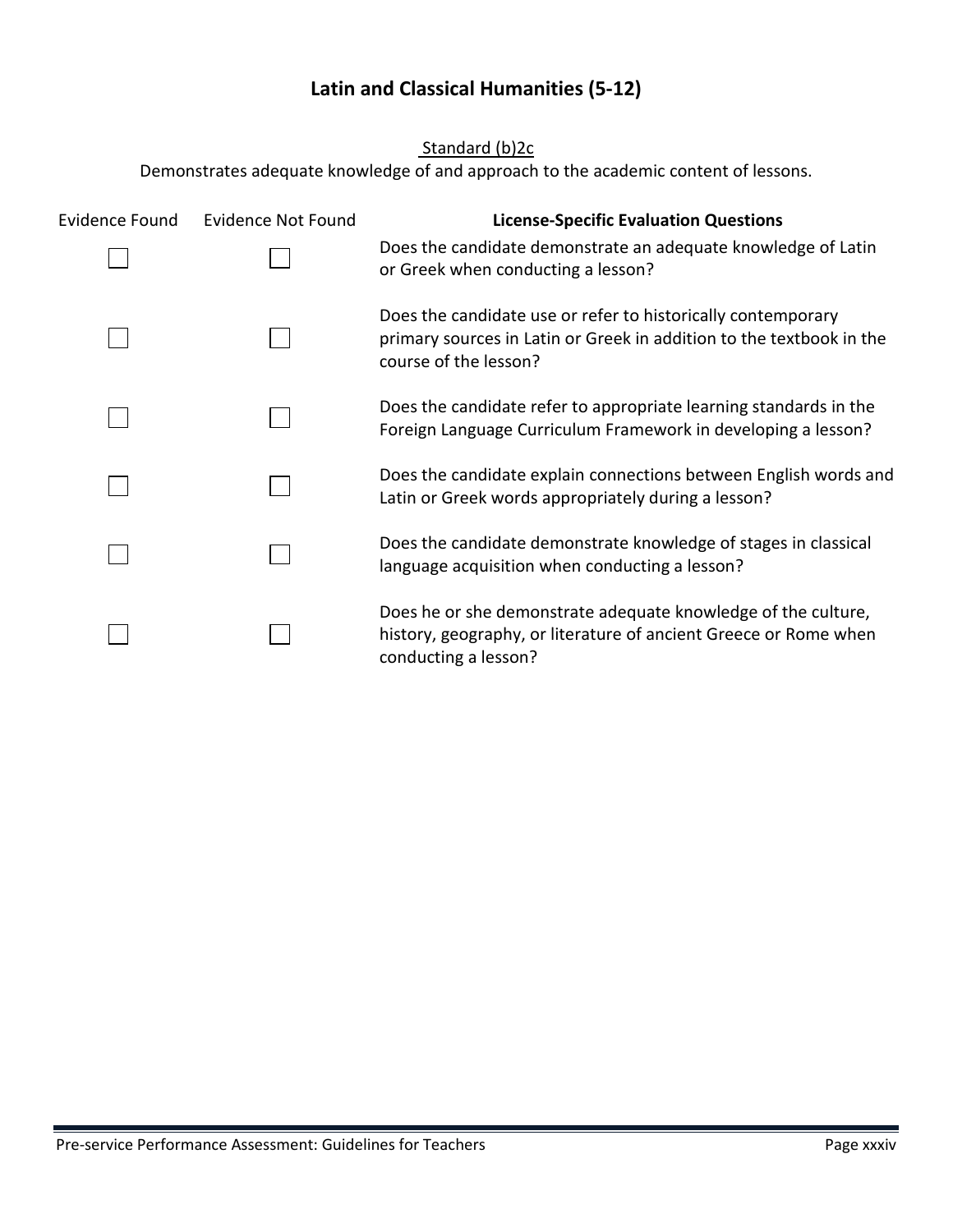## **Mathematics (1-6)(5-8)(8-12)**

### Standard (b)2c

<span id="page-45-0"></span>

| <b>Evidence Found</b> | <b>Evidence Not Found</b> | <b>License-Specific Evaluation Questions</b>                                                                                                                                                                                                                                                          |
|-----------------------|---------------------------|-------------------------------------------------------------------------------------------------------------------------------------------------------------------------------------------------------------------------------------------------------------------------------------------------------|
|                       |                           | Does the candidate appropriately balance activities for developing<br>conceptual and procedural learning activities to understand<br>mathematics?                                                                                                                                                     |
|                       |                           | Does the candidate use multiple representations of concepts,<br>verbally, pictorially and symbolically, such as: numerals or diagrams,<br>algebraic expressions or graphics, or matrices that model a method<br>for solving a system of equations to help students develop a deeper<br>understanding? |
|                       |                           | Are manipulatives and concrete representations used when<br>appropriate?                                                                                                                                                                                                                              |
|                       |                           | Does the candidate help students to learn alternate methods of<br>solving mathematics problems?                                                                                                                                                                                                       |
|                       |                           | Are students' mathematical misconceptions identified and<br>addressed?                                                                                                                                                                                                                                |
|                       |                           | Does the candidate provide a clear model of mathematical<br>reasoning when helping students solve mathematics problems?                                                                                                                                                                               |
|                       |                           | Does the candidate know how to teach the standard algorithms for<br>arithmetical operations and teach them to students?                                                                                                                                                                               |
|                       |                           | Does the candidate refer to the state's grade level mathematics<br>standards to prepare a lesson?                                                                                                                                                                                                     |
|                       |                           | Is the candidate's explanation of mathematical concepts accurate?                                                                                                                                                                                                                                     |
|                       |                           | Does the candidate provide opportunities for students to use<br>accurate mathematical language to talk and write about the<br>mathematics?                                                                                                                                                            |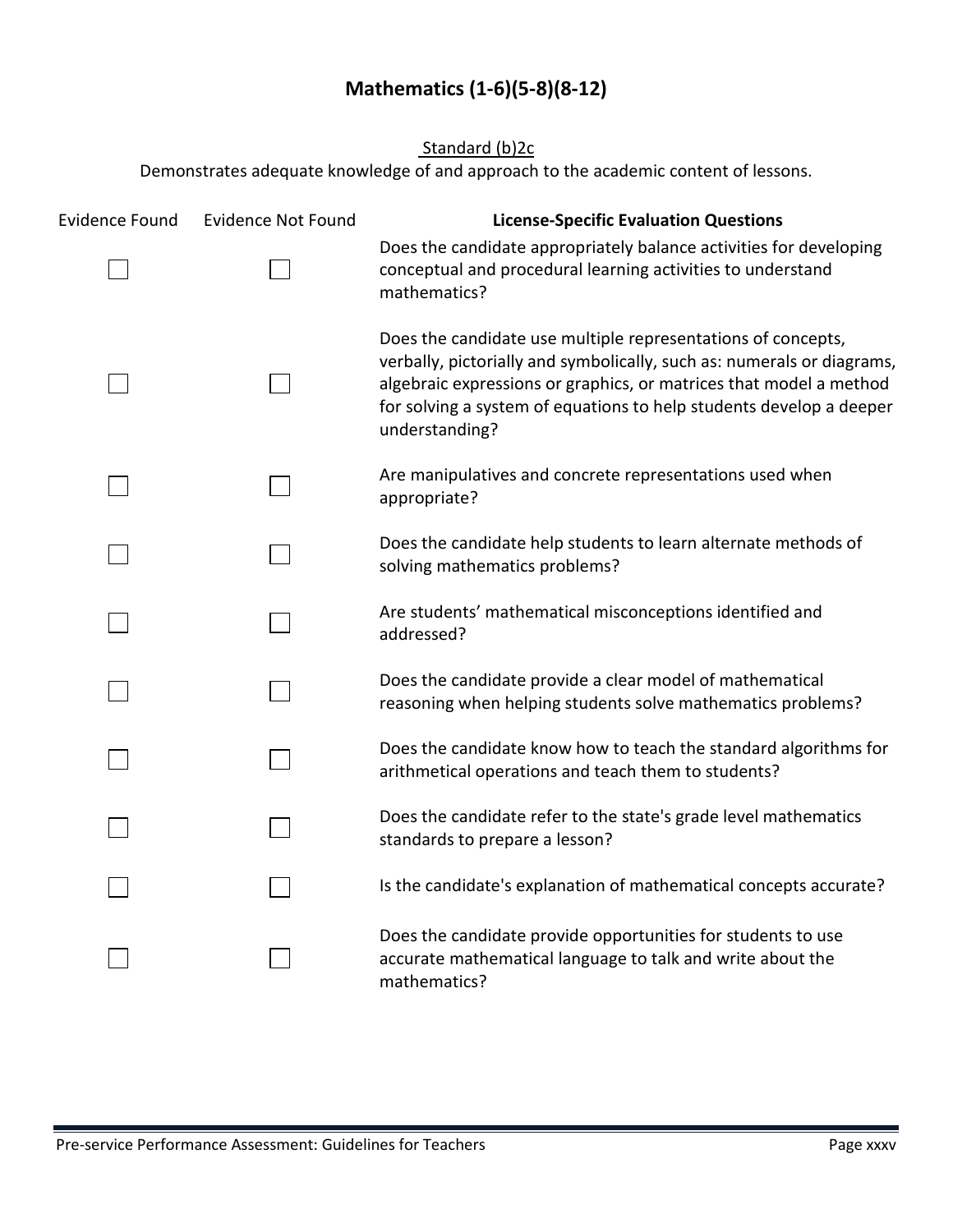## **Middle School Humanities (5-8)**

<span id="page-46-0"></span>

| <b>Evidence Found</b><br><b>History and Social Science</b> | <b>Evidence Not Found</b> | <b>License-Specific Evaluation Questions</b>                                                                                                                                                                                                                                                                                 |
|------------------------------------------------------------|---------------------------|------------------------------------------------------------------------------------------------------------------------------------------------------------------------------------------------------------------------------------------------------------------------------------------------------------------------------|
|                                                            |                           | Does the candidate demonstrate an adequate historical knowledge<br>of the period, event, or individual under discussion when<br>conducting a history lesson? Does he or she place the period,<br>event, or individual in an appropriate historical context? Does he or<br>she use maps or globes when relevant to the topic? |
|                                                            |                           | Does the candidate explain how the individual, period, or event<br>under discussion is related to the development of our political<br>principles or institutions, when relevant?                                                                                                                                             |
|                                                            |                           | Does the candidate avoid presentism, that is, making moral<br>judgments about past events, behaviors, or decisions that reflect<br>contemporary moral views, not those of the time of the event,<br>behavior, or decision?                                                                                                   |
|                                                            |                           | Does the candidate avoid presenting his or her own views on social<br>or political issues as the correct ones and inhibiting a full range of<br>student views? Does the candidate encourage students to offer<br>views that may conflict with the candidate's views?                                                         |
|                                                            |                           | Does the candidate place the topic of the lesson in an international<br>context when relevant?                                                                                                                                                                                                                               |
|                                                            |                           | Does the candidate use or refer to historically contemporary<br>primary sources in addition to the textbook in the course of the<br>lesson?                                                                                                                                                                                  |
| <b>Integrated Humanities</b>                               |                           | Does the candidate refer to appropriate concepts and skills as well<br>as standards from the History and Social Science Curriculum<br>Framework or learning standards in the English Language Arts<br>Curriculum Framework in developing a lesson?                                                                           |
|                                                            |                           | Does the candidate integrate knowledge of literature and history<br>when conducting a lesson?                                                                                                                                                                                                                                |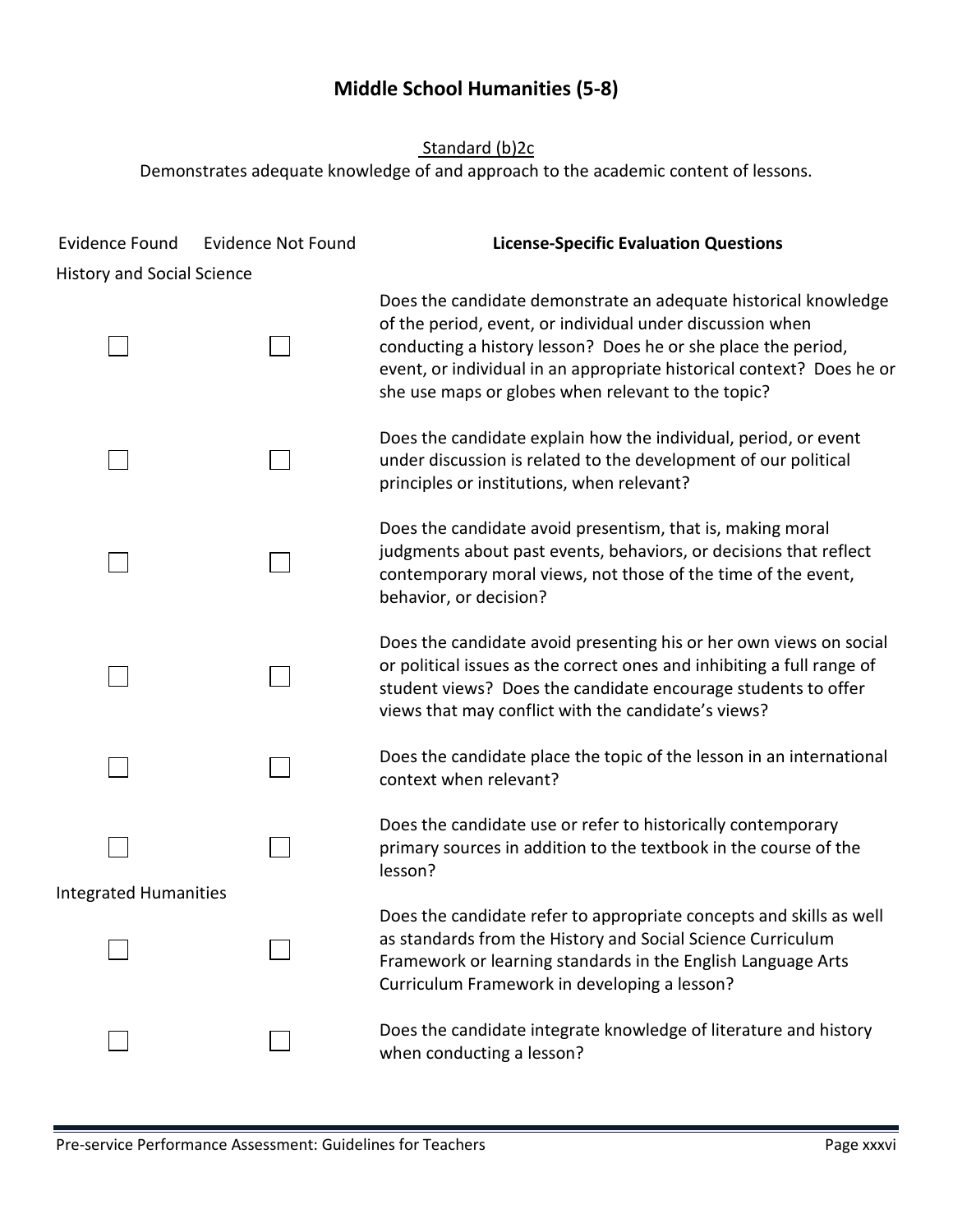## English Language Arts

|  | Does the candidate demonstrate an adequate knowledge of the<br>literary work, its genre, literary period, and author when conducting<br>a lesson on a particular work?                                                                         |
|--|------------------------------------------------------------------------------------------------------------------------------------------------------------------------------------------------------------------------------------------------|
|  | Does the candidate use or refer to historically contemporary<br>primary sources to shed light on the historical or social context for a<br>particular work in the course of the lesson?                                                        |
|  | Does the candidate ensure that students understand the<br>differences between a literary work and an expository or persuasive<br>work?                                                                                                         |
|  | Does the candidate ensure that students have determined the<br>meaning of what an author has written before encouraging them to<br>interpret or evaluate it?                                                                                   |
|  | Does the candidate require students to provide adequate evidence<br>from a text to support their interpretations or judgments?                                                                                                                 |
|  | Does the candidate help students understand the uses of the<br>imagination and the limitations of using personal experience to<br>understand a literary work?                                                                                  |
|  | Has the candidate addressed recommended authors or works in<br>Appendix A (authors and works reflecting our literary and civic<br>heritage) as well as in Appendix B (chiefly contemporary authors) in<br>preparing lessons on literary works? |
|  | Does the candidate use the English language effectively in speaking<br>and/or writing during the lesson?                                                                                                                                       |
|  | Does he or she demonstrate knowledge of the elements in the<br>writing process when conducting a composition lesson?                                                                                                                           |
|  | Does the candidate clarify the differences between the elements of<br>expository writing and the elements of literary writing when<br>conducting a composition lesson?                                                                         |
|  | Does the candidate make useful responses to student drafts that<br>help students improve their next draft?                                                                                                                                     |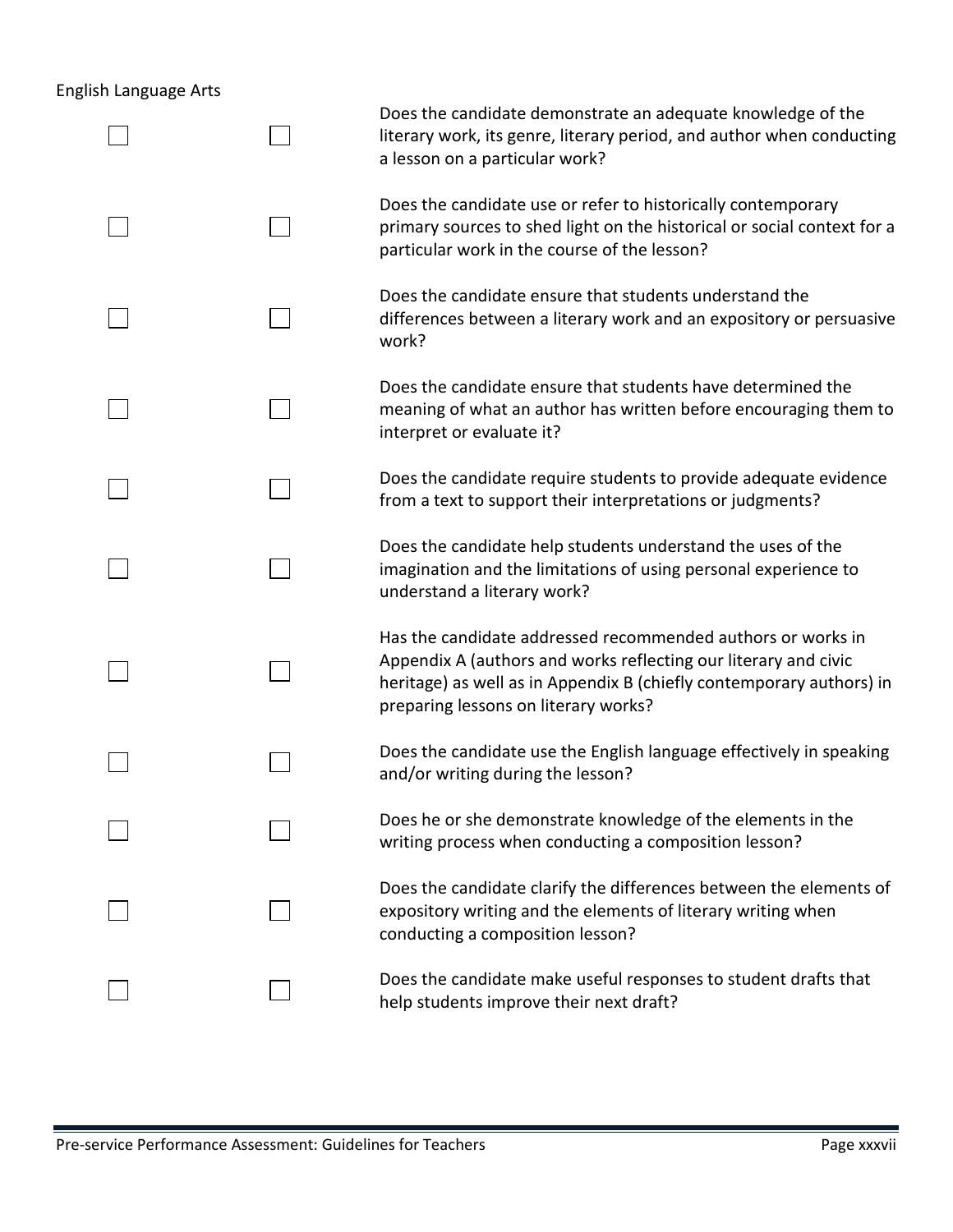## **Middle School: Mathematics/Science (5-8)**

Standard (b)2c

<span id="page-48-0"></span>

| <b>Evidence Found</b>  | <b>Evidence Not Found</b> | <b>License-Specific Evaluation Questions</b>                                                                                                                                                                                                                                                          |
|------------------------|---------------------------|-------------------------------------------------------------------------------------------------------------------------------------------------------------------------------------------------------------------------------------------------------------------------------------------------------|
| <b>General Science</b> |                           | Is the candidate's explanation of scientific concepts accurate?                                                                                                                                                                                                                                       |
|                        |                           | Does the candidate demonstrate adequate background knowledge<br>of the scientific concepts and skills presented at the grade level?                                                                                                                                                                   |
|                        |                           | Does the candidate refer to appropriate learning standards and<br>skills in the Science and Technology/Engineering Framework in<br>developing the lesson?                                                                                                                                             |
|                        |                           | Does the candidate discuss the mathematical skills related to the<br>particular science unit they are teaching?                                                                                                                                                                                       |
|                        |                           | Does the candidate practice and teach students safe laboratory<br>practices as referred to in the Science and Technology Curriculum<br>Framework Appendix V?                                                                                                                                          |
|                        |                           | Does the candidate model scientific reasoning in demonstrating or<br>teaching scientific units?                                                                                                                                                                                                       |
|                        |                           | Does the candidate address student's prior knowledge and<br>misconceptions in science?                                                                                                                                                                                                                |
|                        |                           | Does the candidate model a variety of methods research, including<br>laboratory techniques and use of computers?                                                                                                                                                                                      |
|                        |                           | Does the candidate encourage students to build essential scientific<br>skills by conducting investigations and experiments?                                                                                                                                                                           |
| <b>Mathematics</b>     |                           | Does the candidate appropriately balance activities for developing<br>conceptual and procedural learning activities to understand<br>mathematics?                                                                                                                                                     |
|                        |                           | Does the candidate use multiple representations of concepts,<br>verbally, pictorially and symbolically, such as: numerals or diagrams,<br>algebraic expressions or graphics, or matrices that model a method<br>for solving a system of equations to help students develop a deeper<br>understanding? |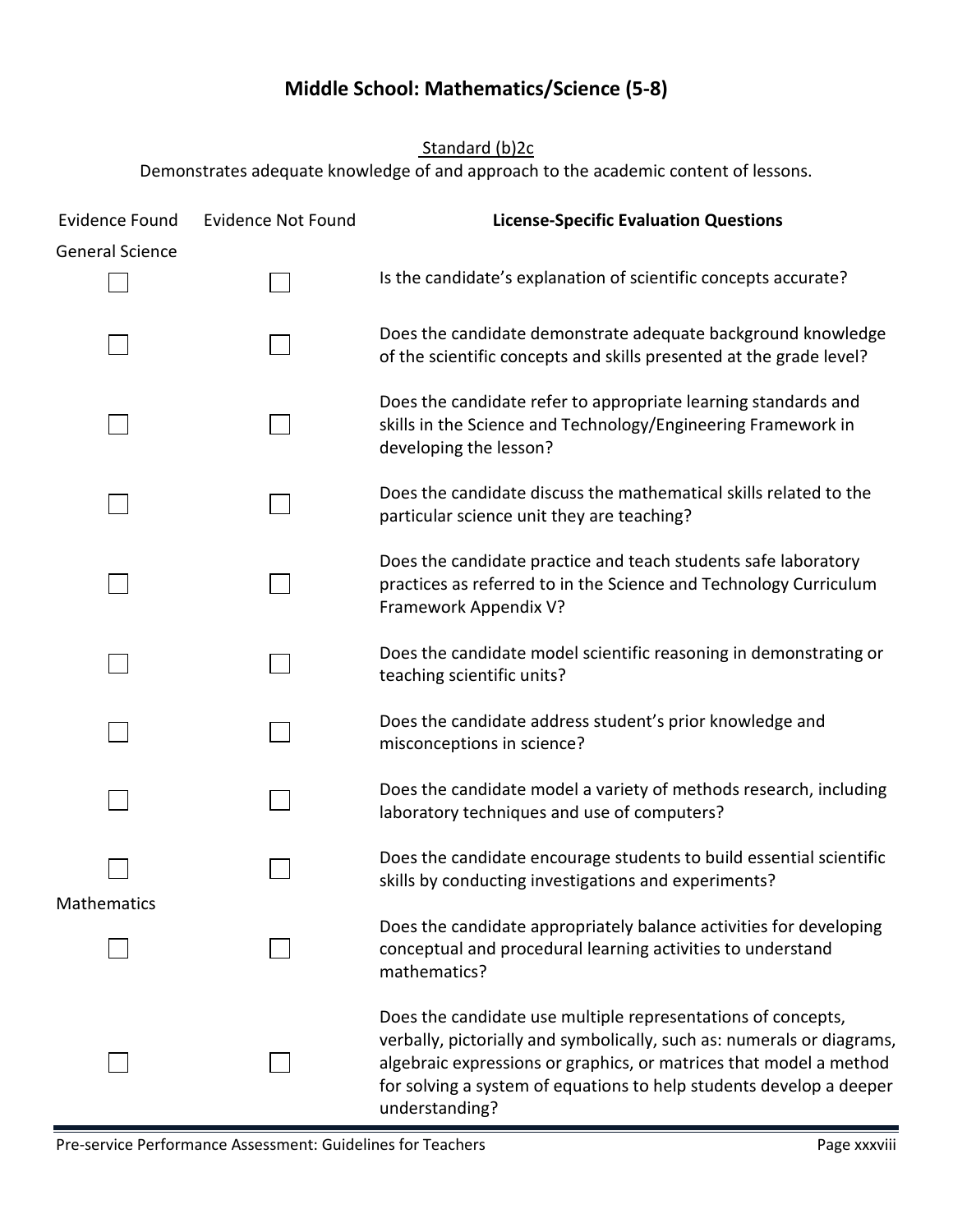|                                    | Are manipulatives and concrete representations used when<br>appropriate?                                                           |
|------------------------------------|------------------------------------------------------------------------------------------------------------------------------------|
|                                    | Does the candidate help students to present alternate methods of<br>solving mathematics problems?                                  |
|                                    | Are possible student mathematical misconceptions identified and<br>addressed?                                                      |
|                                    | Does the candidate provide a clear model of mathematical<br>reasoning when helping students solve mathematics problems?            |
|                                    | Does the candidate know how to teach the standard algorithms for<br>arithmetical operations and teach them to students?            |
|                                    | Does the candidate refer them to the state's grade level<br>mathematics standards to prepare a lesson?                             |
|                                    | Is the candidate's explanation of mathematical concepts accurate?                                                                  |
|                                    | Does the candidate provide student opportunities to use accurate<br>mathematical language to talk and write about the mathematics? |
| ding Theory, Research and Practice |                                                                                                                                    |

Reading Theory, Research and Practice

To teach a specific skill or concept, has the candidate selected appropriate instructional materials for students of differing reading abilities?

Does the candidate ensure that students have determined the meaning of the text or word problem before encouraging students to interpret, evaluate or solve it?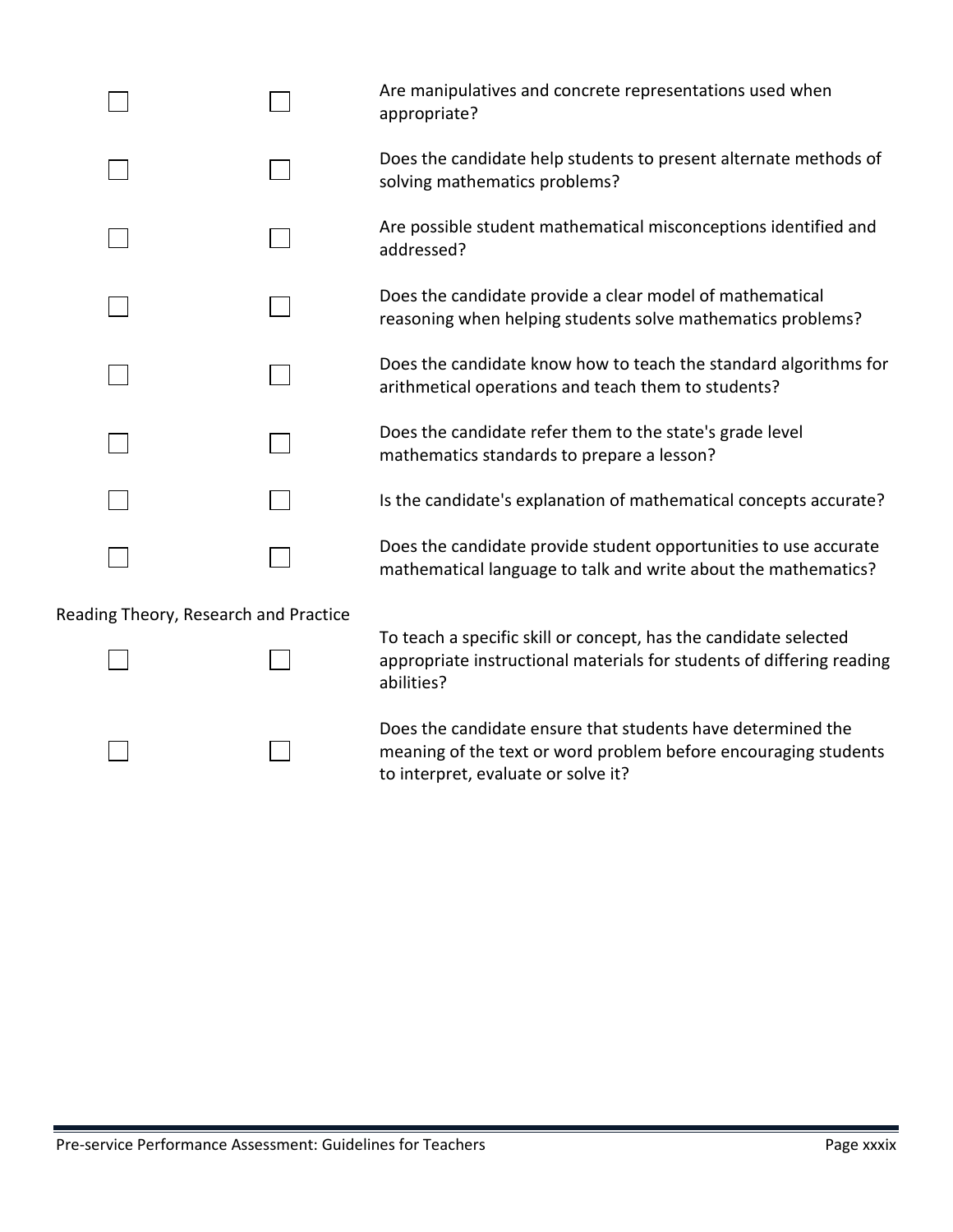### **Music: Vocal/Instrumental/General (All)**

<span id="page-50-0"></span>Standard (b)2c Demonstrates adequate knowledge of and approach to the academic content of lessons. Evidence Found Evidence Not Found **License-Specific Evaluation Questions** Does the candidate demonstrate an adequate knowledge of the particular music form that is the focus of the lesson, its historical period in music, and well-known musicians and composers associated with that form, when conducting a lesson? Does the candidate demonstrate an adequate knowledge of singing and/or instrumental technique required for the lesson? Does the candidate refer to appropriate learning standards and skills in the Arts Curriculum Framework in developing a lesson? Does the candidate use knowledge of music theory effectively when conducting the lesson? Does the candidate demonstrate knowledge of physical development and safety of children and adolescents when conducting a lesson? Does he or she demonstrate knowledge of the critical responses to this music form when conducting a lesson?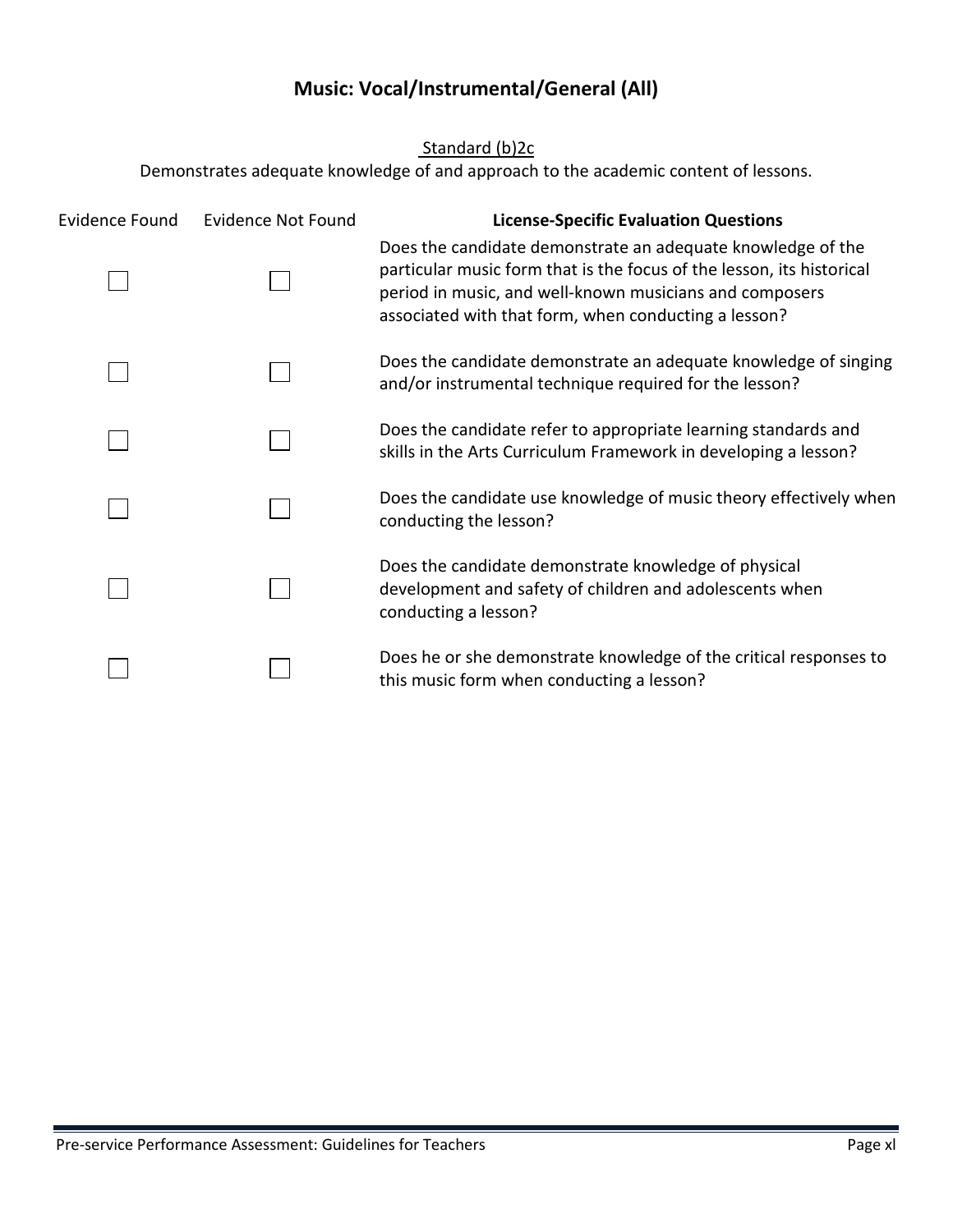## **Physical Education (PreK-8)(5-12)**

Standard (b)2c

<span id="page-51-0"></span>

| <b>Evidence Found</b> | <b>Evidence Not Found</b> | <b>License-Specific Evaluation Questions</b>                                                                                                                                                                                                      |
|-----------------------|---------------------------|---------------------------------------------------------------------------------------------------------------------------------------------------------------------------------------------------------------------------------------------------|
|                       |                           | Does the candidate demonstrate an adequate knowledge of the<br>principles of health-related fitness and nutrition?                                                                                                                                |
|                       |                           | Does the candidate use knowledge of motor development (growth<br>and development) when developing and modifying lessons?                                                                                                                          |
|                       |                           | Does the candidate demonstrate an adequate knowledge of the<br>history and foundations of physical education/kinesiology (e.g.,<br>exercise physiology, biomechanics, psycho-social aspects of play<br>and sport, history of physical education)? |
|                       |                           | Does the candidate demonstrate an adequate knowledge of<br>movement concepts, skill themes, and sports concepts?                                                                                                                                  |
|                       |                           | Does the candidate demonstrate an adequate knowledge of a range<br>of appropriate play and sports for PreK-12 and the relevant motor<br>skills?                                                                                                   |
|                       |                           | Does the candidate demonstrate knowledge of appropriate physical<br>and safety limitations, legal standards, tort liability, first aid and<br>Cardiac Pulmonary Resuscitation (CPR) when conducting a lesson?                                     |
|                       |                           | Does the candidate demonstrate an adequate knowledge of<br>adaptations for students with disabilities?                                                                                                                                            |
|                       |                           | Does the candidate refer to appropriate learning standards in the<br>Comprehensive Health Curriculum Framework in developing a<br>lesson?                                                                                                         |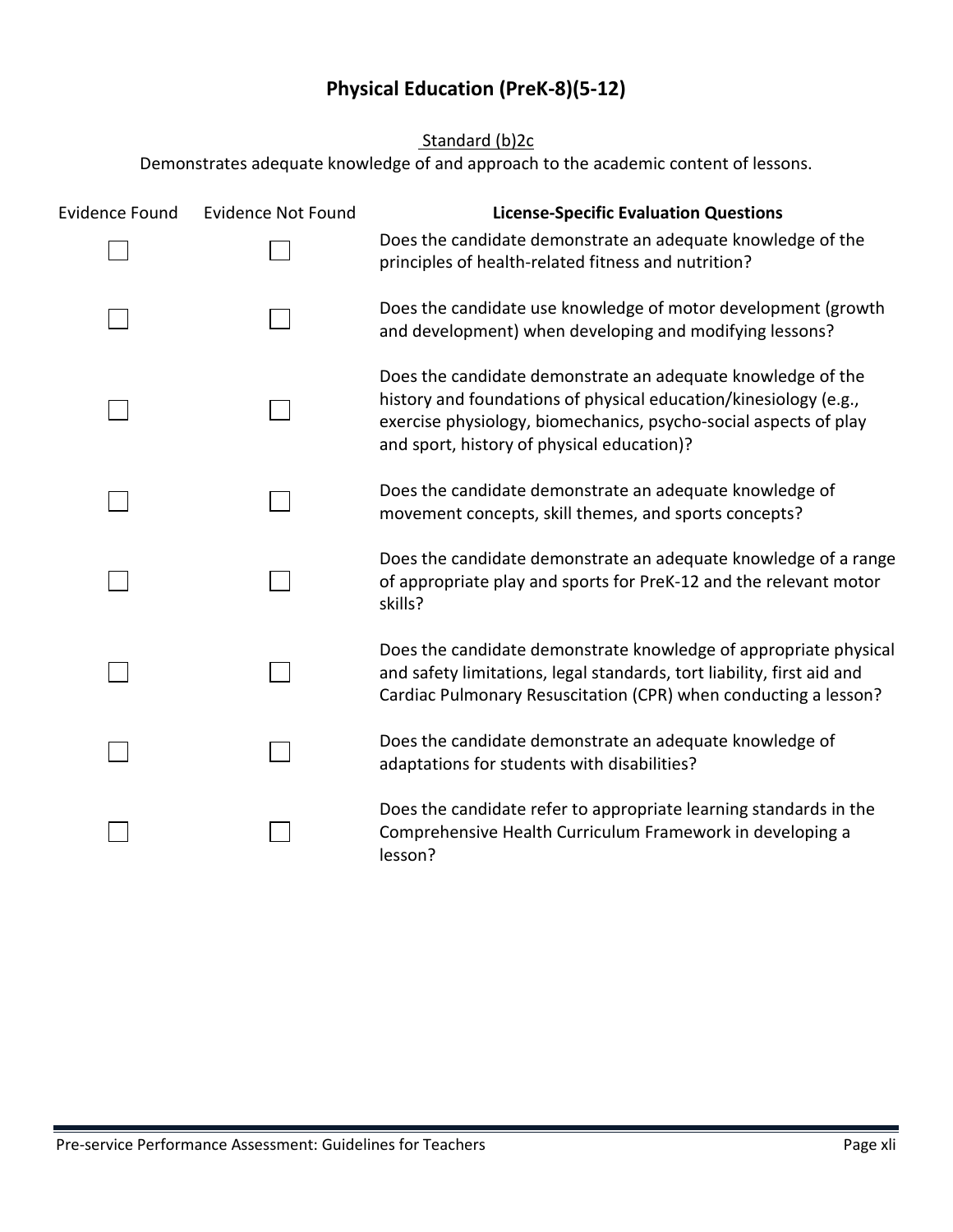## **Political Science/Political Philosophy (5-8)(8-12)**

Standard (b)<sub>2c</sub>

<span id="page-52-0"></span>

| <b>Evidence Found</b> | <b>Evidence Not Found</b> | <b>License-Specific Evaluation Questions</b>                                                                                                                                                        |
|-----------------------|---------------------------|-----------------------------------------------------------------------------------------------------------------------------------------------------------------------------------------------------|
|                       |                           | Does the candidate demonstrate an adequate knowledge of the<br>political philosopher, theory, principle, procedure, or institution<br>that is related to the topic of the lesson?                   |
|                       |                           | Does he or she demonstrate adequate knowledge of the historical<br>and international context for the political philosopher, theory,<br>institution, or practice related to the topic of the lesson? |
|                       |                           | Does the candidate use primary sources in political philosophy, in<br>addition to the textbook, in the course of the lesson?                                                                        |
|                       |                           | Does the candidate refer to appropriate concepts and skills as well<br>as standards from the History and Social Science Curriculum<br>Framework in developing a lesson?                             |
|                       |                           | Does the candidate refer regularly to maps and globes when<br>appropriate?                                                                                                                          |
|                       |                           | Does the candidate demonstrate knowledge of the relevant aspects<br>of history, economics, and geography in lessons on political<br>philosophy and practice?                                        |
|                       |                           | Does he or she adequately address the development and evolution<br>of the political theories, principles, institutions, and practices<br>underlying the U.S. Constitution and Bill of Rights?       |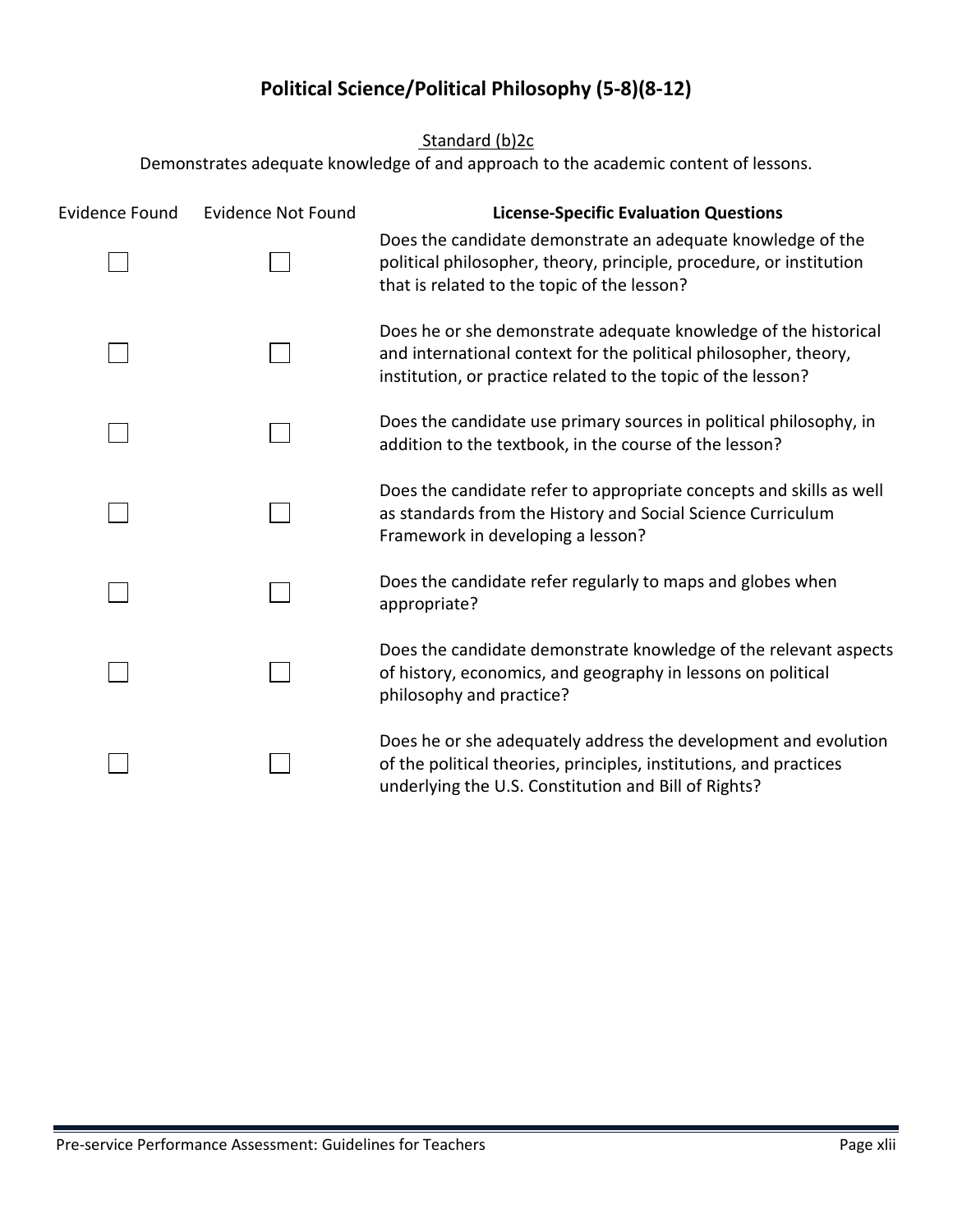## **Reading Specialist (All)**

### Standard (b)<sub>2c</sub>

<span id="page-53-0"></span>

| <b>Evidence Found</b> | <b>Evidence Not Found</b> | <b>License-Specific Evaluation Questions</b>                                                                                                                                                                                        |
|-----------------------|---------------------------|-------------------------------------------------------------------------------------------------------------------------------------------------------------------------------------------------------------------------------------|
|                       |                           | Does the candidate use lesson plans referring specifically to the<br>Massachusetts English Language Arts standards and evidence-based<br>practices and "scientifically-based" research?                                             |
|                       |                           | Does the candidate demonstrate advanced knowledge of the five<br>dimensions of reading: phonemic awareness, phonics, fluency,<br>vocabulary, and comprehension?                                                                     |
|                       |                           | Does the candidate demonstrate knowledge of a variety of intensive<br>interventions when working with struggling readers?                                                                                                           |
|                       |                           | Are the approaches used by the candidate during observations<br>appropriate given the needs of the students?                                                                                                                        |
|                       |                           | Does the candidate use an intervention specific to the needs of English<br>language learners when addressing these students?                                                                                                        |
|                       |                           | Does the candidate use an intervention specific to students identified as<br>in need of special education?                                                                                                                          |
|                       |                           | Has the candidate selected reading instructional materials that are the<br>most appropriate ones for students with specific reading instructional<br>needs (e.g. decoding multi-syllabic words, summarizing informational<br>text)? |
|                       |                           | Has the candidate selected and implemented appropriate technology-<br>based practices to teach specific skills during intensive interventions?                                                                                      |
|                       |                           | Does the candidate demonstrate explicit, direct instructional approaches<br>as well as literature-embedded approaches to skills instruction?                                                                                        |
|                       |                           | Does the candidate work on specific reading skills needed by students<br>independently as well as through an integrated approach?                                                                                                   |
|                       |                           | Does the candidate link reading assessment data to appropriate<br>curriculum materials and instruction for particular learners?                                                                                                     |
|                       |                           | What evidence is there that the candidate can administer a wide range of<br>assessments and use the data to make sound instructional decisions?                                                                                     |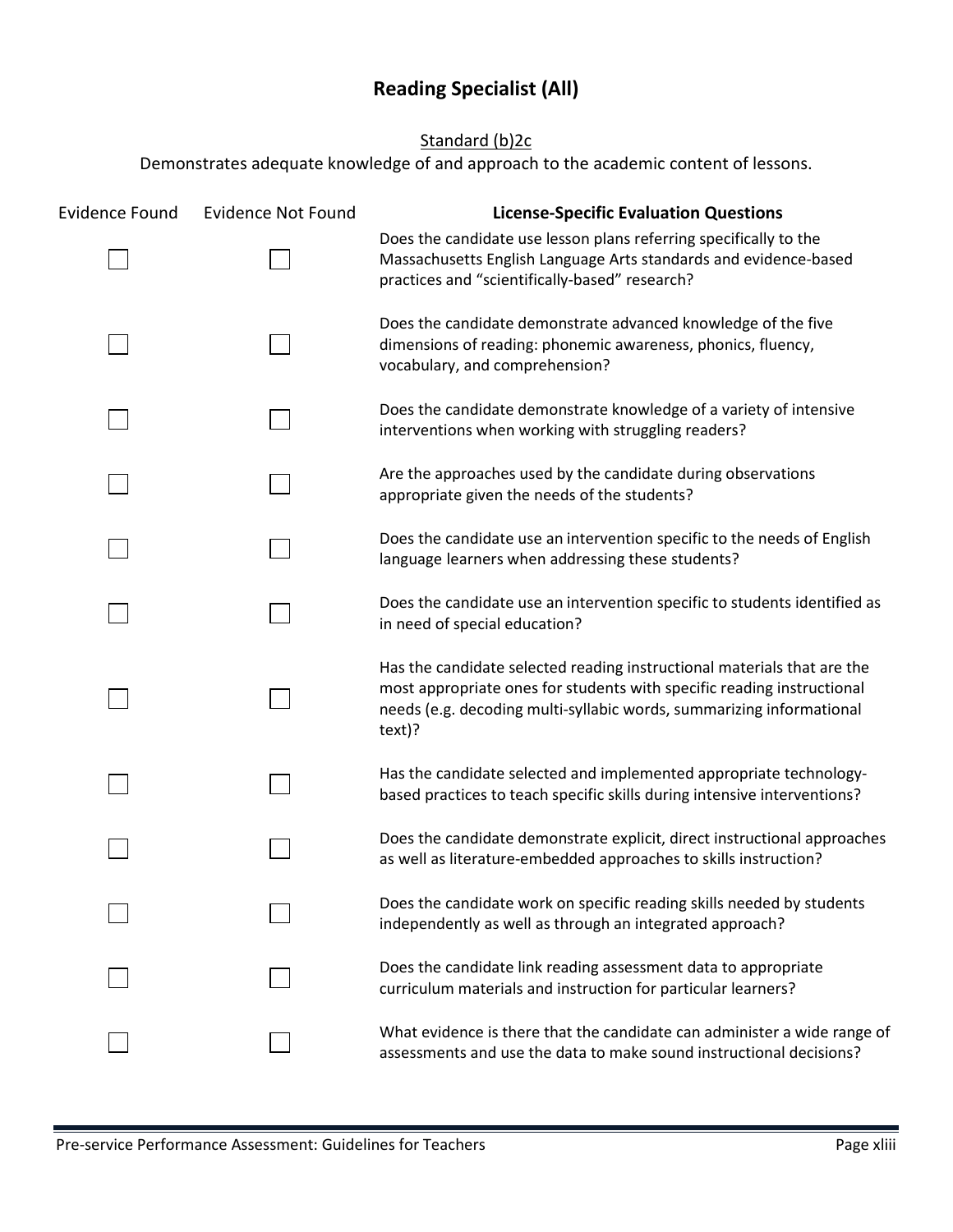## <span id="page-54-0"></span>**Science: Biology, Chemistry, Earth Science, General Science, & Physics (5-8)(8-12)**

Standard (b)2c

| <b>Evidence Found</b> | <b>Evidence Not Found</b> | <b>License-Specific Evaluation Questions</b>                                                                                                                 |
|-----------------------|---------------------------|--------------------------------------------------------------------------------------------------------------------------------------------------------------|
|                       |                           | Is the candidate's explanation of scientific concepts accurate?                                                                                              |
|                       |                           | Does the candidate demonstrate adequate background knowledge<br>of the scientific concepts and skills presented at the grade level?                          |
|                       |                           | Does the candidate refer to appropriate learning standards and<br>skills in the Science and Technology/Engineering Framework in<br>developing the lesson?    |
|                       |                           | Does the candidate discuss the mathematical skills related to the<br>particular science unit they are teaching?                                              |
|                       |                           | Does the candidate practice and teach students safe laboratory<br>practices as referred to in the Science and Technology Curriculum<br>Framework Appendix V? |
|                       |                           | Does the candidate model scientific reasoning in demonstrating or<br>teaching scientific units?                                                              |
|                       |                           | Does the candidate address student's prior knowledge and<br>misconceptions in science?                                                                       |
|                       |                           | Does the candidate model a variety of methods research, including<br>laboratory techniques and use of computers?                                             |
|                       |                           | Does the candidate encourage students to build essential scientific<br>skills by conducting investigations and experiments?                                  |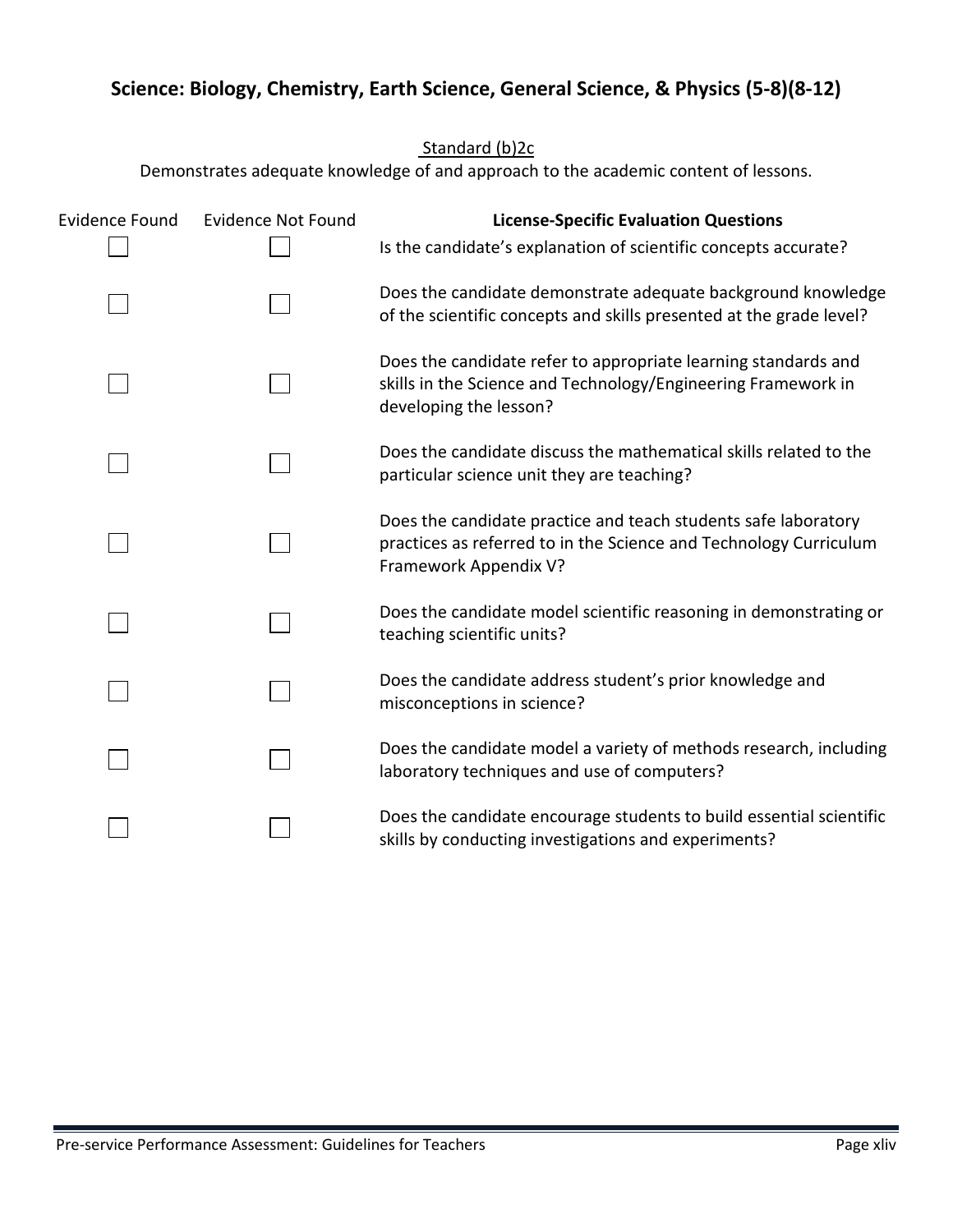## **Speech (All)**

### Standard (b)<sub>2c</sub>

<span id="page-55-0"></span>

| <b>Evidence Found</b> | <b>Evidence Not Found</b> | <b>License-Specific Evaluation Questions</b>                                                                                                                                                                                                                 |
|-----------------------|---------------------------|--------------------------------------------------------------------------------------------------------------------------------------------------------------------------------------------------------------------------------------------------------------|
|                       |                           | Does the candidate demonstrate adequate knowledge of the<br>theories of rhetoric and its historical significance in classical,<br>modern, and/or contemporary times?                                                                                         |
|                       |                           | Does the candidate demonstrate adequate knowledge of oratory,<br>public argument, debate, oral interpretation, rules of evidence,<br>persuasive techniques, or parliamentary procedure, including<br>appropriate examples of each, when conducting a lesson? |
|                       |                           | Does the candidate demonstrate adequate knowledge of the<br>impact of important orations on American and world history and<br>use primary sources when conducting a lesson?                                                                                  |
|                       |                           | Does the candidate demonstrate adequate knowledge of how to<br>organize, compose, and deliver a public speech, including strategies<br>for managing fear?                                                                                                    |
|                       |                           | Does the candidate demonstrate knowledge of the anatomy of the<br>vocal instrument, correct breathing and voice production<br>techniques, and the physical development and safety of children<br>and adolescents when conducting a lesson?                   |
|                       |                           | Is the candidate well versed in the structure of oral English,<br>Standard English usage, and appropriate speech in various<br>situations?                                                                                                                   |
|                       |                           | Does the candidate identify appropriate learning standards and<br>skills in the Massachusetts Curriculum Frameworks when<br>developing and conducting a lesson?                                                                                              |
|                       |                           | Does the candidate provide opportunities for students to achieve<br>an effective speech style through the integration of language, vocal<br>expression, and bodily action?                                                                                   |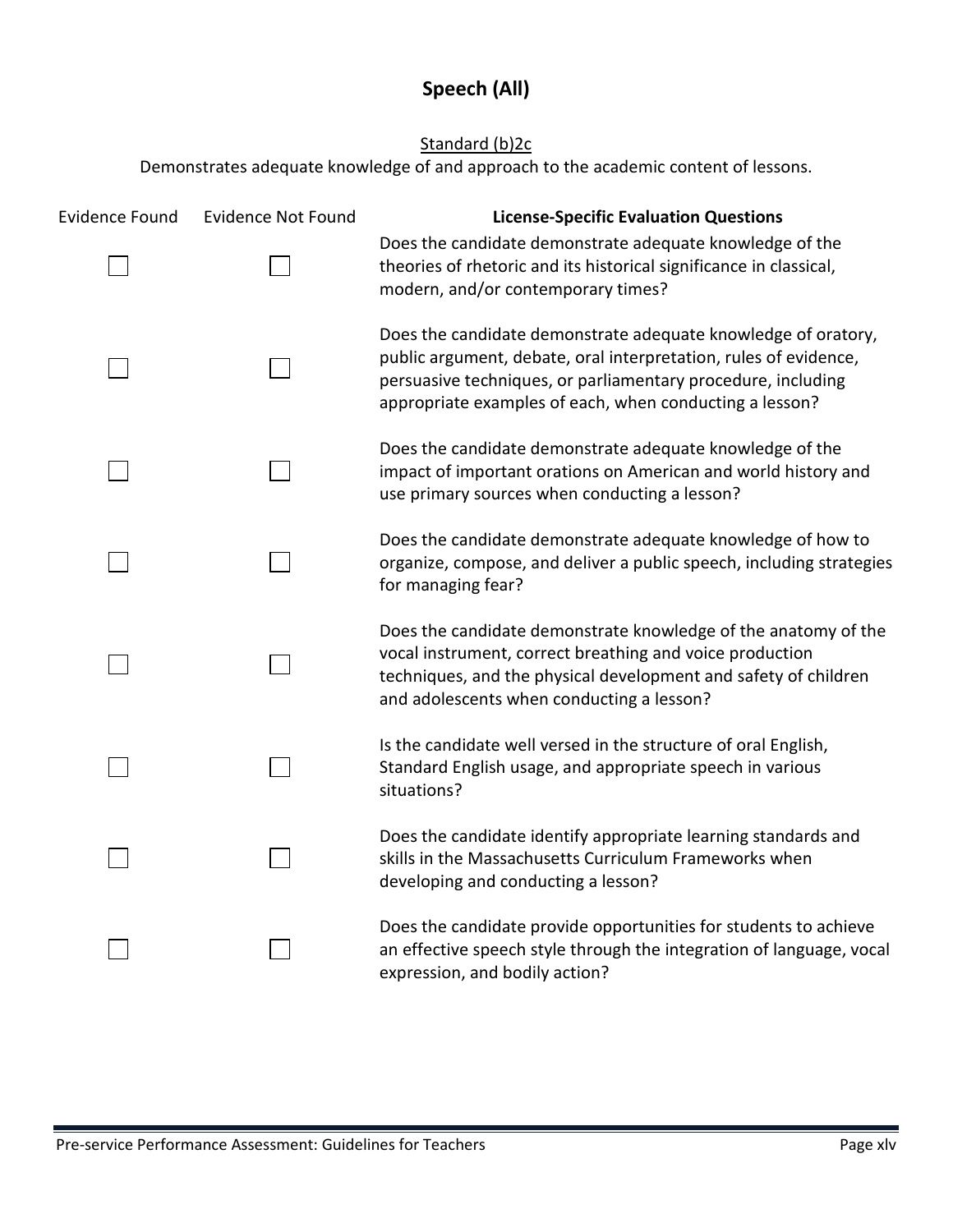## **Teacher of Students with Moderate Disabilities (PreK-8)(5-12)**

Standard (b)<sub>2c</sub>

<span id="page-56-0"></span>

| <b>Evidence Found</b> | <b>Evidence Not Found</b> | <b>License-Specific Evaluation Questions</b>                                                                                                                                                                                                                                                                                  |
|-----------------------|---------------------------|-------------------------------------------------------------------------------------------------------------------------------------------------------------------------------------------------------------------------------------------------------------------------------------------------------------------------------|
|                       |                           | Does the candidate satisfactorily demonstrate an understanding of how<br>the individual student's moderate disability (ies) affects progress in<br>learning the academic content in the general curriculum program that<br>their non-disabled peers learn?                                                                    |
|                       |                           | Does the candidate appropriately use the information in the IEP of<br>students with moderate disabilities to modify the academic content,<br>methodology/delivery of instruction, and performance criteria (specially<br>designed instruction) used in the general curriculum program that their<br>non-disabled peers learn? |
|                       |                           | Does the candidate implement the specially designed instruction as<br>required in the IEP to help the students learn the academic content in the<br>general curriculum program that their non-disabled peers learn?                                                                                                           |
|                       |                           | Does the candidate show a familiarity with the measurable annual goals<br>and objectives/benchmarks in the student's IEPs?                                                                                                                                                                                                    |
|                       |                           | Does the candidate demonstrate the ability to help the students with<br>moderate disabilities learn the deficit skills detailed in the measurable<br>annual goals and objectives/benchmarks in the student's IEPs?                                                                                                            |
|                       |                           | Does the candidate's use of the assistive technology required in the<br>student's IEP help the student learn the academic content in the general<br>curriculum program that non-disabled peers learn?                                                                                                                         |
|                       |                           | Does the candidate's use of behavioral intervention strategies that are<br>identified in the student's IEP help the student learn the academic<br>content in the general curriculum program that non-disabled peers learn?                                                                                                    |
|                       |                           | Does the candidate appropriately interpret the results of formal and<br>informal assessments of students with moderate disabilities?                                                                                                                                                                                          |
|                       |                           | Does the candidate demonstrate familiarity with state and federal law in<br>special education while working with the supervising practitioner,<br>students' families, and agency representatives?                                                                                                                             |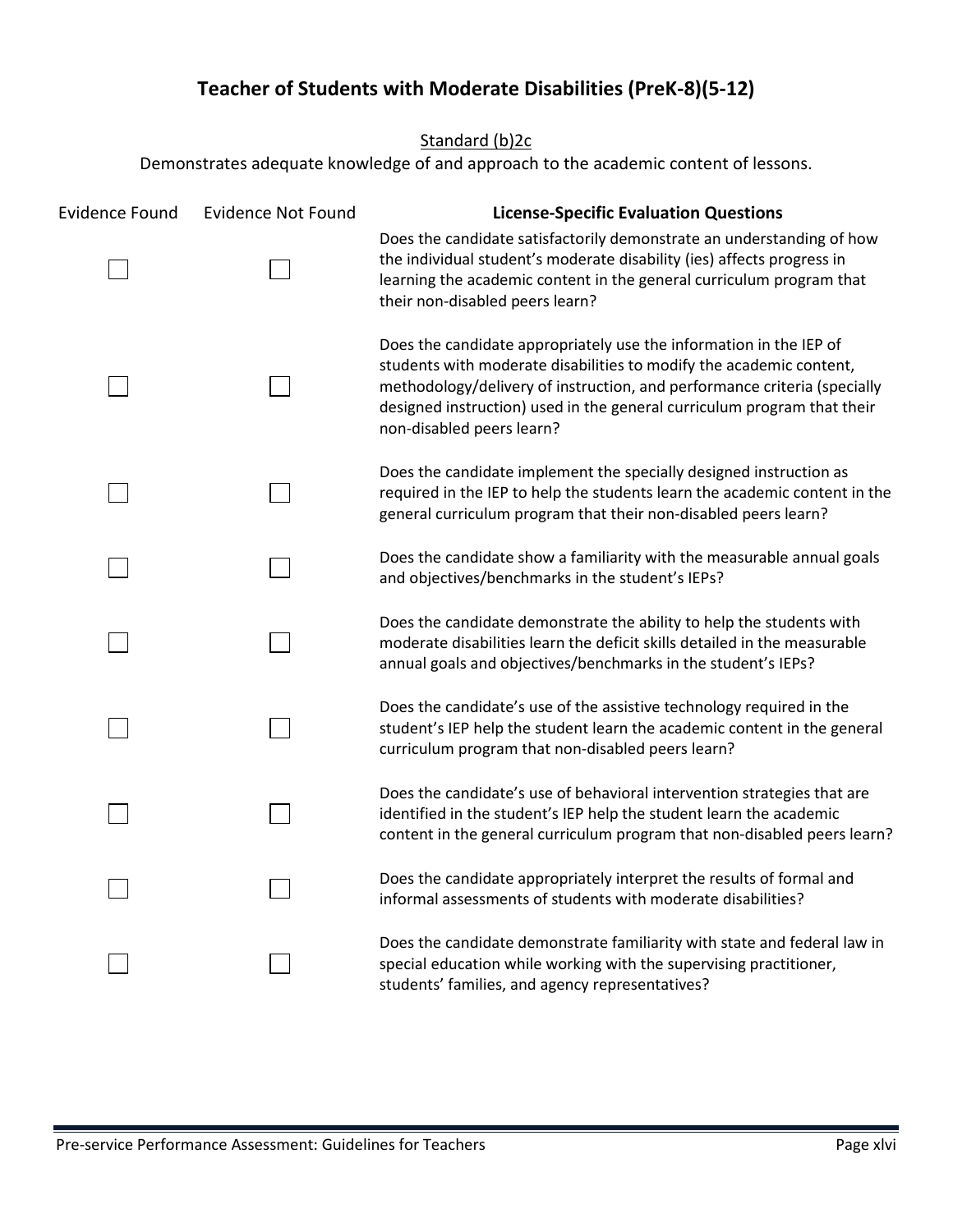## **Teacher of Students with Severe Disabilities (All)**

Standard (b)<sub>2c</sub>

<span id="page-57-0"></span>

| <b>Evidence Found</b> | <b>Evidence Not Found</b> | <b>License-Specific Evaluation Questions</b>                                                                                                                                                                                                                                              |
|-----------------------|---------------------------|-------------------------------------------------------------------------------------------------------------------------------------------------------------------------------------------------------------------------------------------------------------------------------------------|
|                       |                           | Does the candidate satisfactorily demonstrate an understanding of how<br>the individual student's severe disability(ies) affects progress in learning<br>the academic content in the general curriculum program that their non-<br>disabled peers learn?                                  |
|                       |                           | Does the candidate appropriately use the information in the IEP of<br>students with severe disabilities to modify the academic content,<br>methodology/delivery of instruction, and performance criteria (specially<br>designed instruction) used in the general curriculum program?      |
|                       |                           | Does the candidate implement the specially designed instruction as<br>required in the IEP to help the students learn the academic content in the<br>general curriculum program that non-disabled peers learn?                                                                             |
|                       |                           | Does the candidate show familiarity with the measurable annual goals<br>and objectives/benchmarks in the IEP of students with severe disabilities<br>and help these students achieve them?                                                                                                |
|                       |                           | Does the candidate satisfactorily apply knowledge of the major<br>dimensions of reading instruction (phonemic awareness, phonics, fluency,<br>vocabulary, and comprehension) to the teaching of students with severe<br>disabilities?                                                     |
|                       |                           | Does the candidate's use of the augmentative communication, orthotic<br>devices, medical technologies, and assistive technologies required in the<br>students' IEP help the students learn the academic content in the general<br>curriculum program that their non-disabled peers learn? |
|                       |                           | Does the candidate's use of the behavioral intervention strategies that<br>are identified in the students' IEP help the students make effective<br>progress in the school?                                                                                                                |
|                       |                           | Does the candidate's use of behavioral intervention strategies required in<br>the IEPs help maintain students with severe disabilities in the least<br>restrictive learning environment?                                                                                                  |
|                       |                           | Does the candidate make the modifications to the classroom required in<br>the students' IEPs?                                                                                                                                                                                             |
|                       |                           | Does the candidate's modification to the classroom help the students<br>learn the academic content in the general curriculum program?                                                                                                                                                     |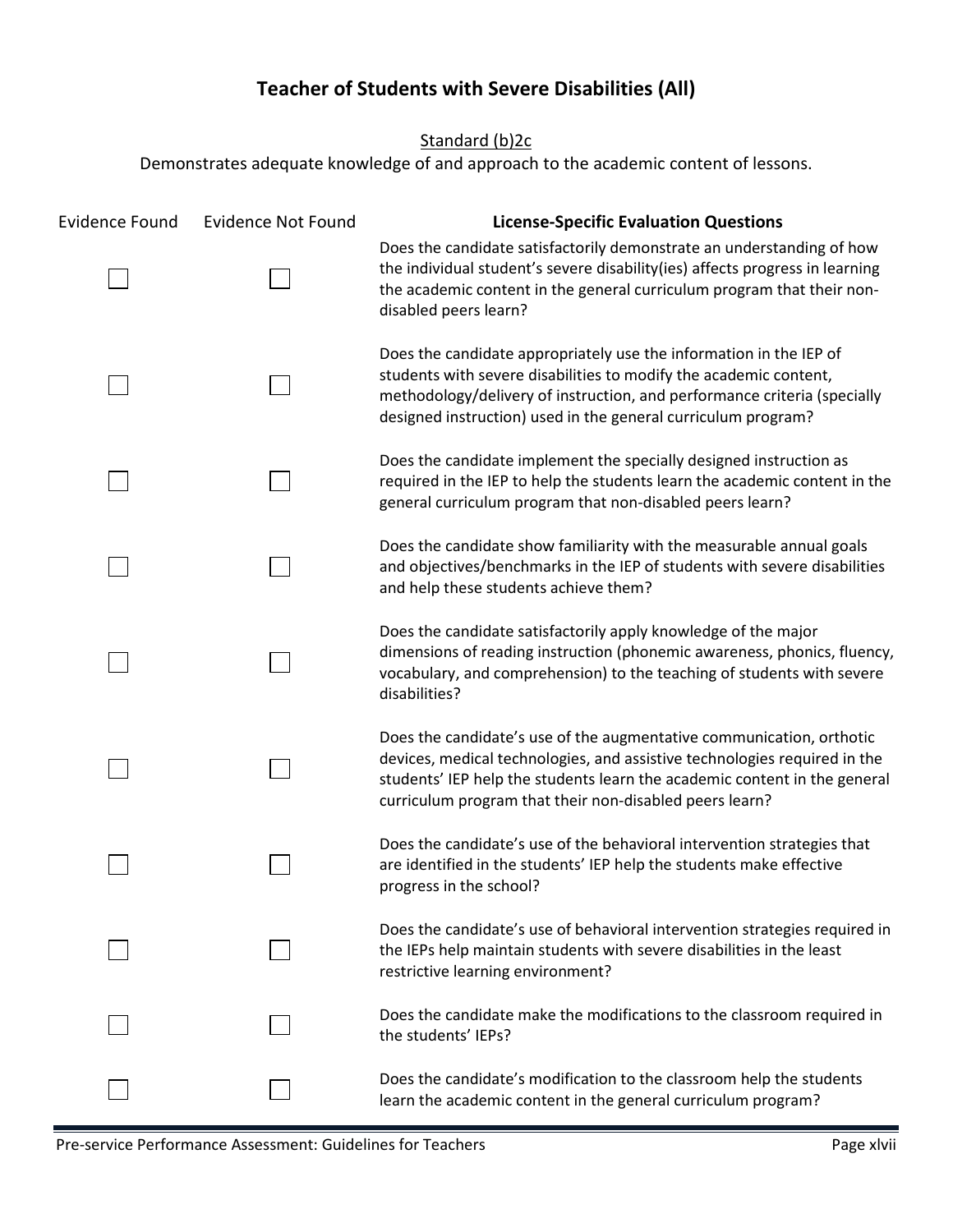|  | Does the candidate appropriately interpret the results of formal and<br>informal assessments of students with severe disabilities?                                                                |
|--|---------------------------------------------------------------------------------------------------------------------------------------------------------------------------------------------------|
|  | Does the candidate demonstrate familiarity with state and federal law in<br>special education while working with the supervising practitioner,<br>students' families, and agency representatives? |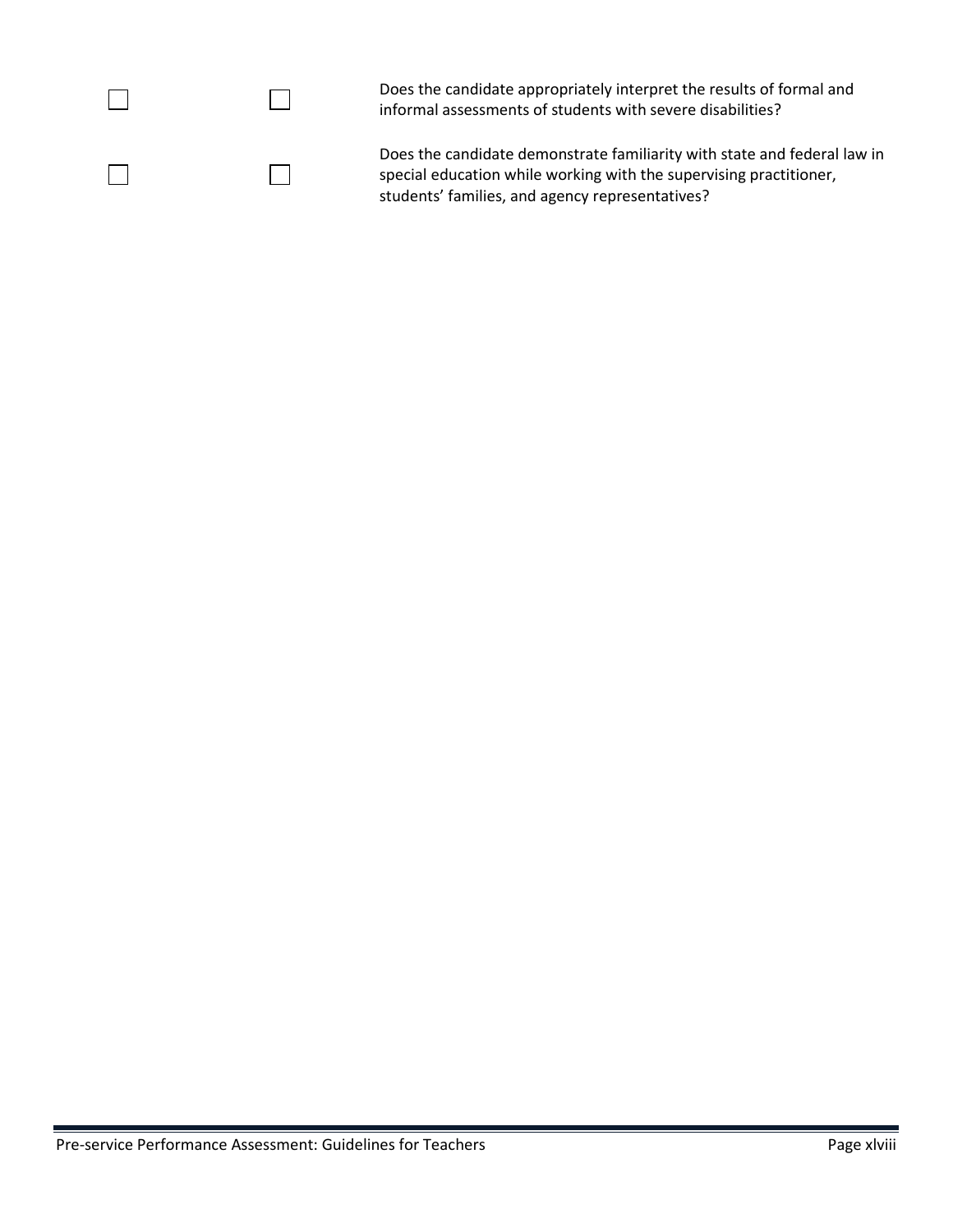## **Teacher of the Deaf and Hard of Hearing (All)**

Standard (b)<sub>2c</sub>

<span id="page-59-0"></span>

| <b>Evidence Found</b> | <b>Evidence Not Found</b> | <b>License-Specific Evaluation Questions</b>                                                                                                                                                                      |
|-----------------------|---------------------------|-------------------------------------------------------------------------------------------------------------------------------------------------------------------------------------------------------------------|
|                       |                           | Does the candidate successfully demonstrate an understanding of<br>the theories of language acquisition for American Sign Language<br>(ASL) and English in hearing and deaf and hard-of-hearing children?         |
|                       |                           | Does the candidate satisfactorily demonstrate advanced knowledge<br>of the relationship between ASL and English and of the similarities<br>and differences in the linguistic structure of ASL and English?        |
|                       |                           | Does the candidate satisfactorily demonstrate advanced knowledge<br>of the benefits and limitations of ASL, spoken English, and printed<br>English for learning, and the instructional strategies for using them? |
|                       |                           | Does the candidate satisfactorily demonstrate knowledge of how<br>deaf people live their daily lives and the structures of family support<br>and services?                                                        |
|                       |                           | Does the candidate satisfactorily demonstrate knowledge of the<br>similarities and differences between hearing and deaf and hard-of-<br>hearing students in emotional, social and intellectual development?       |
|                       |                           | Does the candidate prepare deaf and hard-of-hearing students for<br>success in classrooms ranging from general education classrooms to<br>schools for the deaf and hard-of-hearing?                               |
|                       |                           | Has the candidate successfully demonstrated the ability to design<br>and/or modify curriculum and instructional materials for students<br>who are deaf and hard-of-hearing?                                       |
|                       |                           | Is the candidate able to modify theories of reading for hearing<br>children while teaching reading to children who are deaf and hard-<br>of-hearing?                                                              |
|                       |                           | Does the candidate demonstrate an understanding of the general<br>and specific effects of hearing loss upon the production of speech<br>and the reception of speech and other sounds?                             |
|                       |                           | Does the candidate satisfactorily demonstrate an understanding of<br>the general and specific effects of visual processing and reception<br>of a visual language and its acquisition?                             |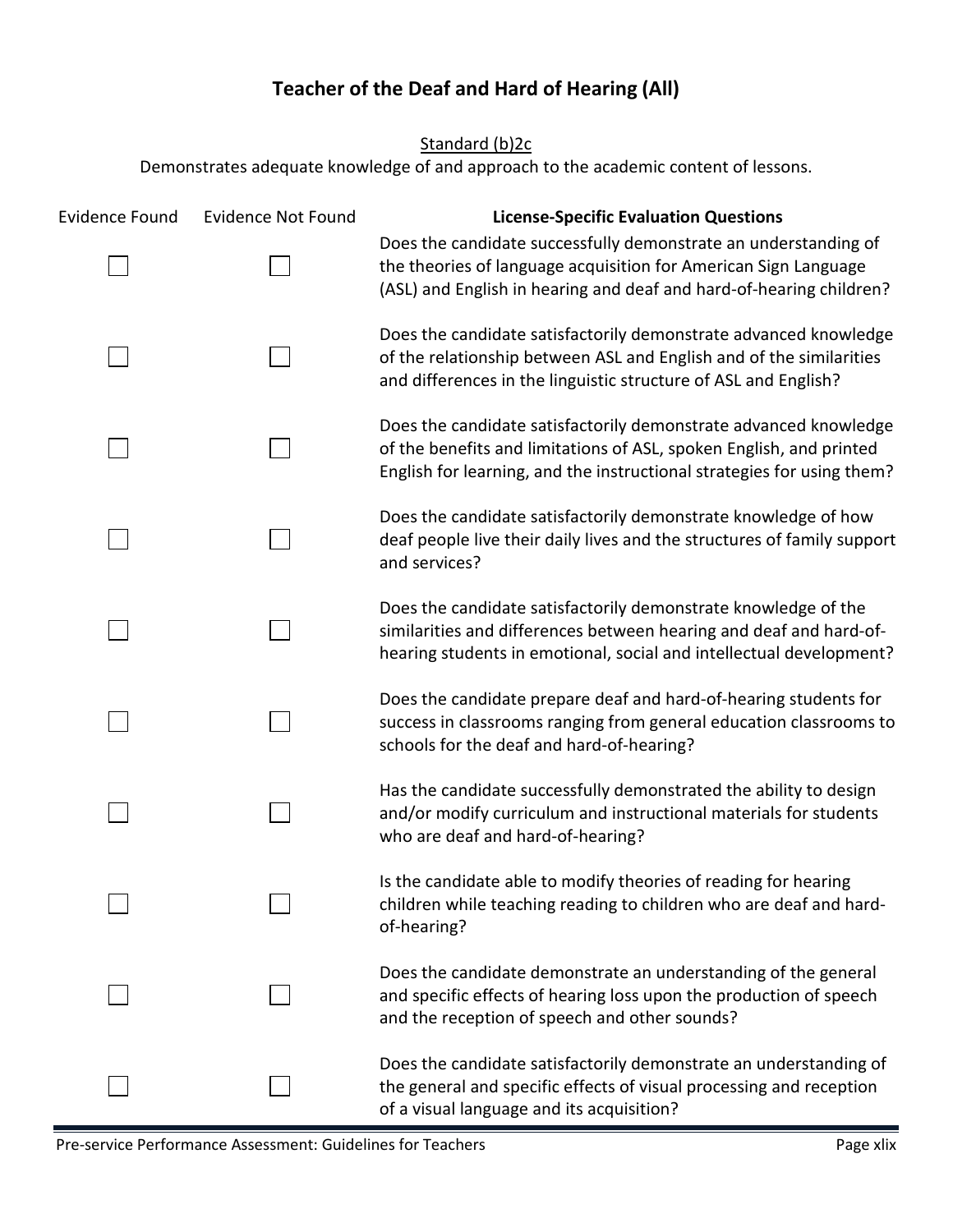|  | What evidence is there that the candidate has advanced knowledge<br>of state-of-the-art diagnostic instruments; procedures for testing<br>and interpreting results?                                                                                                                                |
|--|----------------------------------------------------------------------------------------------------------------------------------------------------------------------------------------------------------------------------------------------------------------------------------------------------|
|  | What evidence is there that the candidate has advanced knowledge<br>of the characteristics of types of amplification equipment and their<br>uses by teachers and students?                                                                                                                         |
|  | What evidence is there that the candidate has knowledge of the<br>medical, social, ethical, and educational research relating to the<br>deaf and hard-of-hearing, including the effects of cochlear implants<br>on language learning?                                                              |
|  | Does the candidate demonstrate familiarity with state and federal<br>law in special education while working with educators, families, and<br>agency representatives?                                                                                                                               |
|  | Does the candidate show a familiarity with the measurable annual<br>goals and objectives/benchmarks in the students' IEPs?                                                                                                                                                                         |
|  | Does the candidate appropriately use the information in the IEP of<br>the students who are deaf or hard-of-hearing to modify the<br>academic content, methodology/delivery of instruction, and<br>performance criteria (specially designed instruction) used in the<br>general curriculum program? |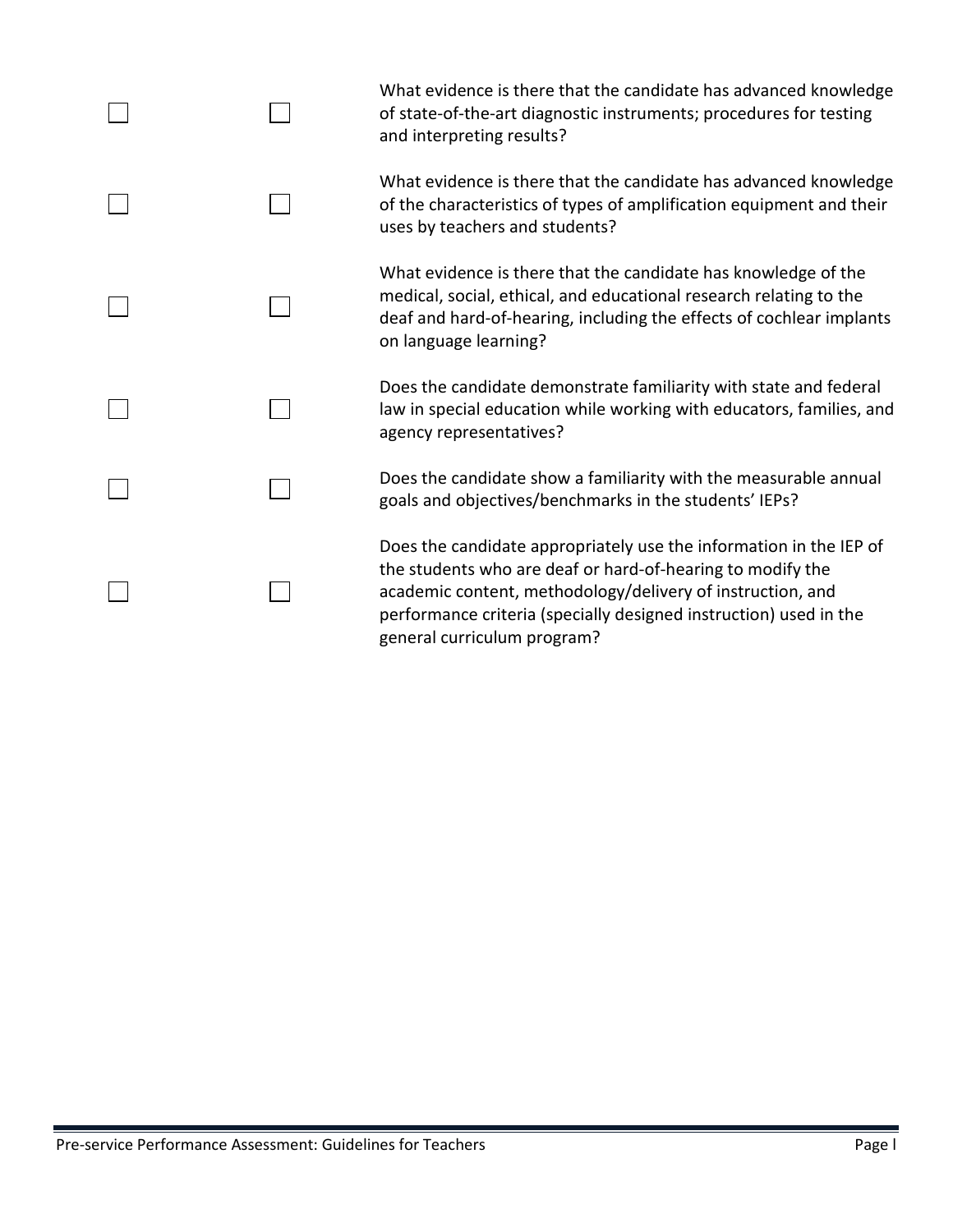## **Teacher of the Visually Impaired (All)**

Standard (b)2c

<span id="page-61-0"></span>

| <b>Evidence Found</b> | <b>Evidence Not Found</b> | <b>License-Specific Evaluation Questions</b>                                                                                                                                                                                         |
|-----------------------|---------------------------|--------------------------------------------------------------------------------------------------------------------------------------------------------------------------------------------------------------------------------------|
|                       |                           | Does the candidate demonstrate advanced knowledge of the similarities<br>and differences between students who are visually impaired and their<br>non-impaired peers in emotional, social, physical, and intellectual<br>development? |
|                       |                           | Does the candidate demonstrate an understanding of the anatomy and<br>physiology of the eye and visual abnormalities?                                                                                                                |
|                       |                           | What evidence is there that the candidate can use state-of-the-art<br>diagnostic information when working with students that are visually<br>impaired?                                                                               |
|                       |                           | Does the candidate demonstrate the advanced knowledge of Grade II<br>Braille and the Nemeth Code necessary to effectively instruct students?                                                                                         |
|                       |                           | Does the candidate's use of assistive technology, such as low-vision<br>devices, help the students learn the academic content in the general<br>curriculum program?                                                                  |
|                       |                           | Does the candidate appropriately use the information in the IEP of the<br>students with visual impairments to design or modify the curriculum and<br>instructional materials used in the general curriculum program?                 |
|                       |                           | Does the candidate demonstrate the skills used to help prepare students<br>who are visually impaired for success in classrooms ranging from general<br>education classrooms to schools for the visually impaired?                    |
|                       |                           | Does the candidate satisfactorily demonstrate their understanding of how<br>the individual student's visual impairment affects progress in learning the<br>academic content in the general curriculum program?                       |
|                       |                           | Does the candidate show a familiarity with the measurable annual goals<br>and objectives/benchmarks in the student's IEPs?                                                                                                           |
|                       |                           | Does the candidate appropriately interpret the results of formal and<br>informal academic assessments of students who are visually impaired?                                                                                         |
|                       |                           | Does the candidate demonstrate familiarity with state and federal law in<br>special education while working with the supervising practitioner,<br>students' families, and agency representatives?                                    |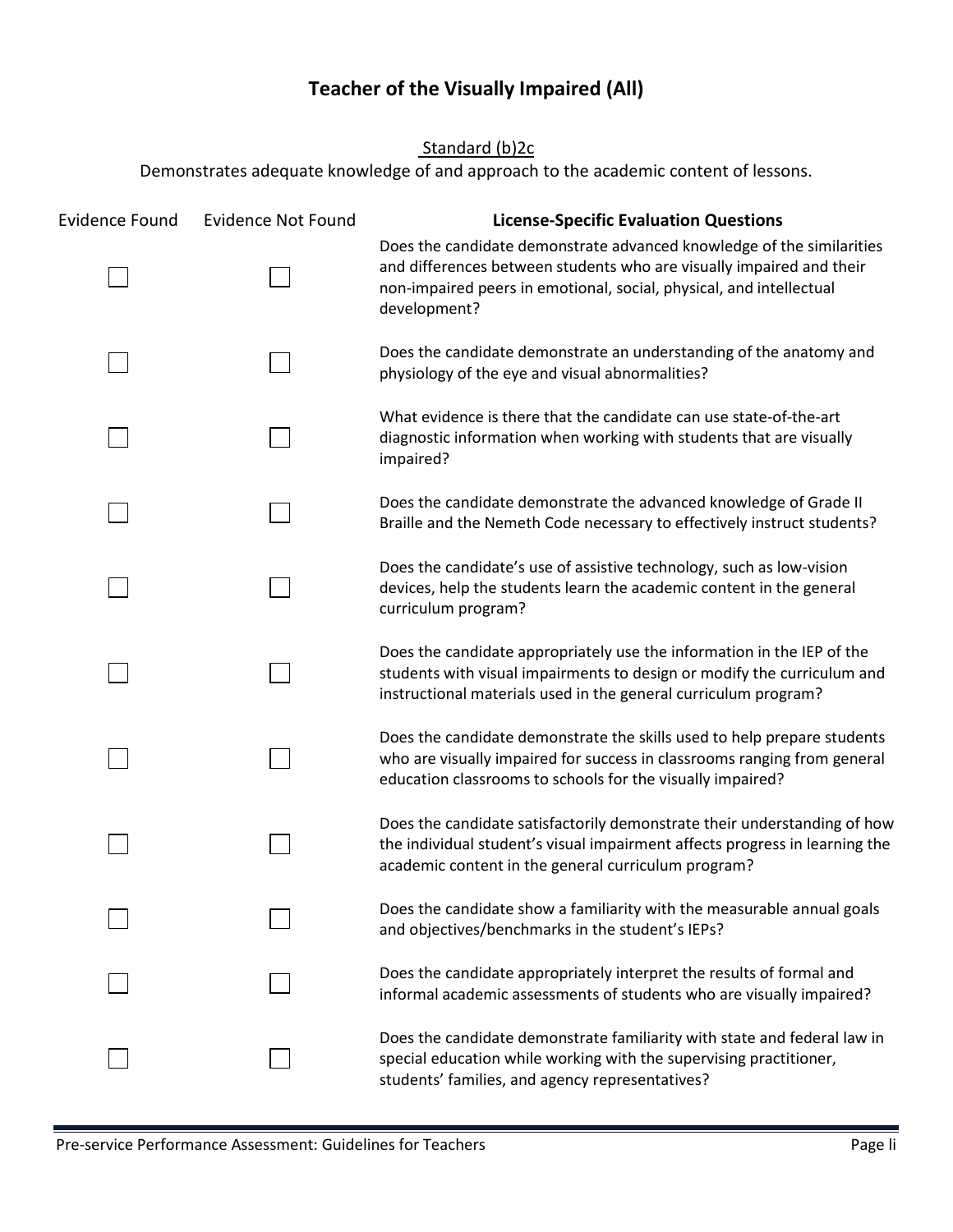## **Technology/Engineering (5-12)**

### Standard (b)<sub>2c</sub>

<span id="page-62-0"></span>

| Evidence Found | Evidence Not Found | <b>License-Specific Evaluation Questions</b>                                                                                                                                                                               |
|----------------|--------------------|----------------------------------------------------------------------------------------------------------------------------------------------------------------------------------------------------------------------------|
|                |                    | Does the candidate demonstrate an adequate knowledge in the<br>communication,<br>manufacturing,<br>οf<br>construction,<br>areas<br>power/energy and transportation when developing lesson plans for<br>a given curriculum? |
|                |                    | Does the candidate show links to the Curriculum Frameworks in the<br>development of lessons and/or unit plans?                                                                                                             |
|                |                    | Does the candidate address and stress the safety issue which arise<br>in the implementations of the lessons?                                                                                                               |
|                |                    | Does the candidate plan for activities that are relevant to the age<br>and maturation of the students?                                                                                                                     |
|                |                    | Does the candidate engage in strategies that take into account<br>different learning styles, encourage the use of critical thinking and<br>capitalizes on the ethnic diversity of the student population?                  |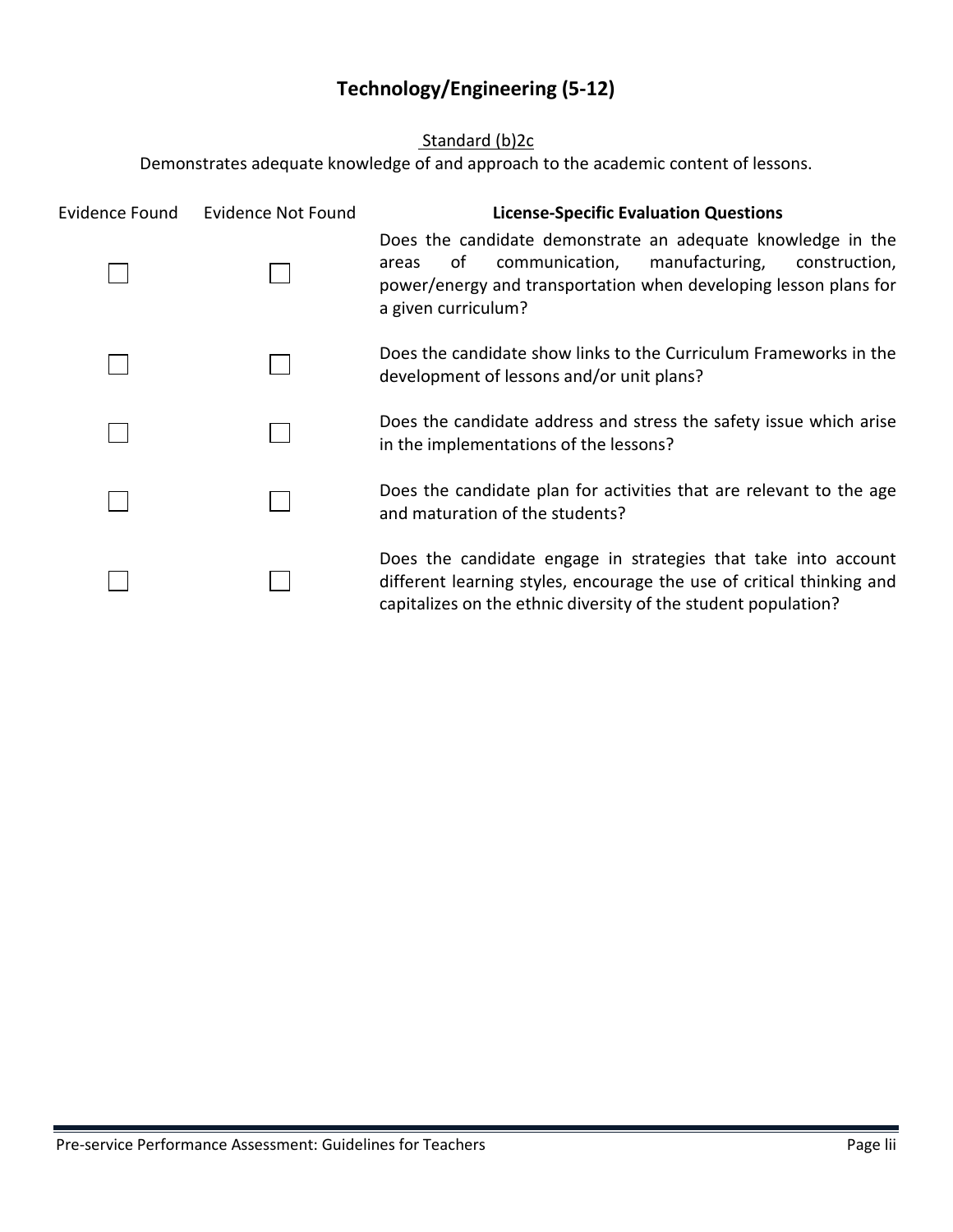## **Theatre (All)**

### Standard (b)2c

<span id="page-63-0"></span>

| Evidence Found | <b>Evidence Not Found</b> | <b>License-Specific Evaluation Questions</b>                                                                                                                                                                                                                             |
|----------------|---------------------------|--------------------------------------------------------------------------------------------------------------------------------------------------------------------------------------------------------------------------------------------------------------------------|
|                |                           | Does the candidate demonstrate an adequate knowledge of the<br>theater form that is the subject of the lesson, its historical period in<br>theatre, and well-known actors, designers, playwrights, and<br>directors associated with this form, when conducting a lesson? |
|                |                           | Does the candidate demonstrate an adequate knowledge of acting,<br>directing, scriptwriting, or design techniques during the lesson?                                                                                                                                     |
|                |                           | Does the candidate refer to appropriate learning standards and<br>skills in the Arts Curriculum Framework in developing a lesson?                                                                                                                                        |
|                |                           | Does the candidate use knowledge of movement, visual arts,<br>literature, and/ or music effectively when conducting a lesson?                                                                                                                                            |
|                |                           | Does the candidate demonstrate knowledge of anatomy, physical<br>development, and safety of children and adolescents when<br>conducting a lesson?                                                                                                                        |
|                |                           | Does he or she demonstrate knowledge of critical responses to this<br>theatre form when conducting a lesson?                                                                                                                                                             |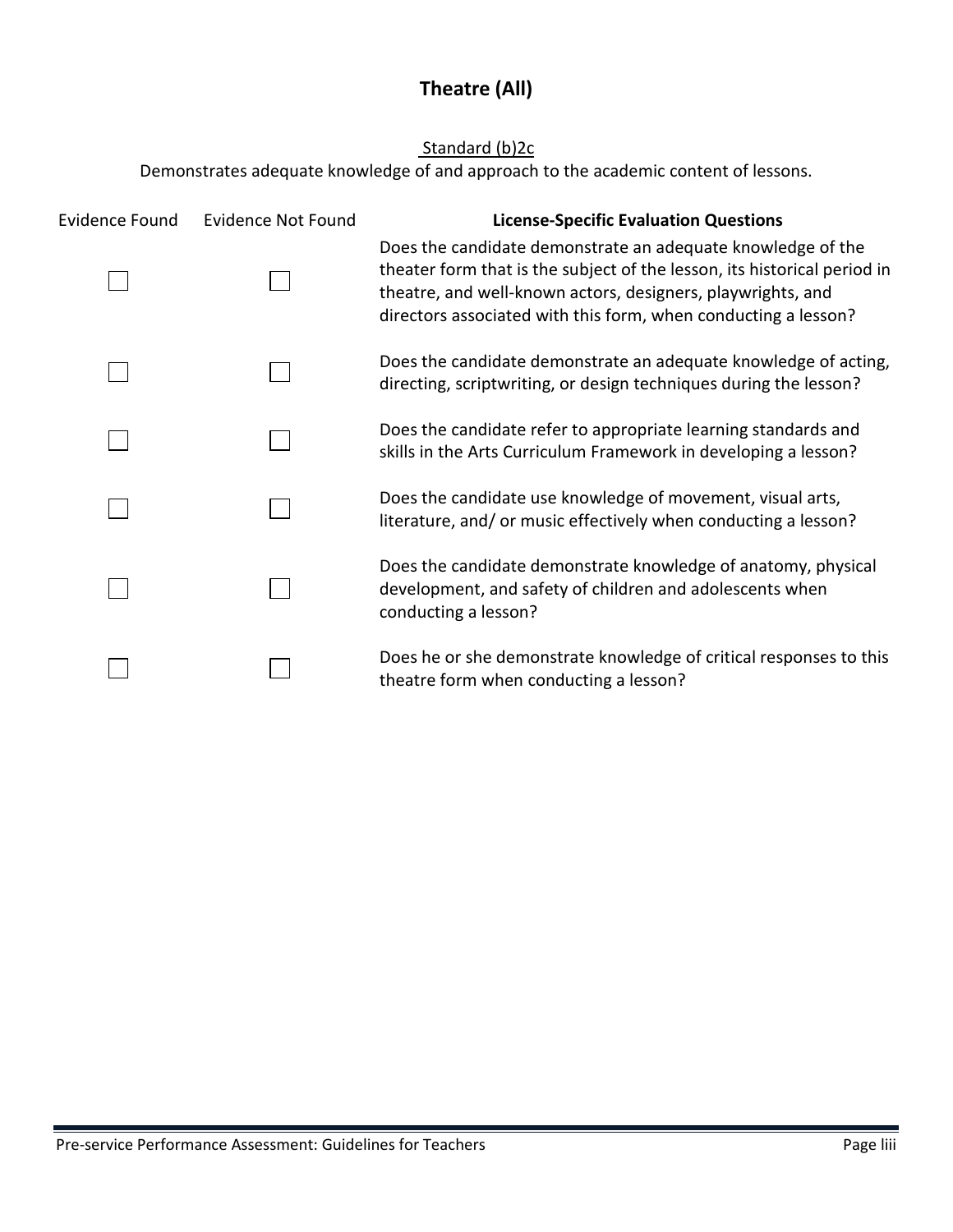## **Visual Arts (PreK-8)(5-12)**

### Standard (b)2c

<span id="page-64-0"></span>

| <b>Evidence Found</b> | <b>Evidence Not Found</b> | <b>License-Specific Evaluation Questions</b>                                                                                                                                                                                                                                                             |
|-----------------------|---------------------------|----------------------------------------------------------------------------------------------------------------------------------------------------------------------------------------------------------------------------------------------------------------------------------------------------------|
|                       |                           | Does the candidate demonstrate an adequate knowledge of the<br>visual art form that is the subject of the lesson, the characteristics<br>of its style, its historical period in visual arts, and well-known artists<br>and cultural institutions associated with this form, when conducting<br>a lesson? |
|                       |                           | Does the candidate demonstrate an adequate knowledge of the<br>techniques used in painting, drawing, printmaking, photography,<br>film, computer, or two-or three-dimensional design during the<br>lesson?                                                                                               |
|                       |                           | Does the candidate refer to appropriate learning standards and<br>skills in the Arts Curriculum Framework in developing a lesson?                                                                                                                                                                        |
|                       |                           | Does the candidate use knowledge of materials effectively when<br>conducting a lesson?                                                                                                                                                                                                                   |
|                       |                           | Does the candidate demonstrate knowledge of safety in the use of<br>materials and tools when conducting a lesson?                                                                                                                                                                                        |
|                       |                           | Does he or she demonstrate knowledge of critical responses to this<br>visual arts form when conducting a lesson?                                                                                                                                                                                         |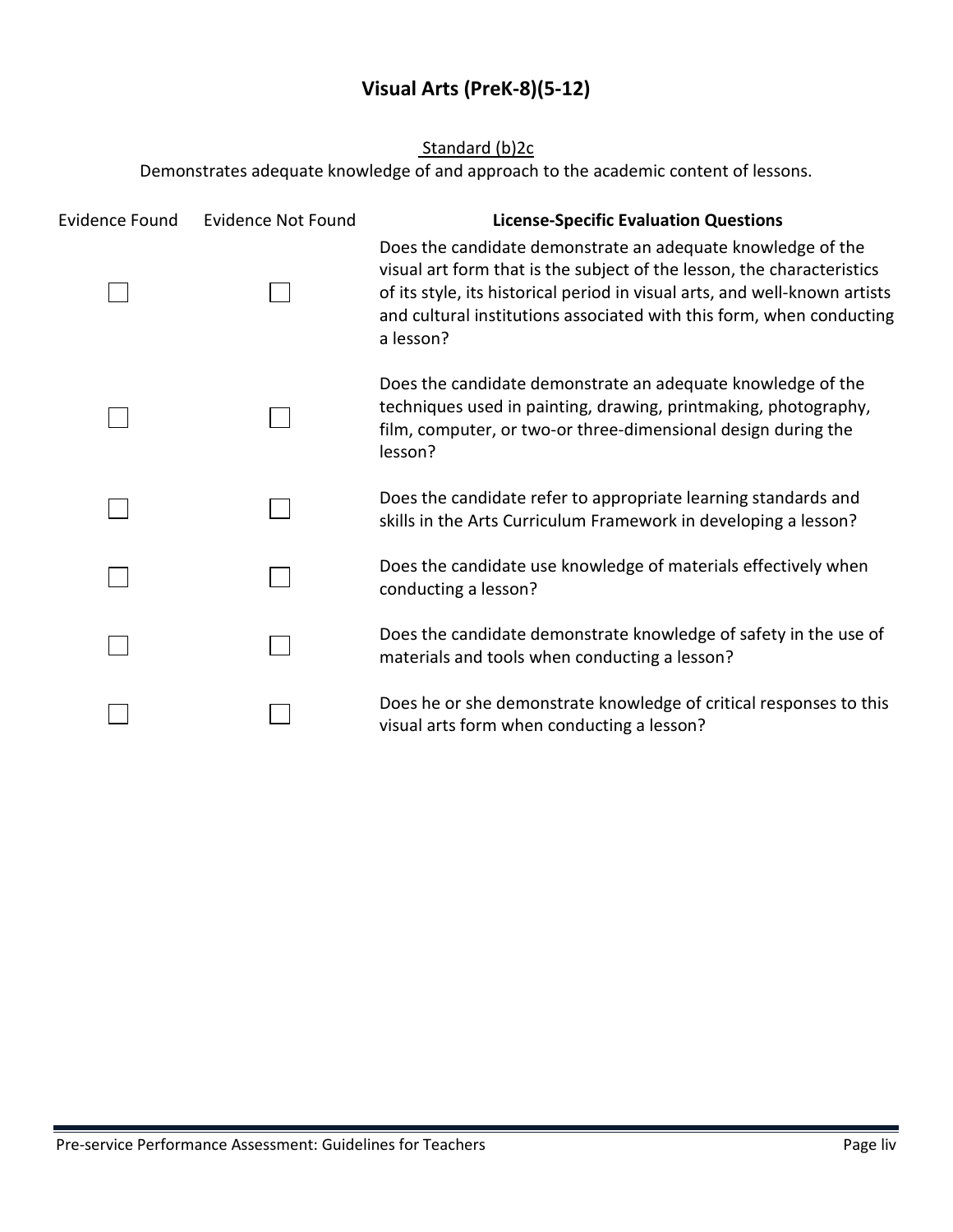### **Appendix D – Sources of Evidence**

Multiple sources of evidence to assess a teacher candidate's practicum performance may include, but is not limited to, the following:

- unit and/or lesson plans
- syllabi
- MA Curriculum Frameworks (current edition)
- assessments and/or assessment data
- portfolios (specify documents used as evidence)
- examples of students' work
- reflective papers
- observable behaviors where appropriate
- behavior plans/ behavior data
- other sources of evidence appropriate to and accepted by the relevant discipline

All sources of evidence should be reasonably assessed. A key objective is reasonable uniformity in what constitutes evidence for each Standard for each license area across all Sponsoring Organizations and across all routes. Sponsoring Organizations may always add additional criteria and standards for their programs.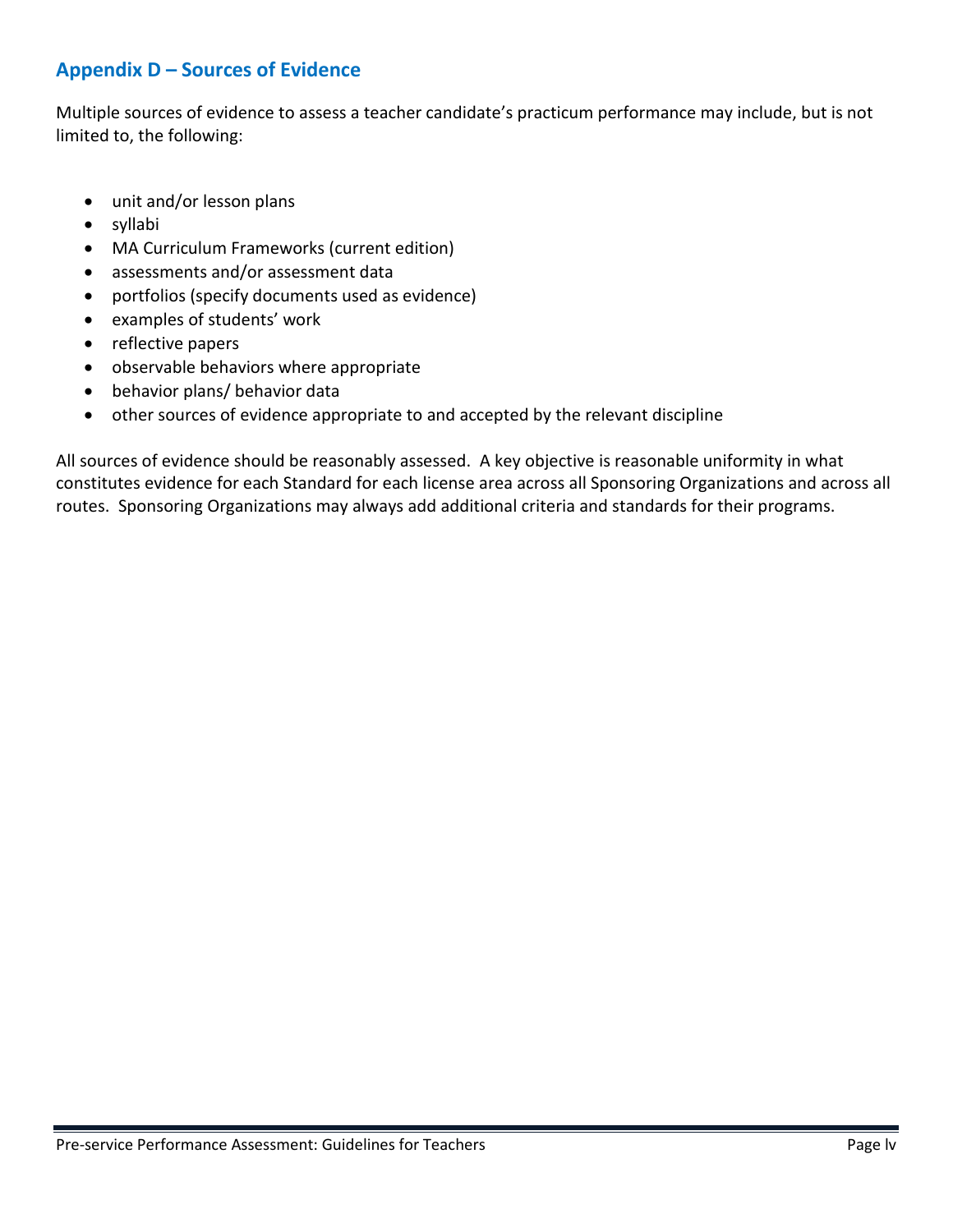### <span id="page-66-0"></span>**Appendix E - Assessment Records**

The Pre-service Performance Assessment (PPA) for teachers and its associated forms—including the licensespecific evaluation questions—are required elements in the implementation of all state-approved teacher preparation programs leading to the Initial license, including the teacher specialist licenses.

The Sponsoring Organization should maintain files of the completed Pre-service Performance Assessment Form for Teachers (along with license-specific questions documentation) as a permanent record of the candidate's performance during the practicum/practicum equivalent. It is suggested that candidate transcripts and related documentation be included in their file. Do not send copies to the Massachusetts Department of Elementary and Secondary Education.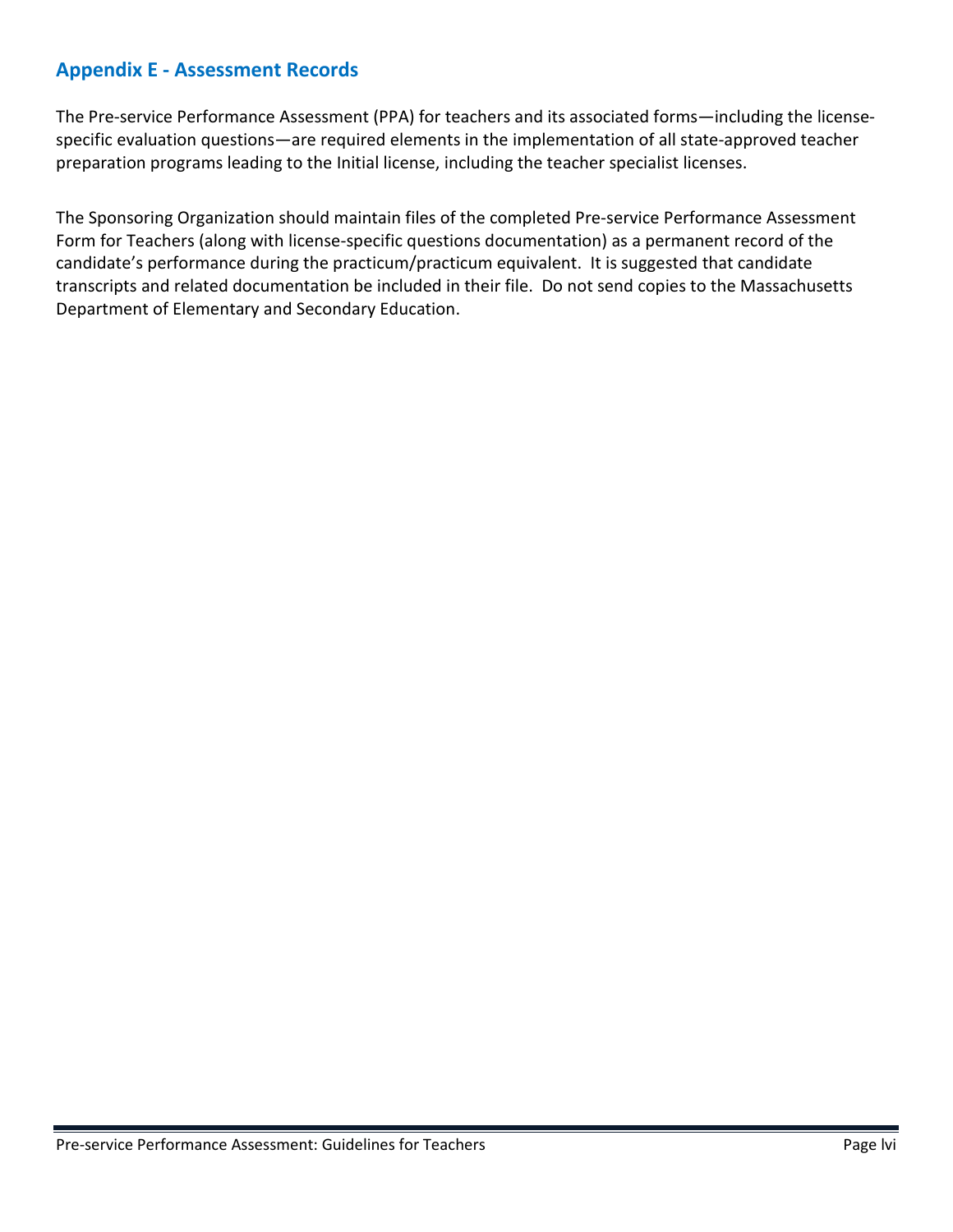## <span id="page-67-0"></span>**Appendix F - Licenses**

| Regulations: 7.04(3). Licenses Issued. The following licenses will be issued and will be valid for employment at |                                                        |                      |  |
|------------------------------------------------------------------------------------------------------------------|--------------------------------------------------------|----------------------|--|
| the grade levels indicated:                                                                                      |                                                        |                      |  |
| (a) Teacher Licenses and Levels                                                                                  |                                                        |                      |  |
|                                                                                                                  | 1. Biology                                             | $5-8; 8-12$          |  |
|                                                                                                                  | 2.<br><b>Business</b>                                  | $5 - 12$             |  |
|                                                                                                                  | Chemistry<br>3.                                        | $5-8; 8-12$          |  |
|                                                                                                                  | Dance<br>4.                                            | All                  |  |
|                                                                                                                  | 5. Early Childhood: Teacher of Students With and       | PreK-2               |  |
|                                                                                                                  | <b>Without Disabilities</b>                            |                      |  |
|                                                                                                                  | 6. Earth Science                                       | $5-8; 8-12$          |  |
|                                                                                                                  | 7. Elementary                                          | $1 - 6$              |  |
|                                                                                                                  | 8. English                                             | $5-8; 8-12$          |  |
|                                                                                                                  | 9. English as a Second Language (ESL)                  | PreK-6; 5-12         |  |
|                                                                                                                  | 10. Foreign Language                                   | PreK-6; 5-12         |  |
|                                                                                                                  | 11. General Science                                    | $1-6; 5-8$           |  |
|                                                                                                                  | 12. Health/Family and Consumer Sciences                | All                  |  |
|                                                                                                                  | 13. History                                            | $1-6; 5-8; 8-12$     |  |
|                                                                                                                  | 14. Instructional Technology                           | All                  |  |
|                                                                                                                  | 15. Latin and Classical Humanities                     | $5 - 12$             |  |
|                                                                                                                  | 16. Library                                            | All                  |  |
|                                                                                                                  | 17. Mathematics                                        | $1-6; 5-8; 8-12$     |  |
|                                                                                                                  | 18. Middle School: Humanities                          | $5 - 8$              |  |
|                                                                                                                  | 19. Middle School: Mathematics/Science                 | $5 - 8$              |  |
|                                                                                                                  | 20. Music: Vocal/Instrumental/General                  | All                  |  |
|                                                                                                                  | 21. Physical Education                                 | PreK-8; 5-12         |  |
|                                                                                                                  | 22. Physics                                            | $5-8; 8-12$          |  |
|                                                                                                                  | 23. Political Science/Political Philosophy             | $5-8; 8-12$          |  |
|                                                                                                                  | 24. Speech                                             | All                  |  |
|                                                                                                                  | 25. Teacher of Students with Moderate Disabilities     | PreK-8; 5-12         |  |
|                                                                                                                  | 26. Teacher of Students with Severe Disabilities       | All                  |  |
|                                                                                                                  | 27. Teacher of the Deaf and Hard-of-Hearing            | All                  |  |
|                                                                                                                  | 28. Teacher of the Visually Impaired                   | All                  |  |
|                                                                                                                  | 29. Technology/Engineering                             | $5 - 12$             |  |
|                                                                                                                  | 30. Theater                                            | All                  |  |
|                                                                                                                  | 31. Visual Art                                         | PreK-8; 5-12         |  |
|                                                                                                                  | (b) Specialist Teacher Licenses and Levels             |                      |  |
|                                                                                                                  | 1. Academically Advanced                               | PreK-8               |  |
|                                                                                                                  | Reading<br>2.                                          | All                  |  |
|                                                                                                                  | Speech, Language, and Hearing Disorders<br>3.          | All                  |  |
|                                                                                                                  | (c) Administrator Licenses and Levels                  |                      |  |
|                                                                                                                  | Superintendent/Assistant Superintendent<br>1.          | All                  |  |
|                                                                                                                  | School Principal/Assistant School Principal<br>2.      | PreK-6; 5-8; 9-12    |  |
|                                                                                                                  | Supervisor/Director<br>3.                              | Dependent on         |  |
|                                                                                                                  |                                                        | Prerequisite License |  |
|                                                                                                                  | Special Education Administrator<br>4.                  | All                  |  |
|                                                                                                                  | <b>School Business Administrator</b><br>5.             | All                  |  |
|                                                                                                                  | (d) Professional Support Personnel Licenses and Levels |                      |  |
|                                                                                                                  | <b>School Guidance Counselor</b><br>1.                 | PreK-8; 5-12         |  |
|                                                                                                                  | <b>School Nurse</b><br>2.                              | All                  |  |
|                                                                                                                  | <b>School Psychologist</b><br>3.                       | All                  |  |
|                                                                                                                  | School Social Worker/School Adjustment Counselor<br>4. | All                  |  |
|                                                                                                                  |                                                        |                      |  |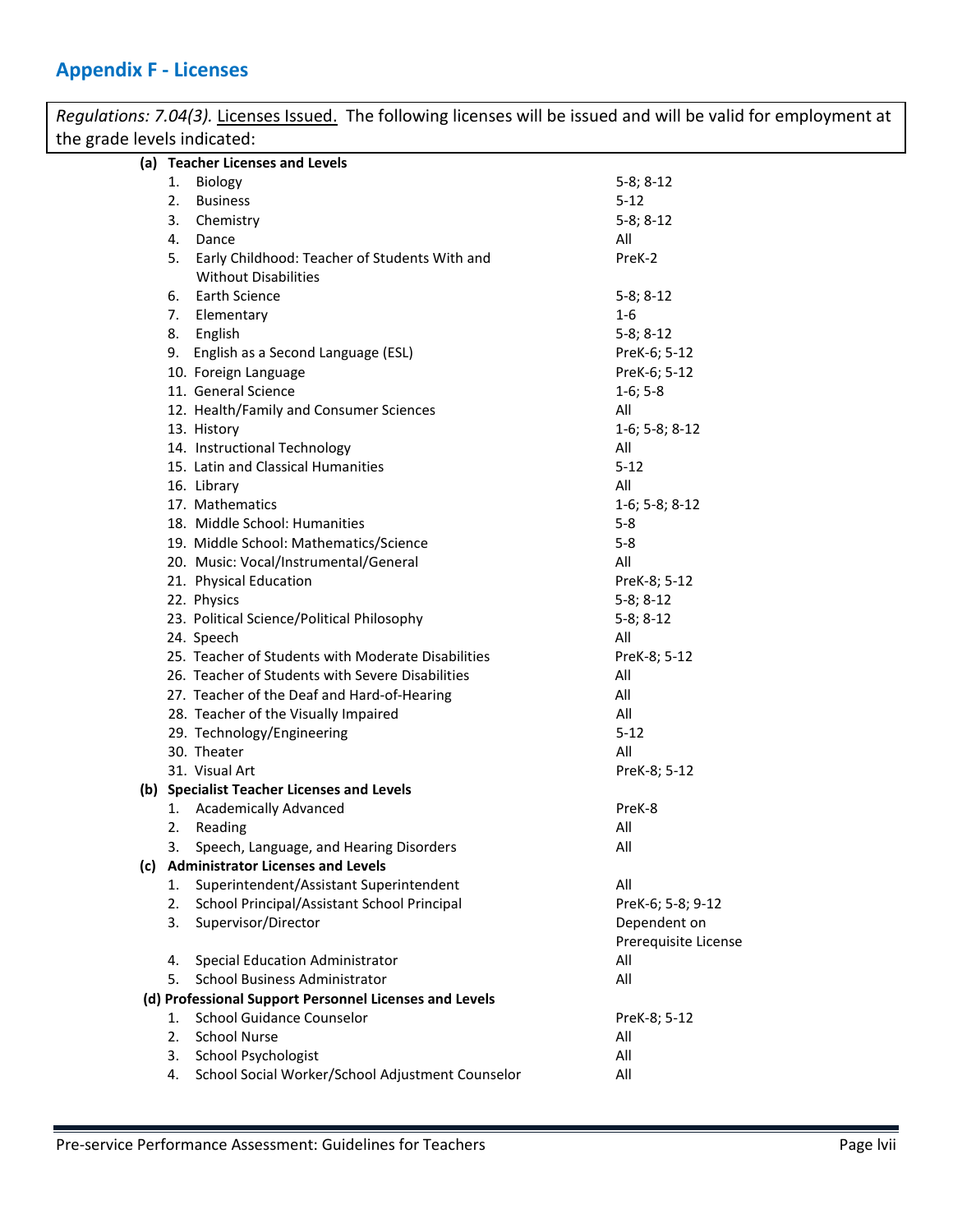### <span id="page-68-0"></span>**Appendix G - Practicum Requirements**

*Regulations: 7.04(4).* Requirements for Field-Based Experience for the Initial License. Field-based experiences are an integral component of any program for the preparation of educators. They must begin early in the preparation program (pre-practicum) and be integrated into the courses or seminars that address Professional Standards for Teachers or Professional Standards for Administrative Leadership.

All individuals in educator preparation programs shall assume full responsibility of the classroom for a minimum of 100 hours. All practicum/practicum equivalents shall be completed within a Massachusetts public school, approved private special education school, or a school that requires Massachusetts educator licensure.

| Early Childhood: Teacher of Students With and Without Disabilities<br>(100 hours in PreK-K, 200 hours in 1-2; at least one setting must include children with<br>disabilities)                                                                                                                                                                                                                                                                                                                                                      | 300 hours  |
|-------------------------------------------------------------------------------------------------------------------------------------------------------------------------------------------------------------------------------------------------------------------------------------------------------------------------------------------------------------------------------------------------------------------------------------------------------------------------------------------------------------------------------------|------------|
| Teacher, Grades 1-6                                                                                                                                                                                                                                                                                                                                                                                                                                                                                                                 | 300 hours  |
| Teacher, Grades 5-8                                                                                                                                                                                                                                                                                                                                                                                                                                                                                                                 | 300 hours  |
| Teacher, Grades 8-12                                                                                                                                                                                                                                                                                                                                                                                                                                                                                                                | 300 hours  |
| Teacher, Grades PreK-6 or PreK-8                                                                                                                                                                                                                                                                                                                                                                                                                                                                                                    | 300 hours  |
| Teacher, Grades 5-12                                                                                                                                                                                                                                                                                                                                                                                                                                                                                                                | 300 hours  |
| Teacher, All<br>(150 hours at each of any two of the following levels: PreK-6, 5-8, 8-12)                                                                                                                                                                                                                                                                                                                                                                                                                                           | 300 hours  |
| <b>Teacher of Students with Moderate Disabilities</b><br>(for PreK-8, 300 hours in an inclusive general education setting or 75 hours in an inclusive<br>general education setting and 225 hours in a separate or substantially separate setting for<br>students with moderate disabilities; for 5-12, 300 hours in an inclusive general education<br>classroom or 150 hours in an inclusive general education classroom and 150 hours in a<br>separate or substantially separate setting for students with moderate disabilities)* | *300 hours |
| <b>Teacher of Students with Severe Disabilities</b><br>(at least 75 hours in an inclusive general education classroom at any level, and at least 150<br>hours in a setting with students with severe disabilities; the remaining 75 hours may be in<br>either setting)                                                                                                                                                                                                                                                              | 300 hours  |
| Specialist (unless otherwise indicated)                                                                                                                                                                                                                                                                                                                                                                                                                                                                                             | 150 hours  |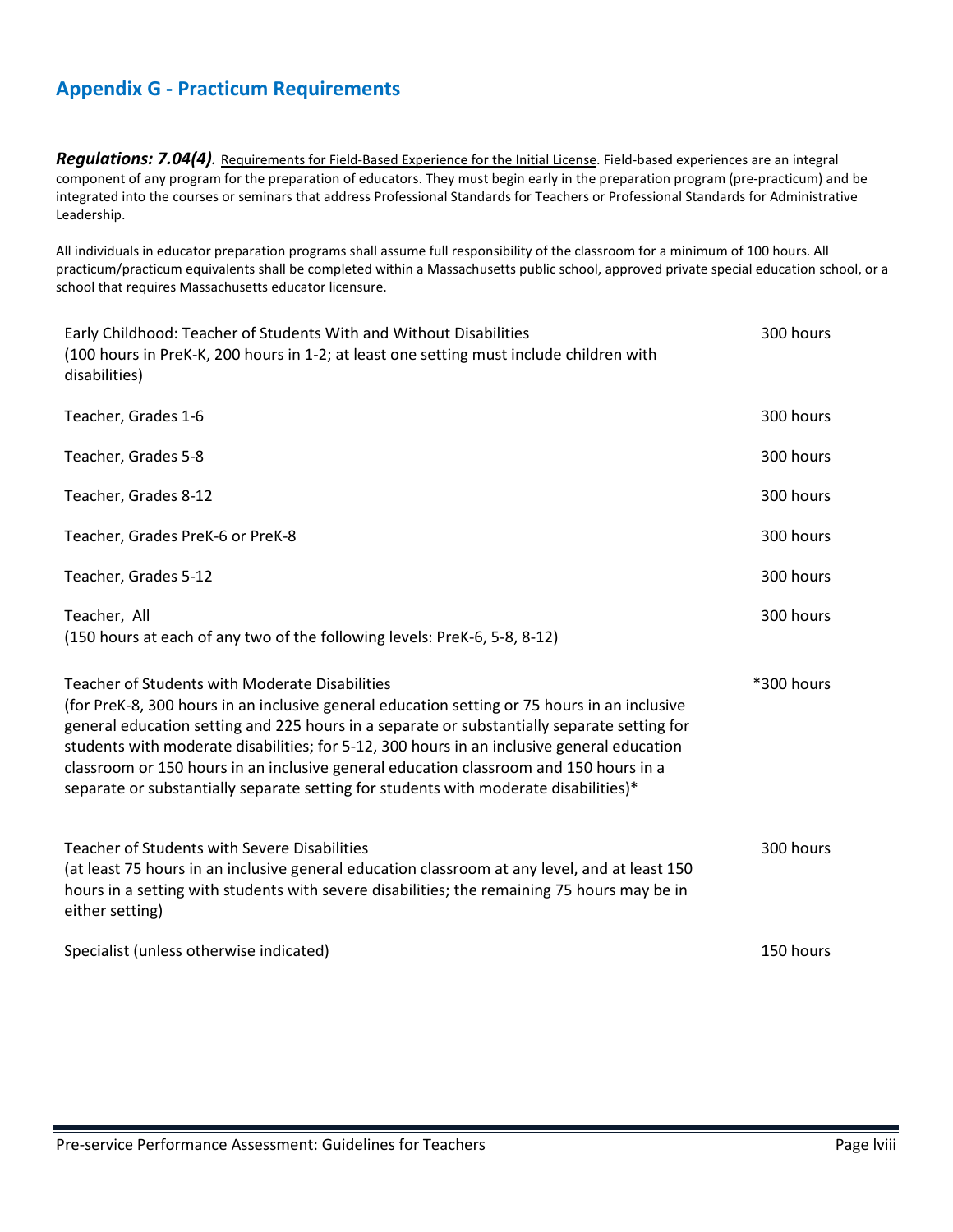### <span id="page-69-0"></span>**Appendix H - Definitions**

*Regulations: 7.02.* The following terms, referenced in these Guidelines, shall have the following meanings (complete list of definitions available in 7.02):

**Approved Preparation Program:** A program approved by the Commissioner to prepare individuals for educator licensure in the Commonwealth of Massachusetts.

**Board:** The Massachusetts Board of Elementary and Secondary Education.

**Commissioner:** The Commissioner of Elementary and Secondary Education or his or her designee.

**Core Academic Subjects:** English, reading or language arts, mathematics, science, foreign languages, civics and government, economics, arts, history, and geography.

**Department:** The Massachusetts Department of Elementary and Secondary Education.

**Endorse**: The action taken by a sponsoring organization when a program completer has completed all of the approved program requirements, regardless of whether or not the individual has taken or passed the Massachusetts Tests for Educator Licensure.

**Field:** The subject, population, or professional role specified in the title of a license issued by the Department.

**Field-Based Experience:** Experiences such as observation of a variety of classrooms, pre-practicum, practicum**/**practicum equivalent, internship, apprenticeship, or administrative internship that are integral components of any program for the preparation of educators. Field-based experiences shall include experiences that cover the full academic year.

**Full Academic Year**: The time period between the opening of a school at the beginning of the official school year and the closing of the school at the end of the official school year.

**Inclusive General Education Classroom Experience:** A practicum that takes place in a classroom that serves both students with and without disabilities. The students with disabilities must be receiving some of their Individualized Education Program services in the classroom setting. The teacher candidate must address the individual and group needs of all of the students (with and without disabilities) who are assigned to the classroom and receive supervision from both a special educator and a general educator during the practicum.

**Initial License:** An educator license issued to a person who has completed a bachelor's degree, passed the Massachusetts Tests for Educator Licensure, completed an educator preparation program approved by the Commissioner, and met other eligibility requirements established by the Board. The Initial license is valid for five years of employment and may be renewed at the discretion of the Commissioner for an additional five years. This license is equivalent to a provisional educator certificate with advanced standing as defined in M. G. L. c. 71, § 38G.

**Internship:** A paid or unpaid, supervised, and mentored field-based experience, outside of an approved program, in the role and at the level of the license sought. Interns must be evaluated through a Performance Assessment for Initial License, using Department guidelines.

**Level:** The range of grades within which a given license is valid.